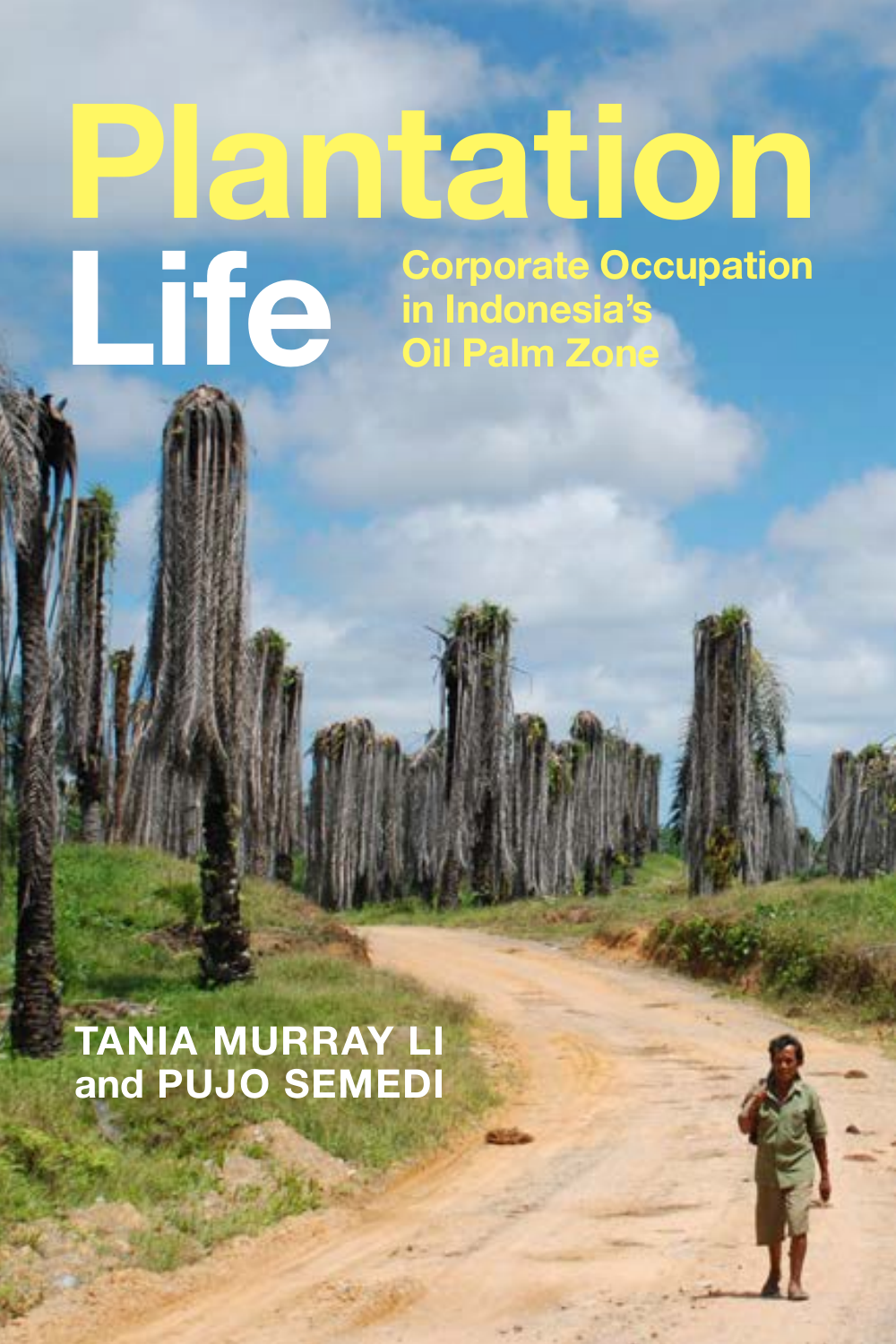Plantation Life

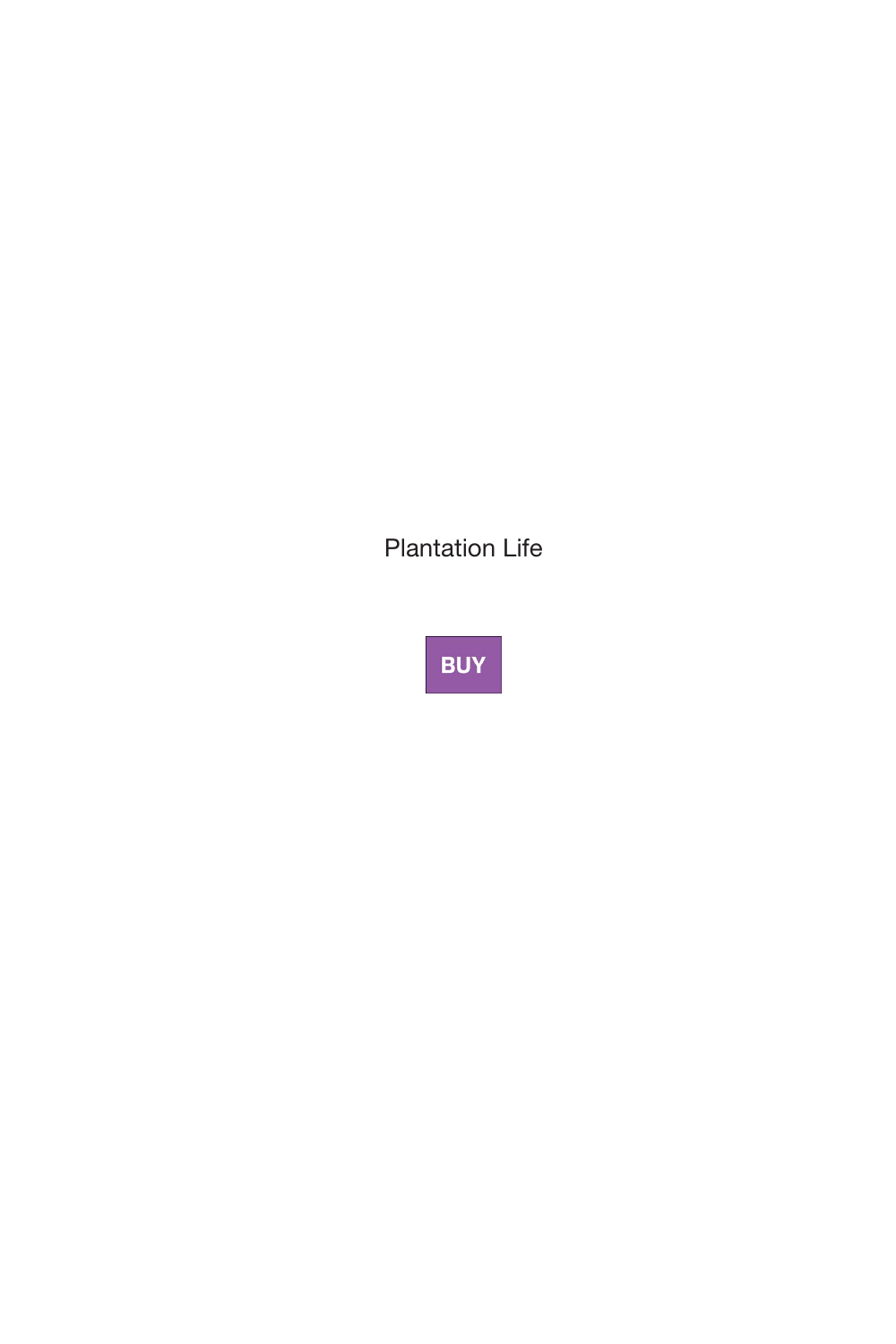## Plantation Life

## Corporate Occupation in Indonesia's Oil Palm Zone

TANIA MURRAY LI AND PUJO SEMEDI

duke university press *Durham and London* 2021 UNIVERSITY PRESS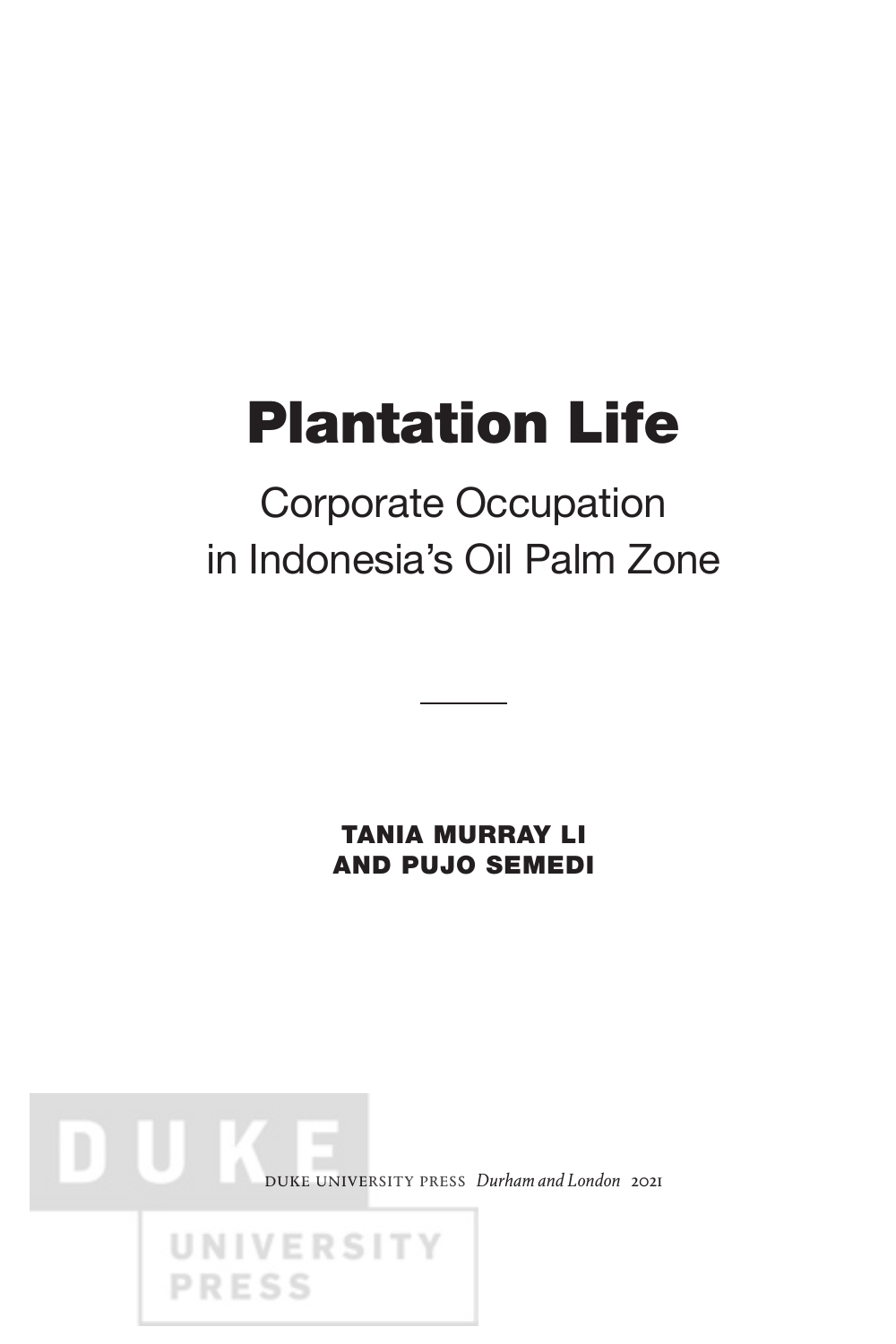© 2021 Duke University Press All rights reserved Printed in the United States of America on acid-free paper ∞ Cover design by Drew Sisk Text design by Aimee C. Harrison Typeset in Portrait Text and Helvetica Neue by Westchester Publishing Services

Library of Congress Cataloging-in-Publication Data Names: Li, Tania, [date] author. | Semedi, Pujo, author. Title: Plantation life : corporate occupation in Indonesia's oil palm zone / Tania Murray Li and Pujo Semedi. Description: Durham : Duke University Press, 2021. | Includes bibliographical references and index. Identifiers: LCCN 2021003038 (print) LCCN 2021003039 (ebook) ISBN 9781478013990 (hardcover) ISBN 9781478014959 (paperback) ISBN 9781478022237 (ebook) Subjects: LCSH: Palm oil industry—Social aspects—Indonesia. | Palm oil industry—Environmental aspects—Indonesia. | Plantation workers—Indonesia—Social conditions. | Farms, Small—Government policy—Indonesia. | Sustainable development—Indonesia. | Rural development—Indonesia. | BISAC: SOCIAL SCIENCE / Anthropology / Cultural & Social | HISTORY / Asia / Southeast Asia Classification: LCC HD9490.5.P343 I5573 2021 (print) | LCC HD9490.5.P343 (ebook) | DDC 338.1/7385109598—dc23 LC record available at https://lccn.loc.gov/2021003038 LC ebook record available at https://lccn.loc.gov/2021003039

Cover art: Dead palms, "Natco" fields, Indonesia, 2010. Photo by Pujo Semedi.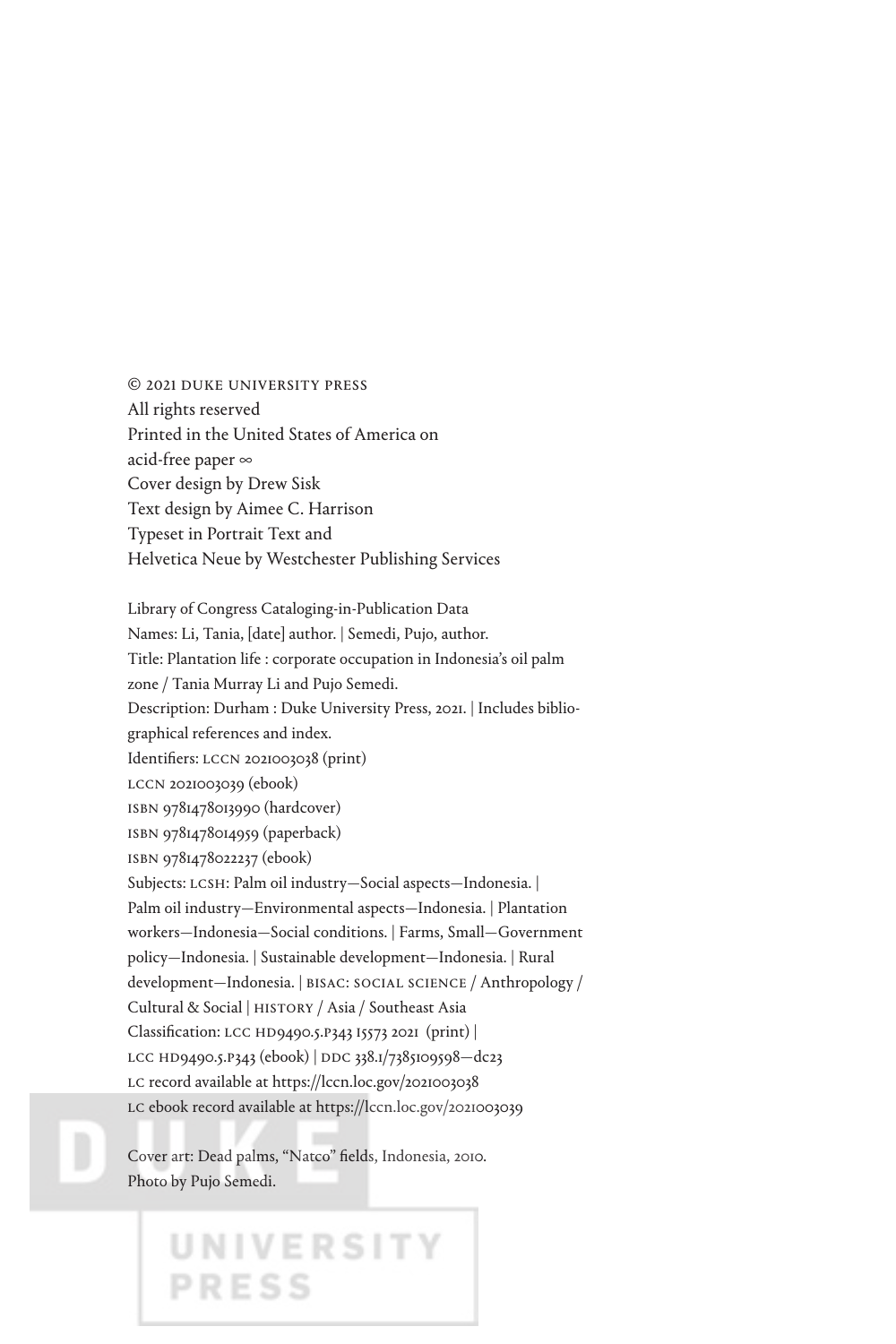## **Contents**

*Preface* vii

INTRODUCTION I

1. Establishing Plantations 29

2. Holding Workers 59

3. Fragile Plots 90

4. Forms of Life 122

5. Corporate Presence 158

conclusion 185

*Appendix: Collaborative Practices* 193

*Notes 199*

*Bibliography* 219

*Index* 239

## DUKE UNIVERSITY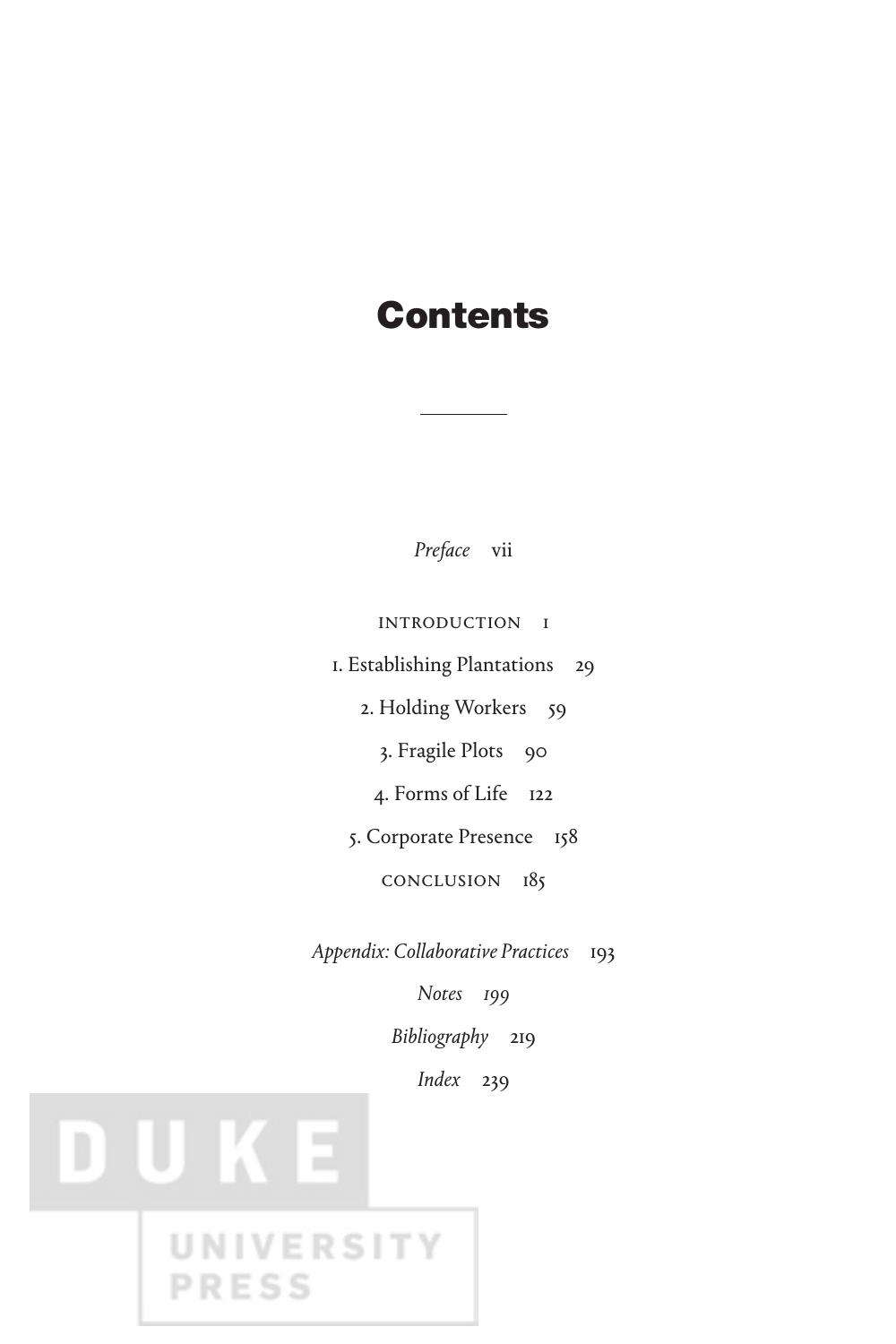### Preface

pujo: A plantation is a giant, an inefficient and lazy giant, but still a giant. It takes up a huge amount of space. It is greedy and careless, destroying everything around. It is alien, strange, and unpredictable. It is human, but you cannot form a normal human relationship with it. It can trample you, eat you, or drain your strength then spit you out. It guards its treasure. You cannot tame it or make it go away. You have to live with it. But it is a bit stupid, so if you are clever you can steal from it.

tania: A plantation is a machine that assembles land, labor, and capital in huge quantities to produce monocrops for a world market. It is intrinsically colonial, based on the assumption that the people on the spot are incapable of efficient production. It takes life under control: space, time, flora, fauna, water, chemicals, people. It is owned by a corporation and run by managers along bureaucratic lines.

At some point in our collaboration when we asked each other, "What is a plantation?" we came up with these two diferent answers. Like most of our exchanges, when we talked through the two definitions, we concluded that both were useful for our analysis as they pushed us to reflect. Why the giant? Why the machine? Can it be both? Our definitions were diferent because they were the products of situated knowledge: our prior experiences, the books we read, the paths we traveled, and the affective hold "plantation life" had on us. Tania spent her teenage years in Singapore. Her family used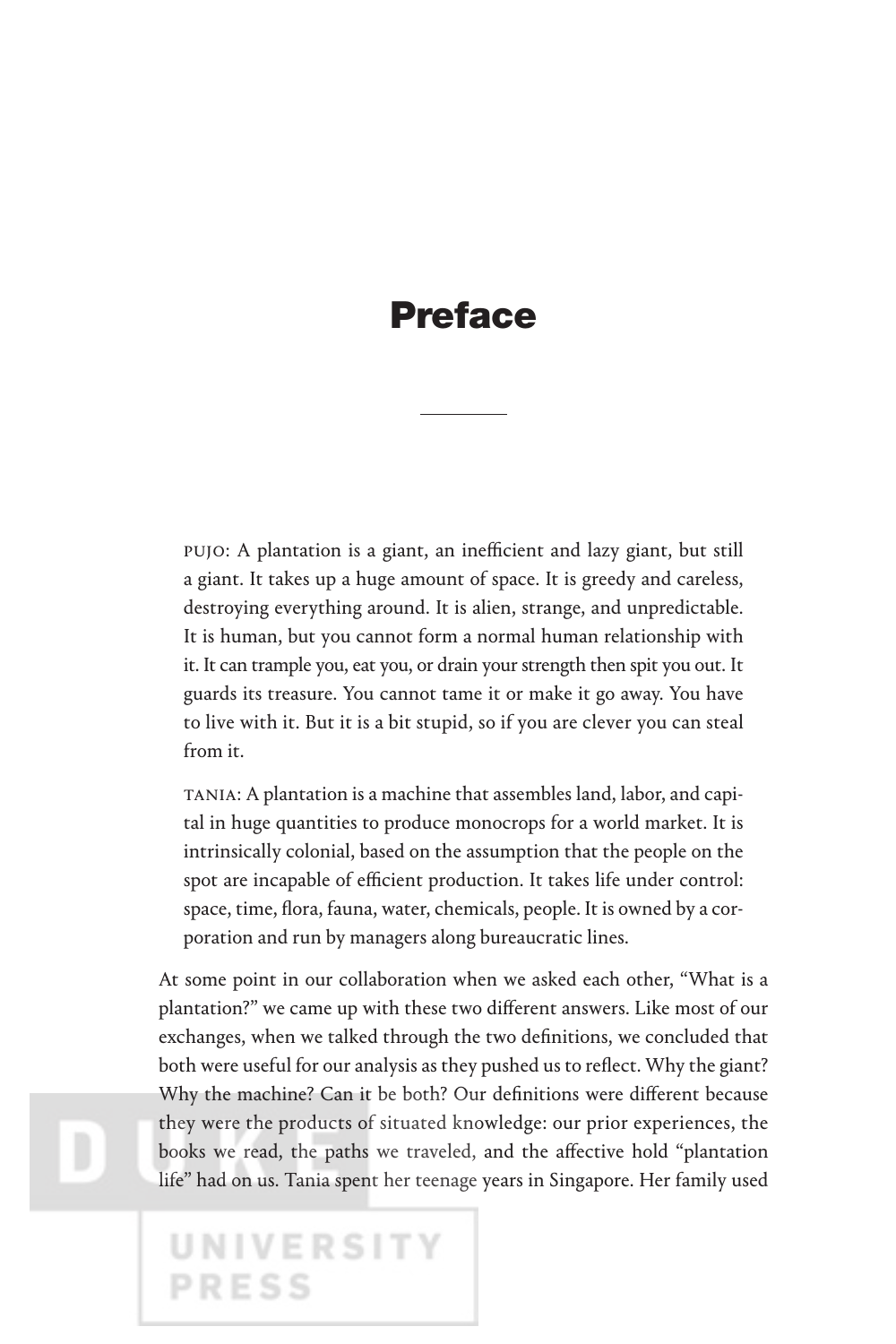to drive to Malaysia on weekends, taking the old road that passed through rubber smallholdings interspersed with villages. It was a peopled landscape in which productive activities and village life were entwined. Around 1990 the new highway passed through monocrop oil palm plantations: mile after mile of monotonous palm, with no villages or people in sight. Every time she drove along it Tania experienced this landscape as machinic, threatening, and desolate. It also made her curious. How did these plantations come to be there? What happened to the villages that were there before? Someone must be doing the work, but where were the workers and how did they live? Tania also conducted undergraduate research upriver in Sarawak where Dayak farmers were concerned that the arrival of oil palm plantations occupying their land would turn them into wage workers, subject to someone else's command. How to read and navigate plantation landscapes became a theme of our Kalimantan research (figure p.1).



FIGURE P.1 Dayak Village on the Tangkos River

viii PREFACE

PRESS

For our first trip together up the Tangkos River, a tributary of Kalimantan's mighty Kapuas, Pujo organized a boat. The huge trees and small hamlets along the riverbank reminded Tania of the interior of Sarawak circa 1980, but the gentle view from the boat was deceptive. Fifty meters (55 yards) back from the river, just out of sight, were thousands of hectares of monocrop palm. Had we taken the plantation-built road instead of the river, we would have seen no forest and no hamlets, just oil palm all the way. Malay and Dayak hamlets like this one are tiny enclaves excised from the plantation concession where the original landholders continue to live in their riverside homes but have no access to farmland and no guarantee of plantation jobs. PHOTO: PUJO SEMEDI.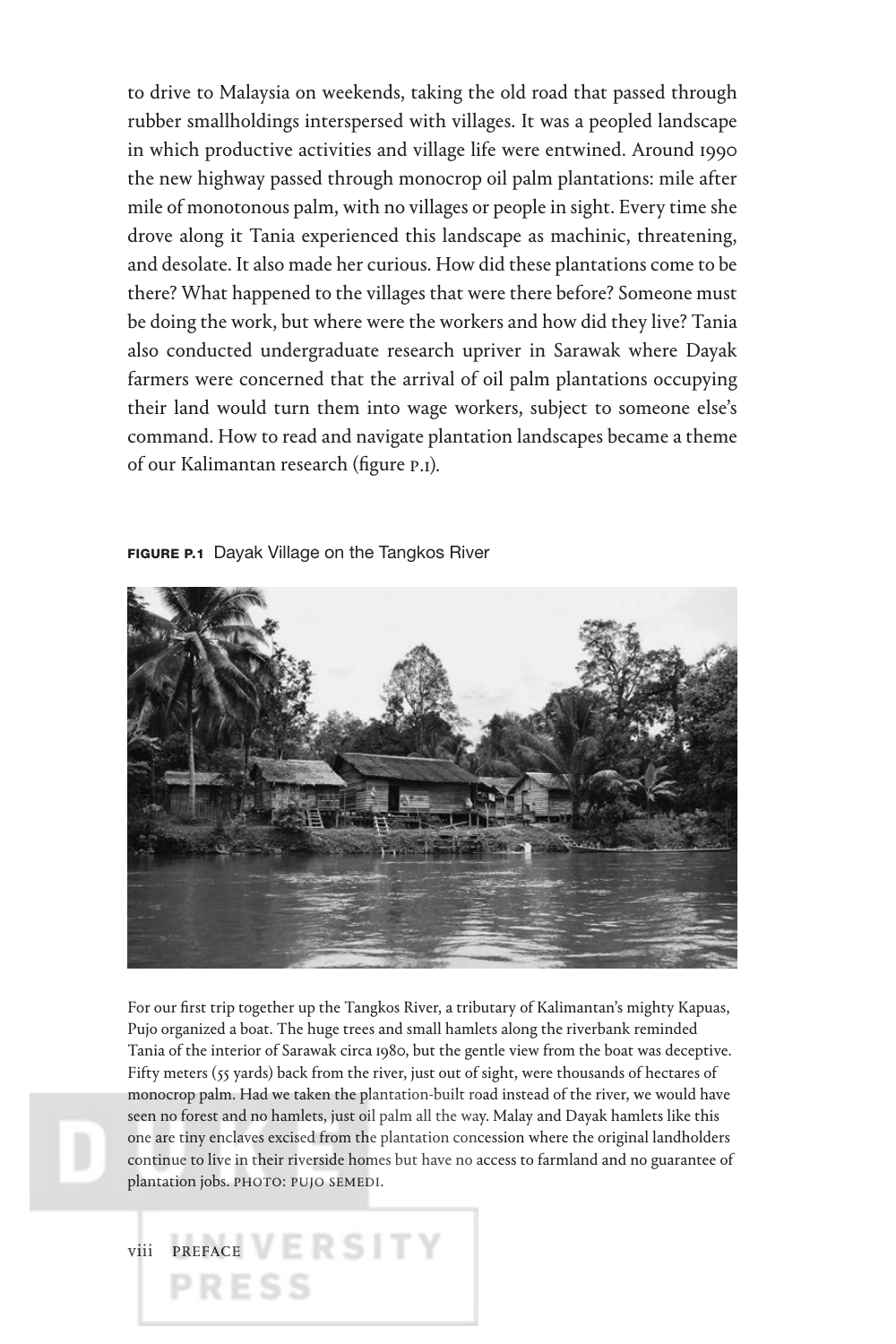Pujo's definition was inspired by the giant metaphors used by Indonesian intellectuals Rendra and Mangunwijaya to characterize the rapacious crony capitalism of General Suharto's New Order rule.<sup>1</sup> It also came from his knowledge of how plantation corporations appear to villagers and low-level workers (as persons writ large, with intention and force), and his intimate knowledge of how plantations work.<sup>2</sup> He grew up on a tea plantation in Java where his father was the head of transport, and his mother taught at the plantation primary school. For him the vast fields of monocrops that Tania found alienating were both normal and good. He noticed that the children of tea pickers came to school in torn clothes, without shoes, and were malnourished; the children of managers lived in better houses and wore better clothes than he did. He felt pity for the one, and a desire to emulate the other.

When Pujo returned to the tea plantation to conduct post-doctoral research, he discovered another order behind the one he had experienced as a child. This was the order of the giant and the thieves. Plantation archives showed the locations of villages that had been displaced when the plantation occupied their land, and he talked to former workers who had retired without pensions, thrown out like old rags. He found out that the plantation had seldom made a profit during a century of operation. This made him curious. What kind of business can routinely lose money yet still survive? A buried clay pipe (figure p.2), together with a hint from a retired foreman— "the plantation was robbed night and day for decades"—set Pujo's inquiry on a new path.<sup>3</sup>

This history from Java opened up for us the question of how a plantation corporation could be an occupying force (like a giant) and enroll differently situated actors (villages, workers, managers) who both support and steal from it. It was a pattern that emerged strongly when we began our joint research in Kalimantan. Pujo recognized it from our first day, when we witnessed plantation workers sitting in the popular riverside coffee stalls from 9:00 am in the morning: "these people are all stealing." What surprised Pujo was not that workers stole time but their brazenness: the workers were wearing their official uniforms, publicly performing their disregard for plantation discipline.

In the Javanese plantation Pujo studied, theft was routine but somewhat disguised; it was also euphemized and embedded in moral evaluations. Dutch managers paid themselves a lavish salary and bonuses, blaming losses on coffee leaf rust disease. Native foremen marked up the price of low-quality manure, a practice that continued after the plantation was nationalized in 1958. Foreman manipulated labor by sending company workers to their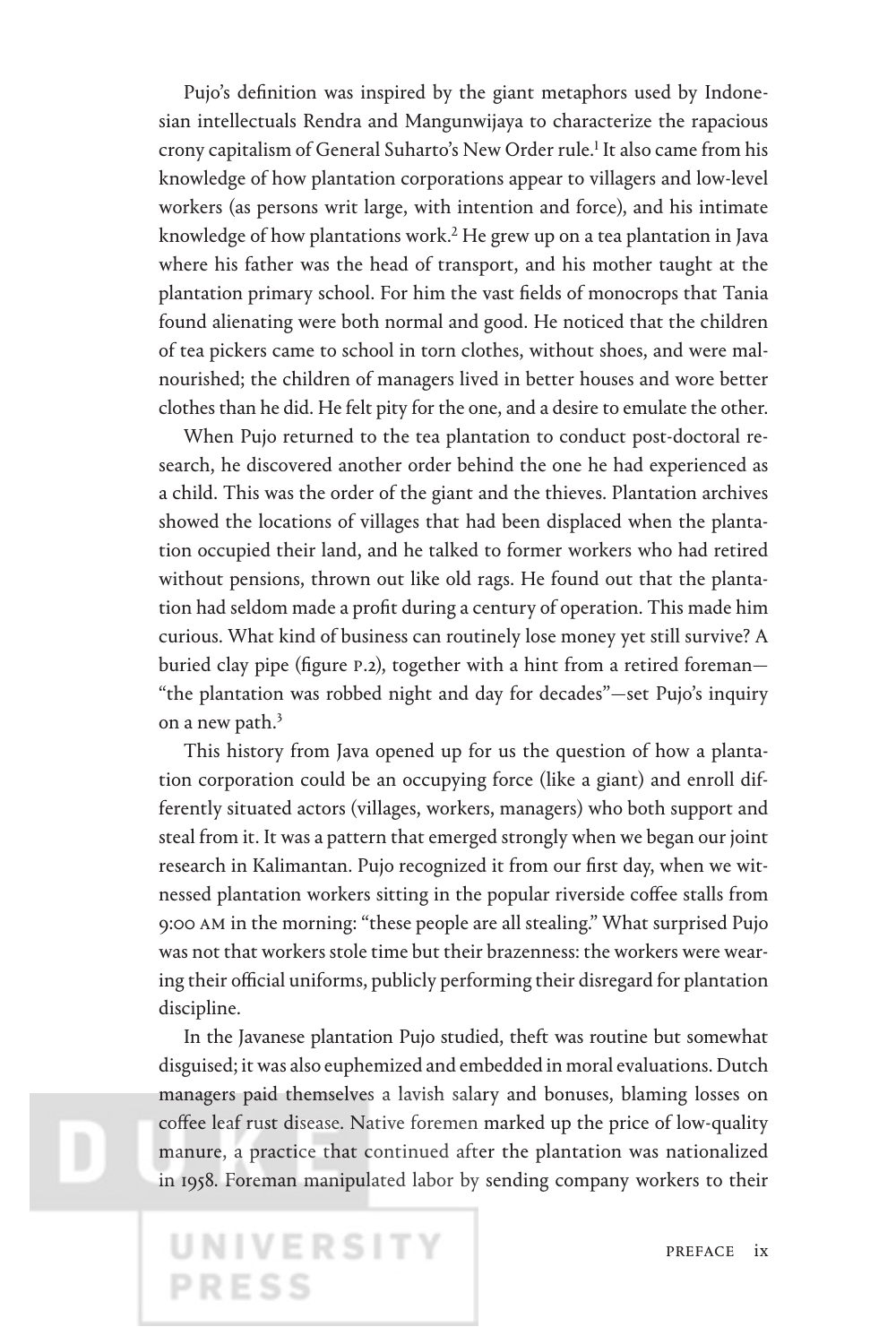

On a visit to the tea plantation with Tania, Pujo stopped his ancient jeep on a steep plantation road and pointed out a broken clay pipe in a ditch. The pipe was laid in 1882 to flush coffee berries from the top fields down to a processing mill 8 kilometers (5 miles) below. The reason was theft: plantation workers, cart haulers, and surrounding villagers colluded to steal the plantation's coffee berries. Sealed in a clay pipe, the berries would be safe during the entire journey from the top of the plantation to the bottom. Theft continued, however, because thieves broke the clay pipe, and an even more expensive steel pipe did not stop them. The problem of theft was partially solved when the owners converted the plantation from coffee to tea, for which there was no local market. PHOTO: PUJO SEMEDI.

own fields, by adding ghost workers to their work gang (*nggundul*, Javanese for bald heads), or by inflating the number of working days in their section (*ngerol*, acting). They cheated workers by falsifying the weight of the baskets used by tea pickers; pickers also cheated, putting freshly plucked leaves under the rain to increase their weight. Stealing from the corporation was backed by a general sense that the corporation was both rich and wasteful. Workers did not call this practice stealing (*nyolong*) but *ngutil*—Javanese for paring a wart, i.e., removing something that is of no use to its owner but potentially useful to someone else. Managers called theft by workers theft and attempted to police it, but workers only laughed: "Thieves always outsmart police."

Theft from subordinates was understood by both parties as a natural consequence of hierarchy: a foreman had a right to some extra food, called *pangan mandor*. A foreman's cut caused resentment when it exceeded the "normal"

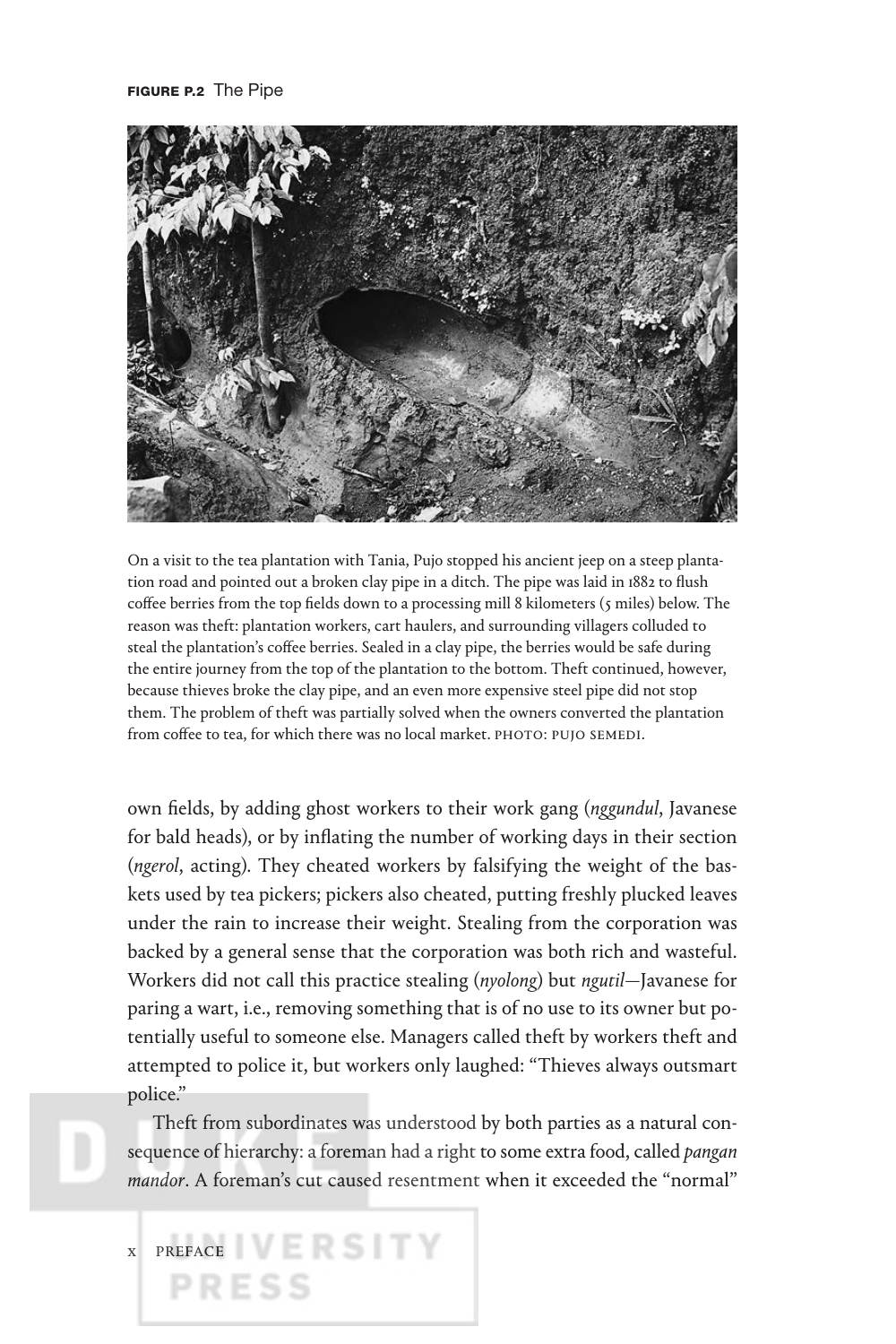amount. When workers talked about stealing by managers, they said *angkutangkut*, Indonesian for "carrying something away." They called a very corrupt manager *wong rosa*, Javanese for a strong person, someone capable of carrying a heavy load. Among themselves managers did not say corruption but "gathering vitamins and nutritious supplements," suggesting that their rank entitled them to a diet of high quality. When a colleague was called by the plantation's internal audit office, they said he had a problem (in Indonesian, *kena masalah*). This meant he had taken too much, causing intense gossip that made the internal auditors look stupid if they did nothing. Most of the time the outcome was light disciplinary action such as a temporary transfer to a nonjob or "dry position" without a flow of cash, or early retirement. Among day laborers with only outright stealing as a way to earn personal benefit, the rule was simply not to get caught red-handed.

Pujo's ethnographic and historical research on the tea plantation left him feeling very sad, rather embarrassed, and slightly amused. The amusement





Arrival narratives figured prominently in the students' field notes, enabling us to see the plantation zone through their eyes. Most of them imagined Kalimantan as a land of exotic tribes and rich tropical forests, but they were disappointed. The eighteen-hour trip on a slow boat up the busy Kapuas River led them into an industrial zone with bauxite mines left and right, cut timber floating downriver in huge log rafts, bustling trading towns, and endless plantations. When the students arrived at our research site, Javanese plantation workers warned them that the native Dayaks could be dangerous, a racialized caricature they had to navigate alongside the unfamiliar terrain. PHOTO: PUJO SEMEDI.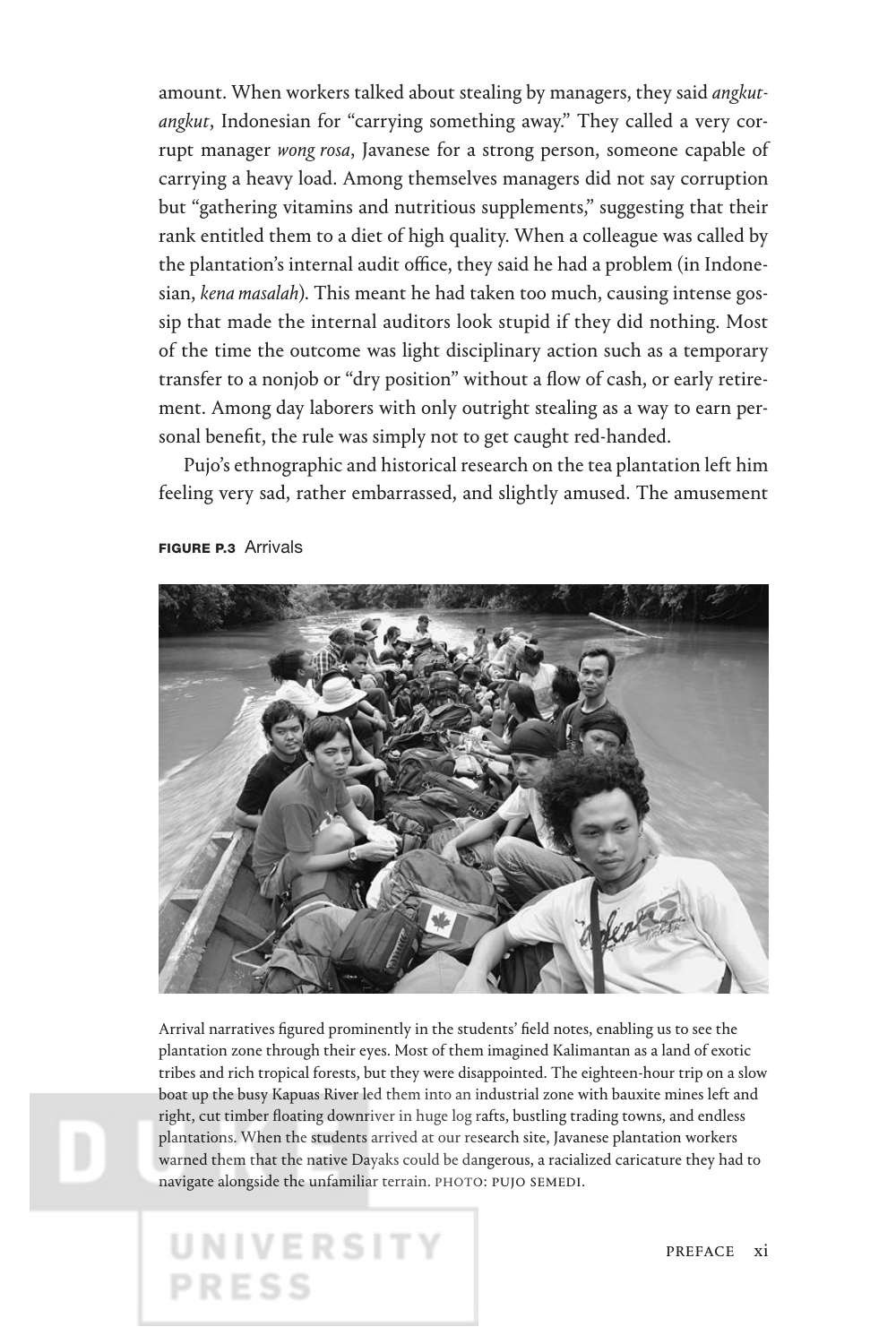came from the richly ironic language people used to describe their world. The embarrassment came from seeing his friends and informants do improper things. The sadness came from a sense of wasted opportunity: his research forced him to recognize that for more than a century Indonesia's natural wealth had been looted not only by foreigners but also by its own people, a pattern he saw repeated in Kalimantan. But Pujo combined sadness with anger: anger directed toward the giants that occupy people's land, destroy livelihoods, and accumulate wealth while turning everyone who interacts with them into thieves.

Our book explores the forms of life produced by corporate occupation of Indonesia's oil palm plantation zone. We conducted the research in the period 2010–15, together with more than a hundred students from our two universities who each spent one to twelve months in the research site (figure p.3). We describe our collaborative fieldwork methods in the appendix. For now, we invite readers to travel with us into the plantation zone as we attempt to make sense of the forms of life that emerge there.

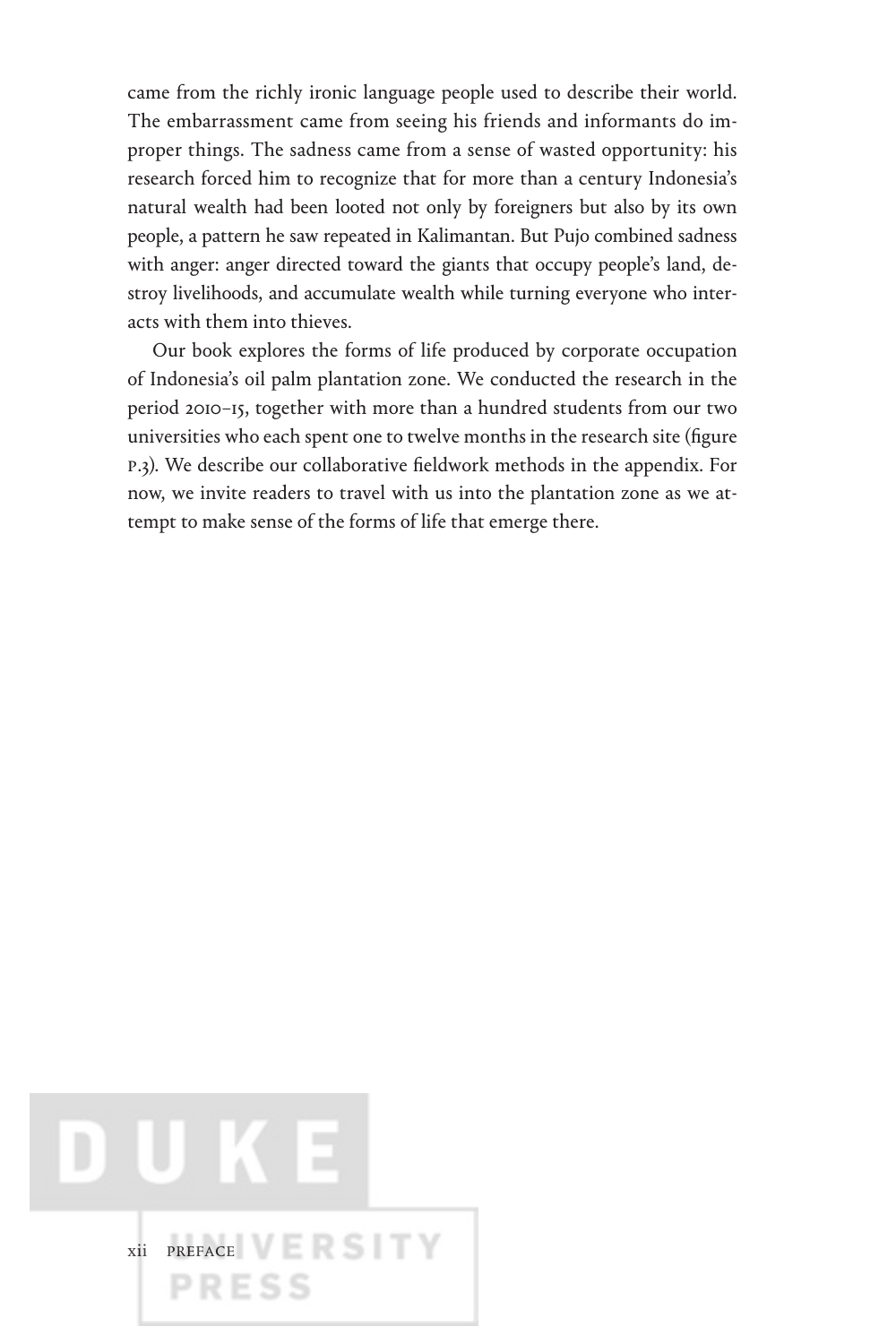## Introduction

A plantation is a machine for assembling land, labor, and capital under centralized management for the purpose of making a profit; it is also a political technology that orders territories and populations, produces new subjects, and makes new worlds. The enslavement of Africans to work on plantations in the Americas produced novel social formations throughout the Black Atlantic.<sup>1</sup> Slave plantations organized production and processing on an industrial scale and pioneered the "high modern" management of space, time, and task long before northern manufacturing.<sup>2</sup> Sugar, coffee, and tea produced in tropical "factories in the fields" furnished cheap pleasures to working classes in Europe, energizing the Industrial Revolution.<sup>3</sup> Plantations were also the cornerstone of European colonial expansion in Asia and Africa in the period 1870–1940 as monopoly capital went global in search of mega profits.4

Contemporary plantation expansion is no less world-making and its scale is unprecedented. Since 2000 plantation-based production of sugar has expanded massively in Brazil; and in Indonesia and Malaysia millions of hectares of forest and mixed farmlands have been cleared by plantation corporations to grow oil palm. Crude palm oil, the commodity these plantations produce, is a key ingredient in mass-produced junk food, detergents, cosmetics, and cooking oil as well as biofuels.<sup>5</sup> Half of the products in Euro-American supermarkets contain palm oil, and it makes these products cheaper.<sup>6</sup> Indonesia, the focus of our research, produces 50 percent of the world's supply of palm oil, and much of it—around 60 percent—is exported to India, where it is popular as an affordable cooking oil. $^7$  Palm oil produces extraordinary profits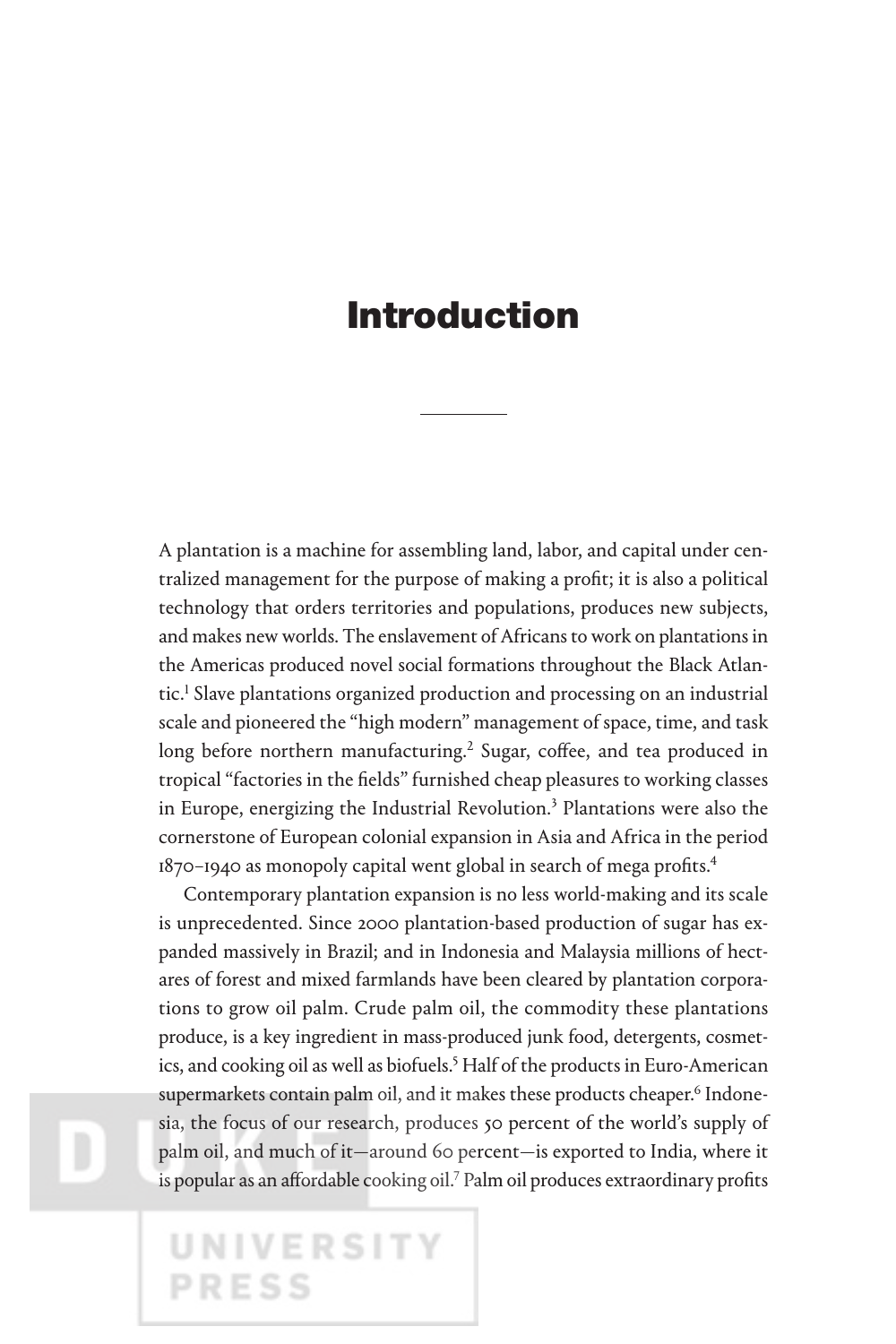for plantation corporations and involves around fifteen million people in the "plantation life" that our book explores.<sup>8</sup>

Viewed from afar, plantations serve as icons of modernity and orderly development, sometimes tinged with patriotic pride. Their neatly aligned rows of crops and deployment of land and labor on a vast scale are claims to productive efficiency and technical mastery. In Indonesia, managers who attend the College of Plantation Training (LPP) read works by Max Weber on the virtues of modern bureaucracy and rational planning. As it turns out, the evidence on plantation efficiency is mixed: in much of the world crops that were once grown on plantations are now grown on small farms that are often highly efficient in relation to both land and labor, and much easier to manage.9 Yet arguments for the superior efficiency of large farms and plantations are endlessly repeated and periodically renewed both nationally and on a global scale. In 2011, for example, a World Bank report argued that half the world's potentially arable land was unused and much of the rest was underutilized. It backed up this claim with maps and graphs that characterized parts of the world in terms of their "yield gap," framed as the difference between the dollar value per hectare of the crops small-scale farmers currently produce and the potential dollar value under efficient monocropping. The report argued that inefficient land use was not just wasteful; it was environmentally suspect: concentrating production on efficient farms would create jobs, help feed a burgeoning global population, and protect forest and grassland to mitigate climate change.<sup>10</sup>

Supporters of Indonesia's oil palm corporations defend their expansion in terms of the globally circulating efficiency narrative: palm oil feeds the world and should be produced on massive, modern plantations.<sup>11</sup> Based on such claims, plantation corporations have been permitted to occupy around 40 percent of Indonesia's farmland and squeeze out small mixed farms.<sup>12</sup> Yet, we argue, it is not agronomy or productive efficiency that dictate plantation dominance, it is politics: political economy, political technology, and the order of impunity that characterizes Indonesia's political milieu.

Starting from political economy, critical research on the so-called landgrab sparked by the food and financial crisis of 2007–9 brought attention to the renewed interest of transnational corporations in extracting profits from rural spaces. Studies showed that national corporations are also involved, and both foreign and national corporations receive ample state support.<sup>13</sup> These studies paid particular attention to the losses that corporations impose on rural spaces: loss of customary lands, flexible rural livelihoods, diverse ecosystems, and healthy forests to mitigate climate change. Complementing

INTRODUCTION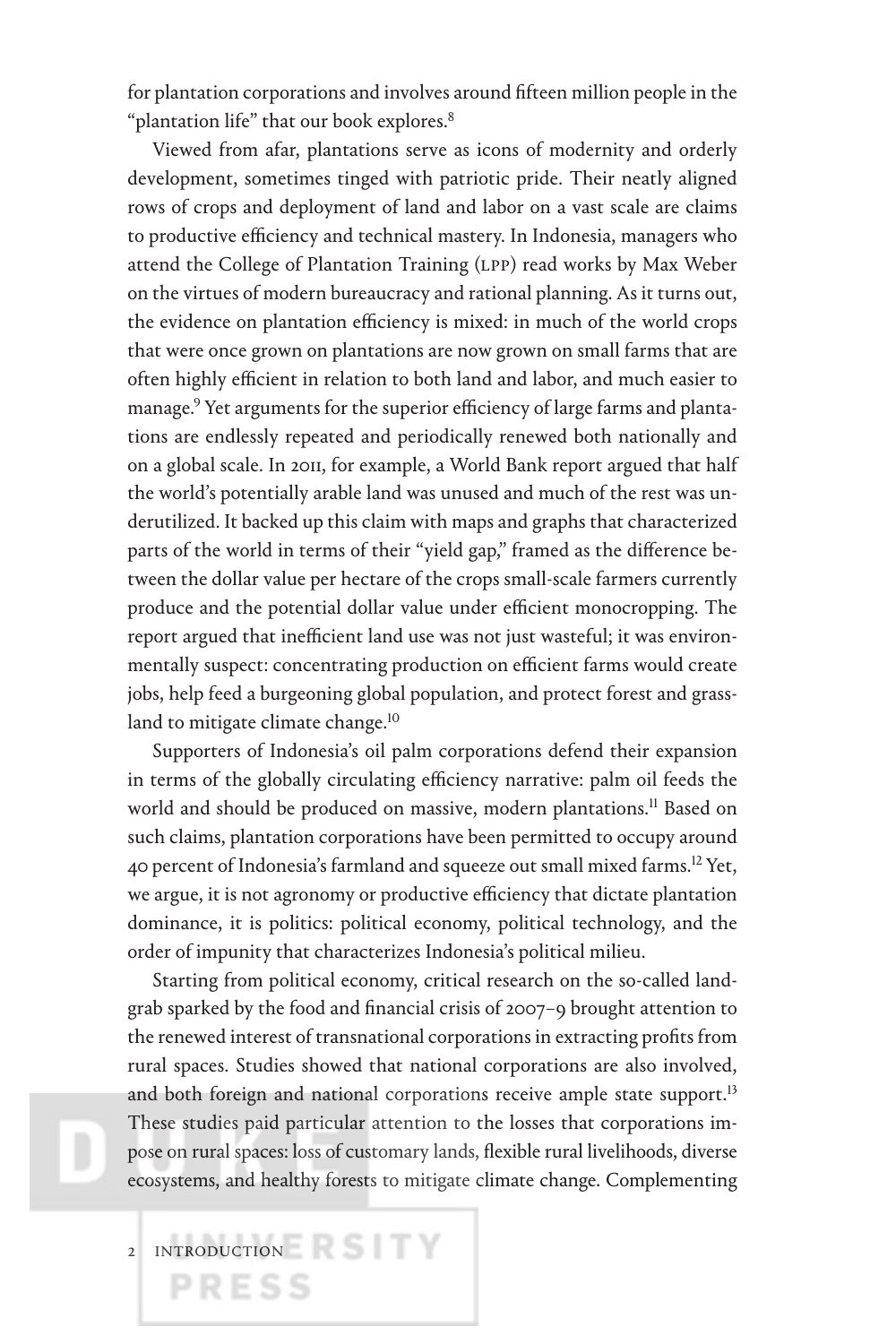inquiries focused on profits extracted and losses imposed, *Plantation Life* offers a grounded ethnographic account of the social, economic, and political relations that plantation corporations set in place when they transform vast rural spaces into plantation zones, and of the forms of life they generate.

Our field-based research conducted from 2010 to 2015 focused on two plantations in Tanjung, an oil palm–saturated subdistrict of Sanggau, West Kalimantan.<sup>14</sup> One was Natco, a 5,000-hectare unit of the state-owned plantation corporation PTPN. It operated as a semi-enclosed world in which managers exercised tight control over resident workers. To the tasks of production and the generation of profit, Natco added an expansive social mandate of a utopic kind rather like twentieth-century company towns in the United States, Fordlandia in Brazil, and mines of the Zambian copper belt where workers and their families were provided with facilities to lead exemplary modern lives.<sup>15</sup> Space, time, and mentality were taken under a paternalistic form of corporate guidance.<sup>16</sup> The second plantation was Priva, owned by a private Indonesian corporation with a concession of 39,000 hectares. It had more porous boundaries and fewer social goals. Some workers lived in Priva housing while others were recruited from surrounding villages and commuted daily to work. Much of the production was undertaken by local and migrant out-growers who were bound to Priva until they paid off the debt they assumed for preparation of their 2 hectare (5 acre) oil palm plots. Wedged within and between these two plantations were the hamlets of former landholders who eked out a living from tiny residual patches of land and casual plantation work, people whose struggles were central to the plantation zone as we came to understand it.

The site we studied was specific and we embrace its specificity for the insights it offers on the situated workings of corporate capitalism today. While the elements that comprise plantations are generic (land, labor, capital, seeds, chemicals, technology, markets, management, legal standing), their configuration at particular conjunctures is always unique. Globally circulating capital might seem to be the most generic element, but money only becomes capital when it is brought into relation with land and labor in their concrete forms. As Mezzadra and Neilson argue, every expression of contemporary capitalism is specific, making ethnographic approaches well suited to explore the "spatial, social, legal and political formations with which capital must grapple as it becomes enmeshed in dense constellations of flesh and earth."17 The dense constellations that both enable corporate profits and generate novel forms of life—plantation life—are the focus of our account.

Our inquiry weaves together two threads of analysis that are often kept apart. One thread drawn from Marx is political economy where the guiding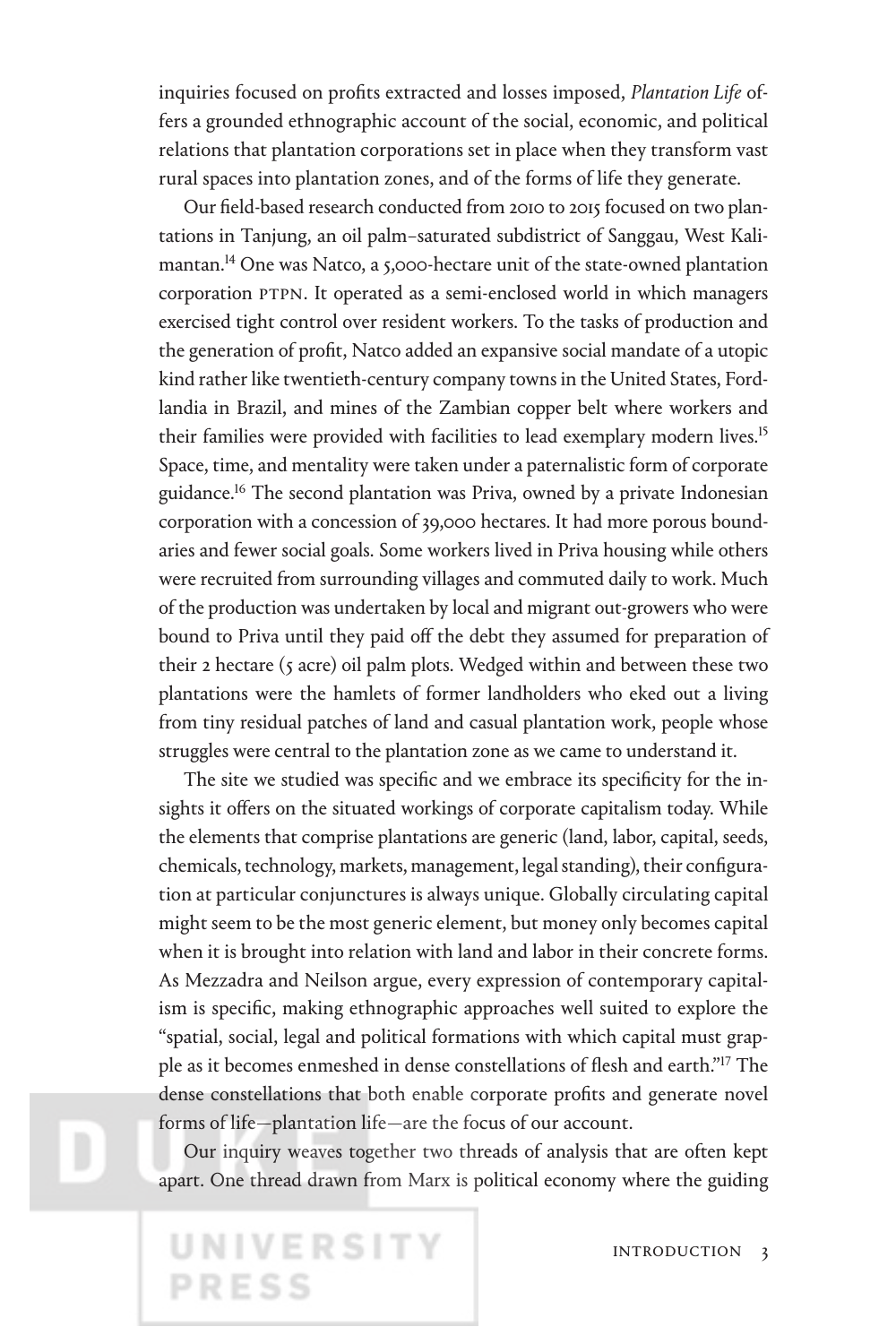questions concern the modes in which capital, land, and labor are assembled to generate profit for some and impoverishment for others.<sup>18</sup> We build on the work of scholars who examine the global circulation of capital, land appropriation, agrarian class formation, and labor regimes. 19 The second thread drawn from Foucault is political technology where the focus is on the production of subjects and the government of territories and populations. Political technologies, Foucault argues, are not cut from whole cloth. They comprise "discourses, institutions, architectural forms, regulatory decisions, laws, administrative measures, scientific statements, moral and philanthropic propositions."<sup>20</sup> They are pulled together to meet not one overriding purpose (e.g., corporate profit) but a number of purposes (production, revenue, development, order, prestige, well-being) that do not always align.<sup>21</sup> We draw especially on scholarly work that combines these approaches to study political ecologies and power-laden landscapes where the value of diferent land uses is under dispute, colonial and contemporary technologies of racial rule, and the making of resource frontiers as spaces full of potential for productivity and profit.<sup>22</sup>

Iterative research, reading, and analysis led us to theorize the constitutive role of corporate occupation, imperial debris, and extractive regimes in the formation of plantation life. In the following sections we introduce these theorizations and outline the traction they offer for our account.

### Corporate Occupation

Corporate occupation, we suggest, is the principal political technology that sets the conditions for life in Indonesia's plantation zone. Here we parse its components, examining first the plantation corporation and its mandates, then the insights afforded by a focus on corporate occupation.

#### Corporate Mandates

Economic geographer Joshua Barkan draws attention to the sovereign powers that governments since the Middle Ages have delegated to corporations to enable them to meet a dual mandate: to generate profits *and* serve a public purpose.<sup>23</sup> Corporations have built and run railways and water systems, cities and universities; they have organized imperial trade and the settlement of colonies; and for hundreds of years they have owned and managed plantations. To meet their dual mandate, corporations are delegated the sovereign's right to privatize public wealth (land, water, forest) and to cause harms to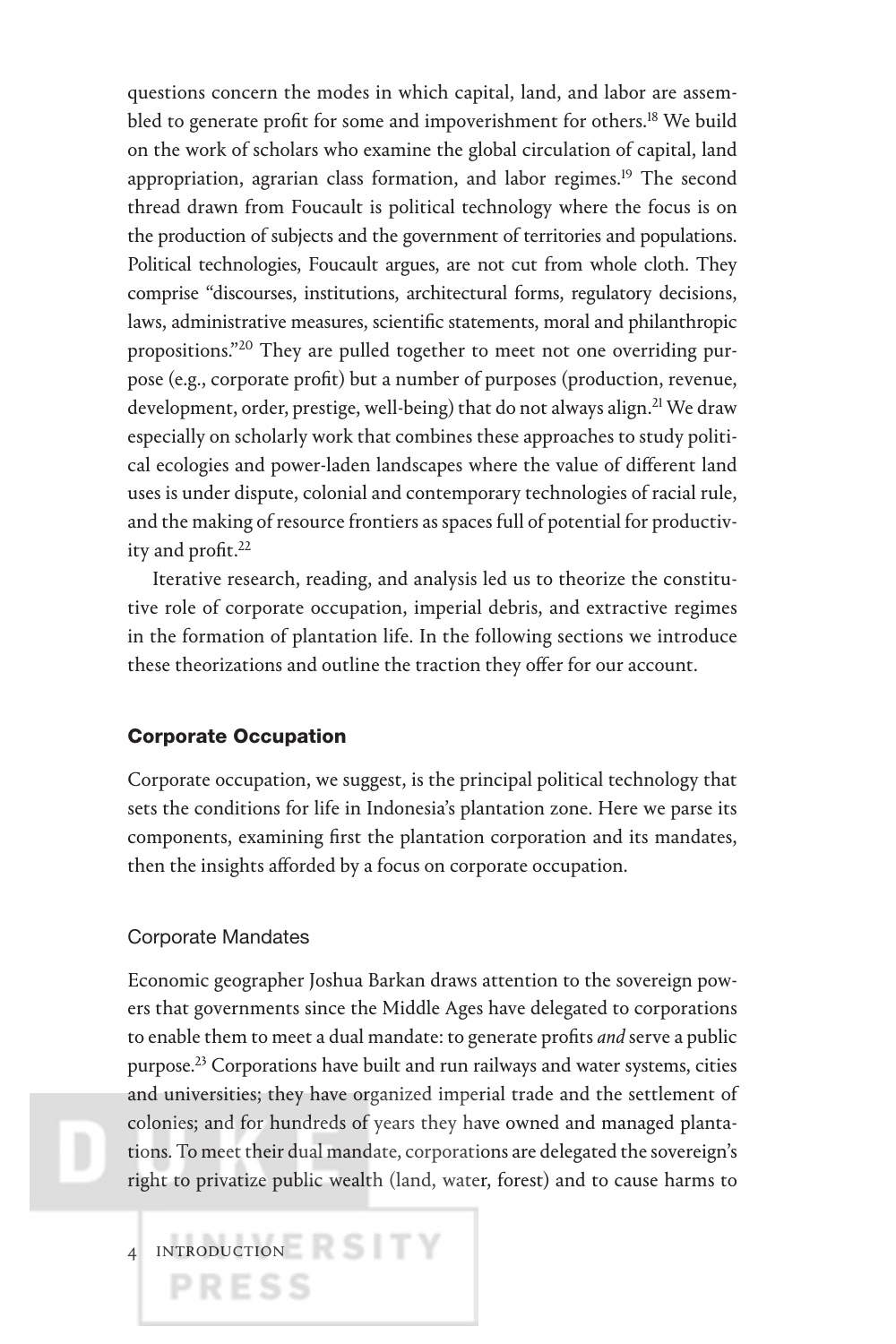people and species that stand in their way. Assessing corporate harms, Barkan reframes Foucault's crucial question about biopower, "Given that this power's objective is essentially to make live, how can it let die?" to ask, "How [is it that] a global order of corporate capitalism, created and repeatedly justified for its abilities 'to improve life . . . ,' results in a system that routinely denies housing, clothes, food, work, and essential medicines; that exposes populations to unsafe living conditions and environmental hazards?"<sup>24</sup> We make the tension between state-enabled corporate profit, purported public benefit, and licensed harm a cornerstone of our analysis.

Indonesia's laws make the public purpose of delegating sovereign powers to plantation corporations explicit. The 2007 Investment Law begins "in consideration of the need to promote a society which is just and prosperous as stipulated by . . . the Constitution there must be continuous national economic development." Hence the law facilitates foreign and domestic investment to meet national development goals. The 2014 Plantation Law number 39) states that "the earth, water and natural resources contained in the territory of the Republic of Indonesia [are] a gift from God Almighty to be exploited and used for the greatest prosperity and welfare of the people." It notes the capacity of plantations to develop the national economy and bring about people's prosperity and welfare in a fair and equitable way (*secara berkeadilan*).

Indonesia's focus on corporate-led growth as the centerpiece of the national development strategy ramped up in 2020 with an Omnibus Bill to Create Jobs which drastically overhauled land, labor, and environmental laws to ease foreign investment. The bill was met with public protests, and many Indonesians read words about corporate-led development and its contribution to the "people's prosperity and wellbeing" with suspicion. Yet there is no sustained national debate on what constitutes the people's well-being or how best to accomplish it. The current maldistribution of wealth in Indonesia is catastrophic: Indonesia is the third most unequal country in the world (after Russia and Thailand), where four men own more wealth than 100 million people.<sup>25</sup> Yet the position of the oligarchy is hardly challenged, and the neoliberal narrative, according to which corporations generate wealth that trickles down to secure "the people's prosperity," generally prevails. Plantation corporations thrive in this milieu.

In the name of public benefit, Indonesia's plantation corporations are granted many privileges. Laws favor corporations and grant them access to subsidized land, credit, bailouts, and other forms of "corporate welfare" that absolve them from the capitalist imperative to operate efficiently or be competitive in market terms.<sup>26</sup> Their privileges and monopolies are embed-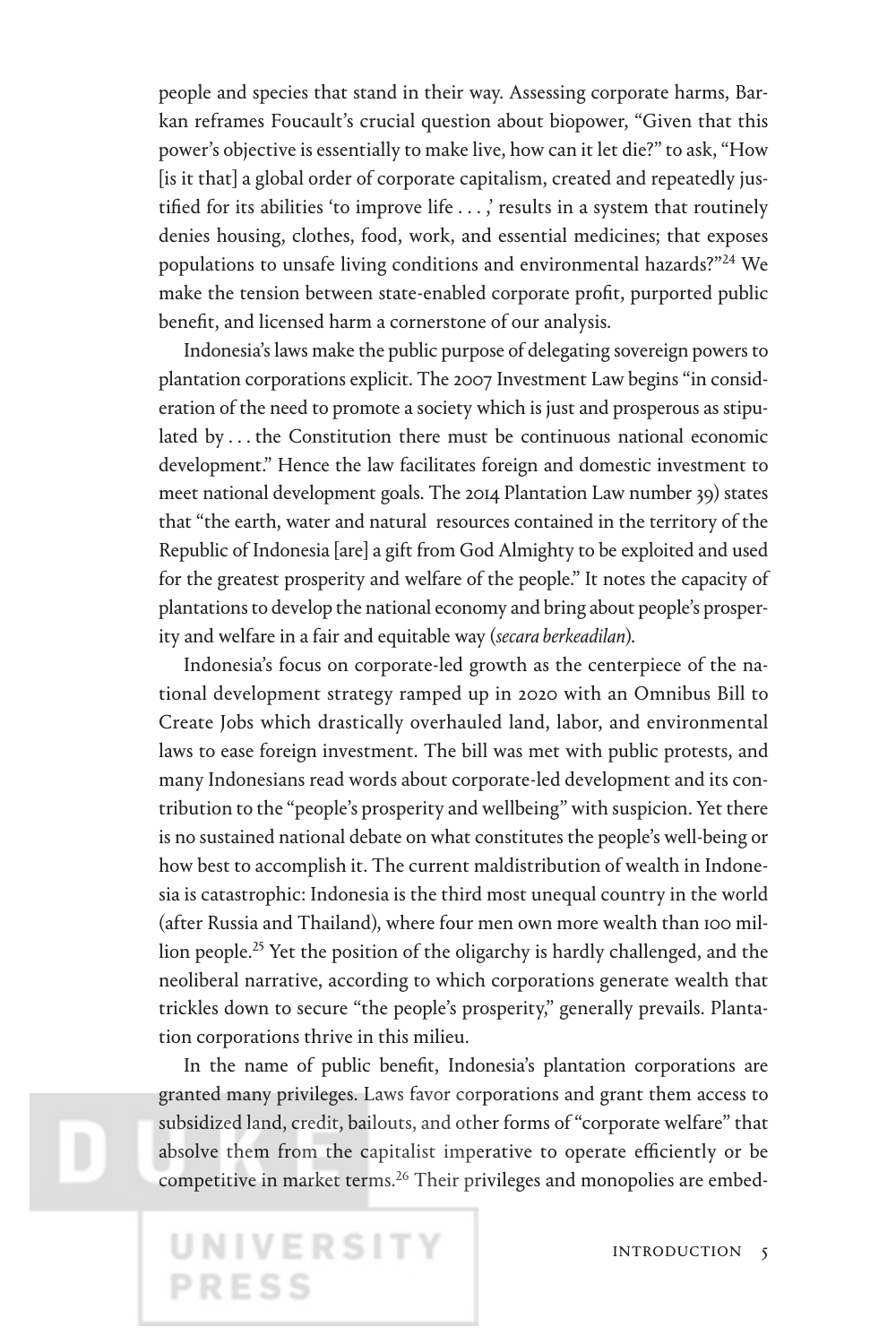ded in what anthropologist Hannah Appel calls the "licit life of capitalism," the one backed by laws, contracts, and corporate reports.<sup>27</sup> As we will show, corporations are also supported by officials and politicians at every level of the state apparatus who are officially tasked (and privately compensated) to smooth their path. Government agencies are supposed to regulate corporations, but their activities are ultimately an internal matter—a sovereign supervising its own instrument, a head directing its hand.<sup>28</sup> Crucially, the production of harm is a licensed part of the corporate mandate. Indonesia's plantation corporations monopolize land and water; they destroy forests and exude chemicals; they burden out-growers (contract farmers) with debt; and they cast aside people and species for which they have no use. These harms are well known but they are normalized as the anticipated but uncounted cost that must be paid to bring prosperity to remote regions.

Building on the work of philosopher Giorgio Agamben, Barkan explores "the paradox of the sovereign ban, in which legal exceptions and the abandonment of populations are justified as vital to the security of political communities."29 We examine the workings of this paradox in Tanjung's plantation zone, where corporations ejected former landholders and abandoned old and injured workers without means of livelihood. For Barkan abandoned people meet Agamben's criteria for *homo sacer:* they can be killed or left to die, but their death is not recognized as a sacrifice because their lives have no economic or moral value.

In Tanjung, plantation managers selected which people and species to nurture or abandon. To push back, unwanted people used theft and extortion to extract paltry shares of plantation wealth; they also attempted to rework the boundary of the corporations' moral responsibility and insisted that the sacrifice corporations imposed on them be recognized and compensated. Sacrificing oneself for the common good has value in Indonesia—fighters who sacrificed their lives to achieve independence from the Dutch are one example. But a wasted sacrifice, called in Indonesian *mati konyol* (pointless death), betrays the sacrificiant and leaves a bad feeling. We explore this betrayal as a material, embodied, and affectively charged situation.

#### **Occupation**

6 Introduction

PRESS

At the heart of the betrayal we encountered in Tanjung's plantation zone was the overwhelming power of corporations that had been installed as an occupying force. The Indonesian term for occupation of land is *pendudukan*; for control of a territory and its population by a powerful alien force without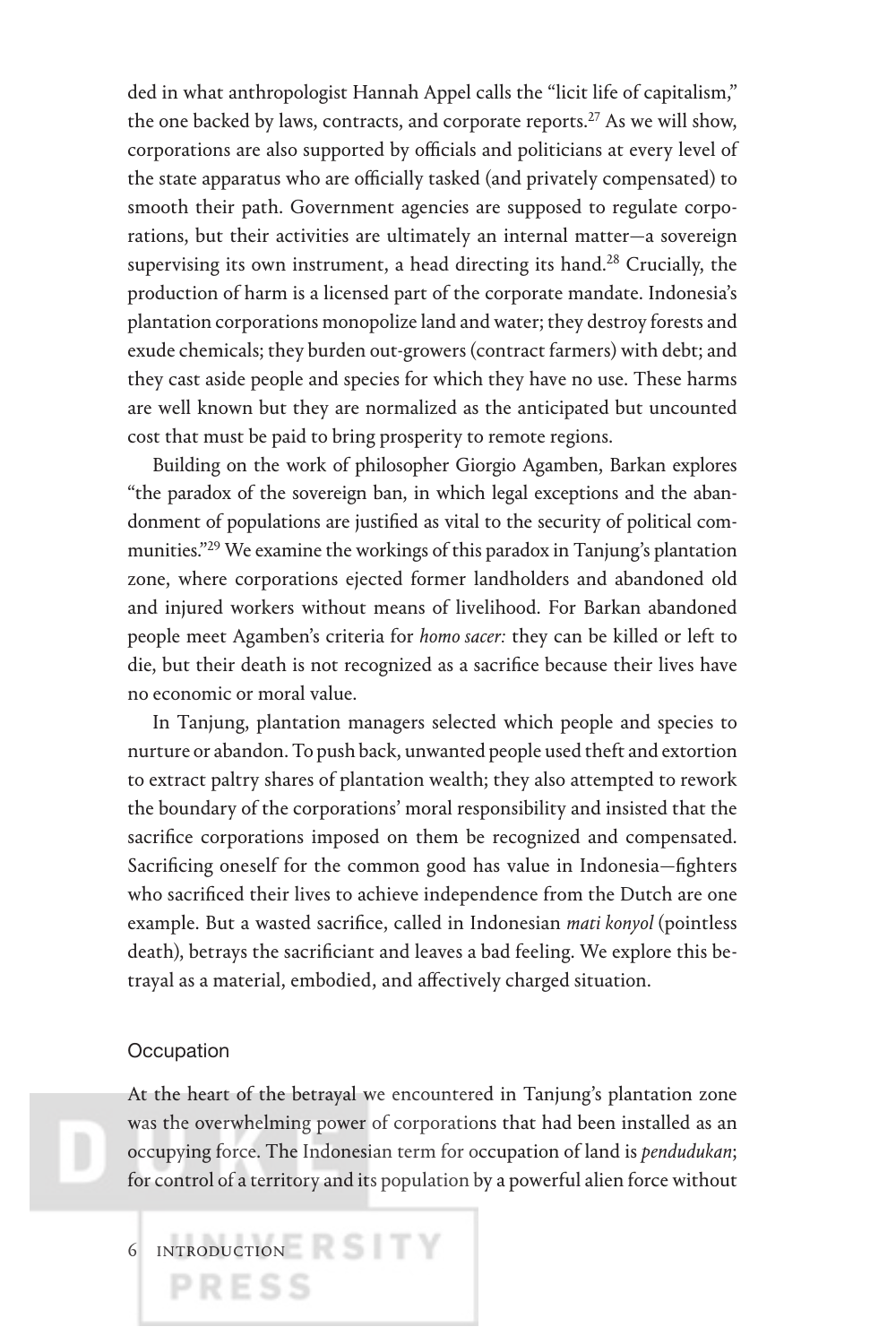consent it is *penjajahan,* the term used for Dutch colonial rule. When we heard villagers say, "We are colonized by the corporation" (*kami dijajah perusahaan*), they were flagging illegitimacy: rule without consent that injured them in various ways. They were also noting the reliance of both colonial powers and corporations on an extreme social division that ascribes differential value to people and the places they inhabit. Villagers whose land was targeted for corporate occupation had little or no say in the matter. They were not deemed capable of participating in a dialogue with the officials who issued corporate land concessions, or with plantation managers. As in colonial times the extreme social divide that separated officials and managers from villagers rendered the concept of such a dialogue absurd.

The term "occupation" usually refers to foreign military seizure of a territory and the subjugation of its resident population. We stretch the term to theorize corporate presence in the plantation zone because it enables us to explore three key relationships. First, it draws attention to novel spatial and political arrangements: the forceful seizure and occupation of territory by a corporation, the presence of armed police and guards tasked with protecting corporate property, and the reorganization of rule over people and territory. As scholars examining occupied Palestine have noted, the spatial and political formats of occupation are plural.<sup>30</sup> In Tanjung plantation cores comprise a continuous space with a single boundary and a resident population governed by corporate management intensely and directly. Out-grower areas where farming households produce oil palm fruit to feed corporate mills are governed indirectly through a political and material infrastructure imposed by the corporations (block layout, roads, co-ops, credit schemes, harvest schedules, and so forth). Interstitial areas and remnant hamlets (called enclaves) look superficially like ordinary villages and have had no formal change in their legal status, but they too are occupied in quite specific ways.

The patchwork spatial arrangements of the plantation zone make occupation by corporations quite diferent from occupation by haciendas, a difference recognized in a comparative study by anthropologists Sydney Mintz and Eric Wolf. The hacienda format grants landlords formal control over huge areas of land and state-like powers over the entire resident population.<sup>31</sup> Production is secondary. With plantations the priority is reversed. In Indonesia it is *only* the state's production mandate that is formally delegated to plantation corporations. Other public purposes such as the extension of territorial control, the management of populations, and the development of remote regions are treated as by-products.<sup>32</sup>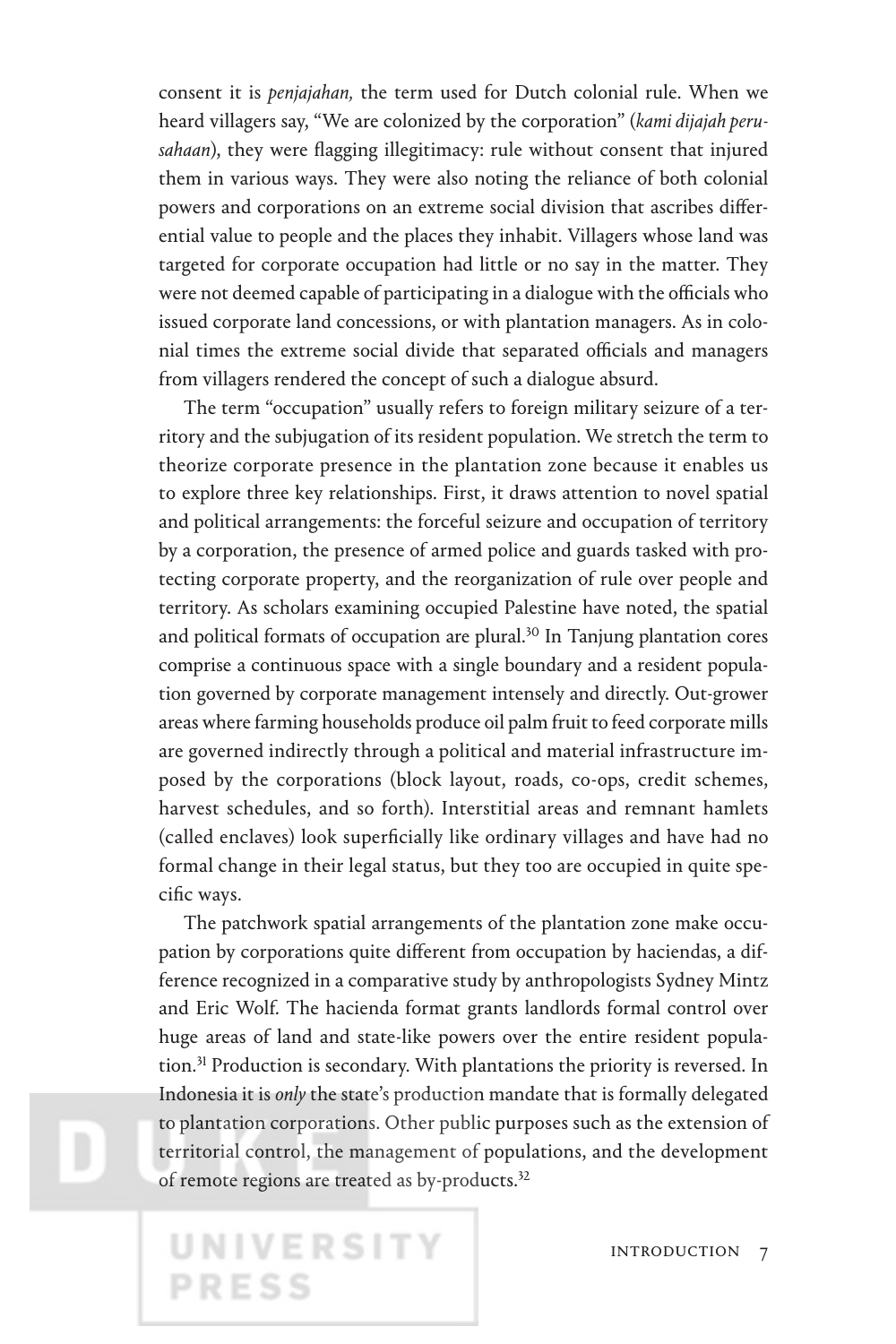The novel political arrangements set in place by corporate occupation are undeclared. Plantation corporations have no legal responsibility or jurisdiction outside their concession borders. Nevertheless, they curtail villagers' access to land, water, and livelihood and remake their political institutions to conform to corporate requirements. Like villagers in occupied Palestine described by Saree Makdisi, villagers in a plantation zone are subjected to a ban without a ban—an exclusion from "normal citizenship" that is not legally inscribed. Corporations and their state allies engage in what Makdisi calls the "denial of denial"—denial that an occupation occurred or that an occupied population is present or that anyone has suffered a loss.<sup>33</sup>

The implications of denial are especially profound in Indonesia because of the way citizenship works. Villagers living outside plantation boundaries are classified as ordinary citizens (*rakyat biasa*) who enjoy "normal" legal rights under the constitution including "human rights" upheld by a national commission (Komnas ham). Yet ethnographic research has shown that effective citizenship in Indonesia is not primarily a matter of law.<sup>34</sup> The term *rakyat* flags both legal rights *and* a relationship of acute hierarchy (sometimes called feudal) in which ordinary people must rely on the mediation of people in power (*orang besar, orang kuasa*) to advance their projects or provide protection when their survival is under threat. People in power are expected to help "small people" (*rakyat biasa, orang kecil*) to solve problems. No ordinary Indonesian, rural or urban, would approach a site of higher authority (a government or corporate office, a court) without being accompanied by, or bearing a letter of recommendation from, an official or person of power who can vouch for them.

The language of Indonesia's constitution confirms hierarchy. It does not focus on the rights and entitlements of citizens but on the duty of the state (politicians and officials) to furnish benefits such as peace, prosperity, and development. It is a state modeled on the family in which parents have duties but children have few rights.<sup>35</sup> It is intrinsically infantilizing and it leaves "small people," who are shorn of protection, radically exposed. Under corporate occupation, government officials, politicians, and local leaders back the corporations and "small people" are on their own.

Second, theorizing corporate presence as occupation helps to account for the novel social positions, subjectivities, and moral evaluations that emerge when people are conscripted to a form of life—a plantation life—the conditions of which they cannot control. It is well known that in zones of military occupation government officials and village leaders collaborate with the occupying force; ordinary residents become complicit; people who

8 INTRODUCTION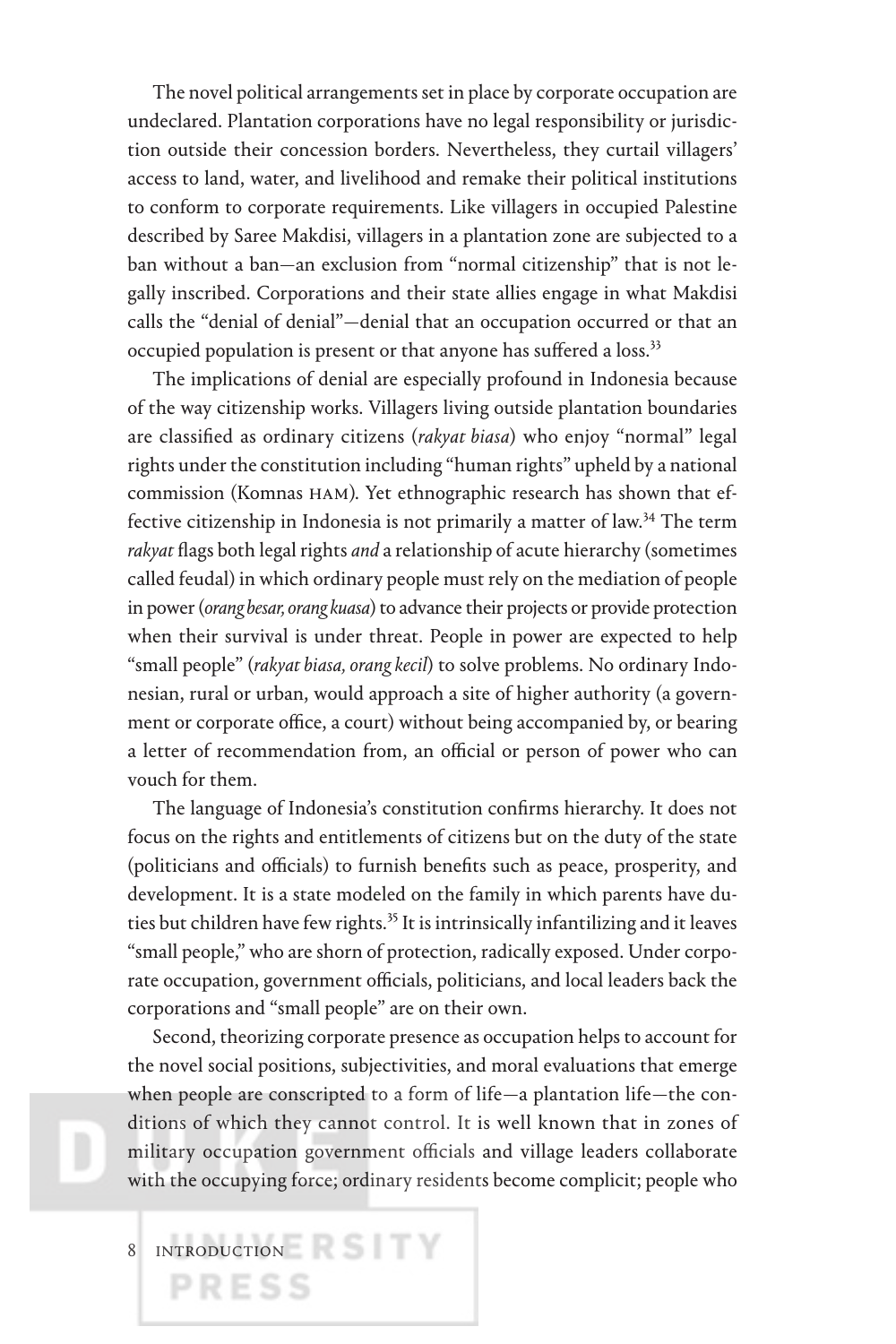are initially intent on removing the occupier settle into modes of coexistence; and uprisings have limited goals. Moral evaluations morph as stealing from the occupier becomes routine. Theft may take the multiple forms James Scott identified as the "weapons of the weak," but predatory practices that target neighbors are also defended on the grounds that everyone needs to hustle. Wealth, and the practices people use to acquire it, become a domain of contention in which the boundary between the licit and the illicit is prized open and allegiances fracture and realign.<sup>36</sup> Our research in Tanjung indicates that military occupation and corporate occupation operate in a similar way. Workers and villagers in the plantation zone did not mobilize to remove corporations; local elites both collaborated and stole from them and ordinary people took what they could. Corporate giants were firmly installed yet beset by thieves from all sides.

Third, conceptualizing corporations as an occupying force resonates with the dual mandate of both colonial and military rule. Occupying powers often present themselves as a benevolent force intent on improving the lives of the subject population and treat the seizure of assets and profit-making as secondary. As an occupying force, plantation corporations are supposed to bring prosperity and introduce the subject population to new and improved ways of living. Like the colonial technologies examined by David Scott, corporate occupation is "concerned above all with disabling old forms of life by systematically breaking down their conditions and with constructing in their place new conditions so as to enable—indeed, to oblige—new forms of life to come into being."37 In the idiom of Talal Asad and David Scott, residents in Tanjung's plantation zone were "conscripts of modernity": their previous ways of organizing their landscapes and livelihoods, their families and communities, were thoroughly disabled and they were obliged to develop new ones under conditions the occupiers imposed.<sup>38</sup>

To trace the contours of subject formation under corporate occupation we pay attention to the emergence of novel desires, dispositions, and institutions. We attend to the futures that workers and villagers in the plantation zone imagined for coming generations, and the pathways they saw as open or closed. We ask what they considered to be a "rightful share" of plantation wealth—the share due to them as original landholders, workers, or neighbors of a plantation.39 Unsurprisingly, we found that the benefits of the promised modernity were unevenly distributed, as some people enjoyed a full package of modern facilities while others were deprived of access to even basic means of livelihood. People who were excluded from benefits did not accept their relegation to a permanent waiting room, or to the peculiar temporality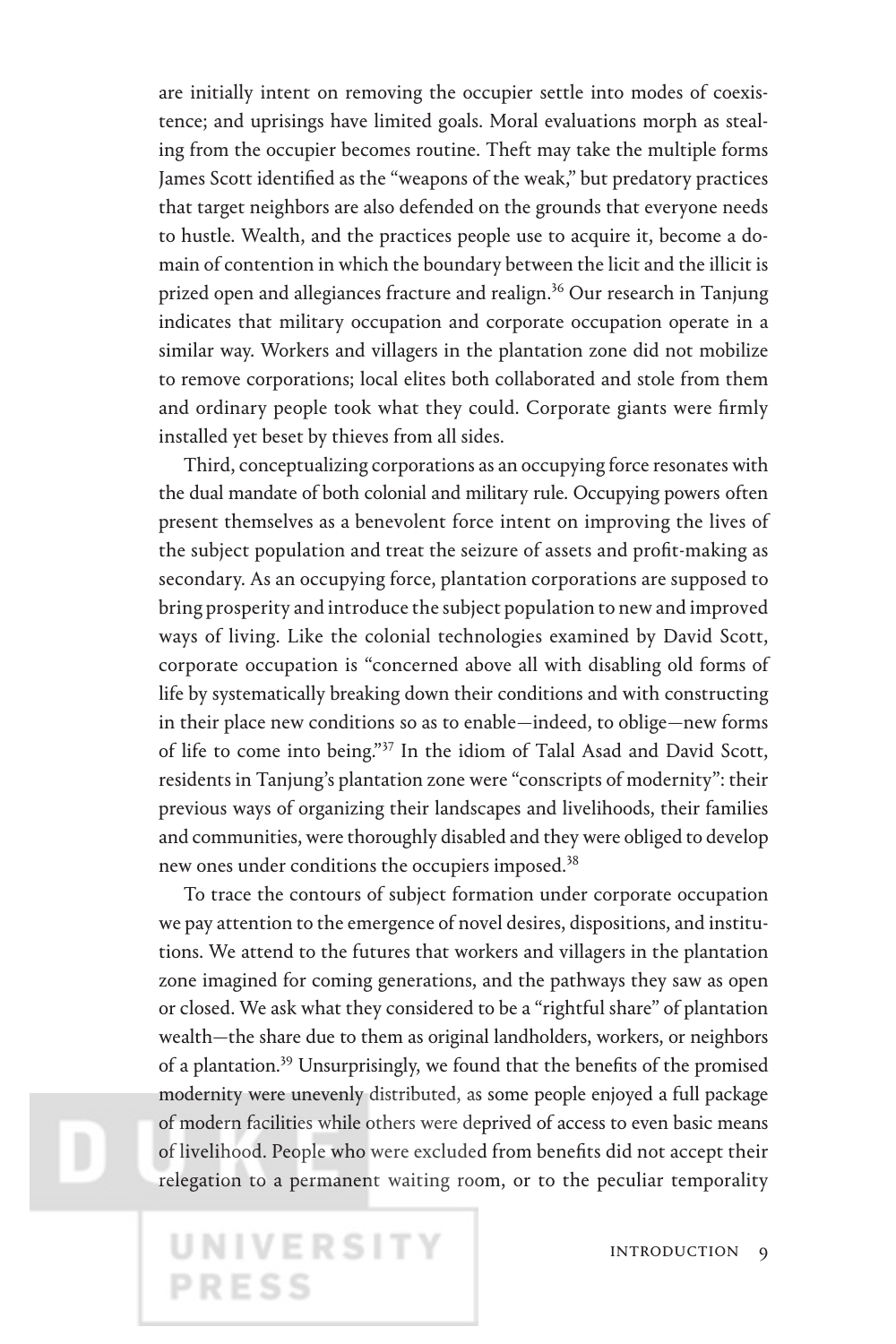identified by Elizabeth Povinelli as "the future anterior tense," in which problems will have been dealt with "from the perspective of the last man."40 But their non-acceptance of relegation was not heroic. As Povinelli observes, for people who have been seriously harmed survival is an accomplishment. They may disappear from public discourse but they persist in living, they endure; hence the form taken by their "plantation life" is a crucial part of our analysis.

#### Imperial Debris

Imperial debris is the second pillar of our theorization of plantation life. *Imperial debris* is Ann Stoler's label for "the rot that remains" from the political technologies of colonial rule.<sup>41</sup> Behind the dual mandate extended to plantation corporations past and present is a racialized proposition that has been embedded in Indonesian law and political discourse since colonial times: corporations must make land productive because Indonesian farmers are not capable of doing this on their own. Racialism, defined by Cedric Robinson as "the legitimation and corroboration of social organization as natural by reference to the 'racial' components of its elements," was not eradicated with the removal of Indonesia's white colonial masters.<sup>42</sup> Rather, it looped around remnants of Indonesia's version of feudalism, was entrenched in law, and continues to be enacted in the everyday comportment of "big people" toward people they regard as social inferiors.

Robinson theorized "racial capitalism" as a format that both builds on and produces race-like divides as it marshals land and labor to generate profit. He noted the "immense expenditures of psychic and intellectual energies" that were required to create the figure of "the Slav," "the Irishman," and "the Negro" as persons naturally suited for brute labor, and to produce "Ireland" and "Africa" as wild spaces available for appropriation.<sup>43</sup> His insights continue to have global traction. In colonial Southeast Asia the production of empty spaces ripe for corporate occupation and the selection of bodies suited to manual labor centered on the "myth of the lazy native" famously explored by Syed Hussein Alatas.<sup>44</sup> According to this myth, whichever natives were present on the spot were sure to be incompetent farmers and unsuitable workers. Colonial officials used these racialized assessments to justify the installation of plantations and the importation of migrants to do plantation work.

The myth of the lazy native continues to embed an extreme social divide at the core of Indonesia's plantation life today. Government officials, plantation managers, and many ordinary plantation workers whom we met in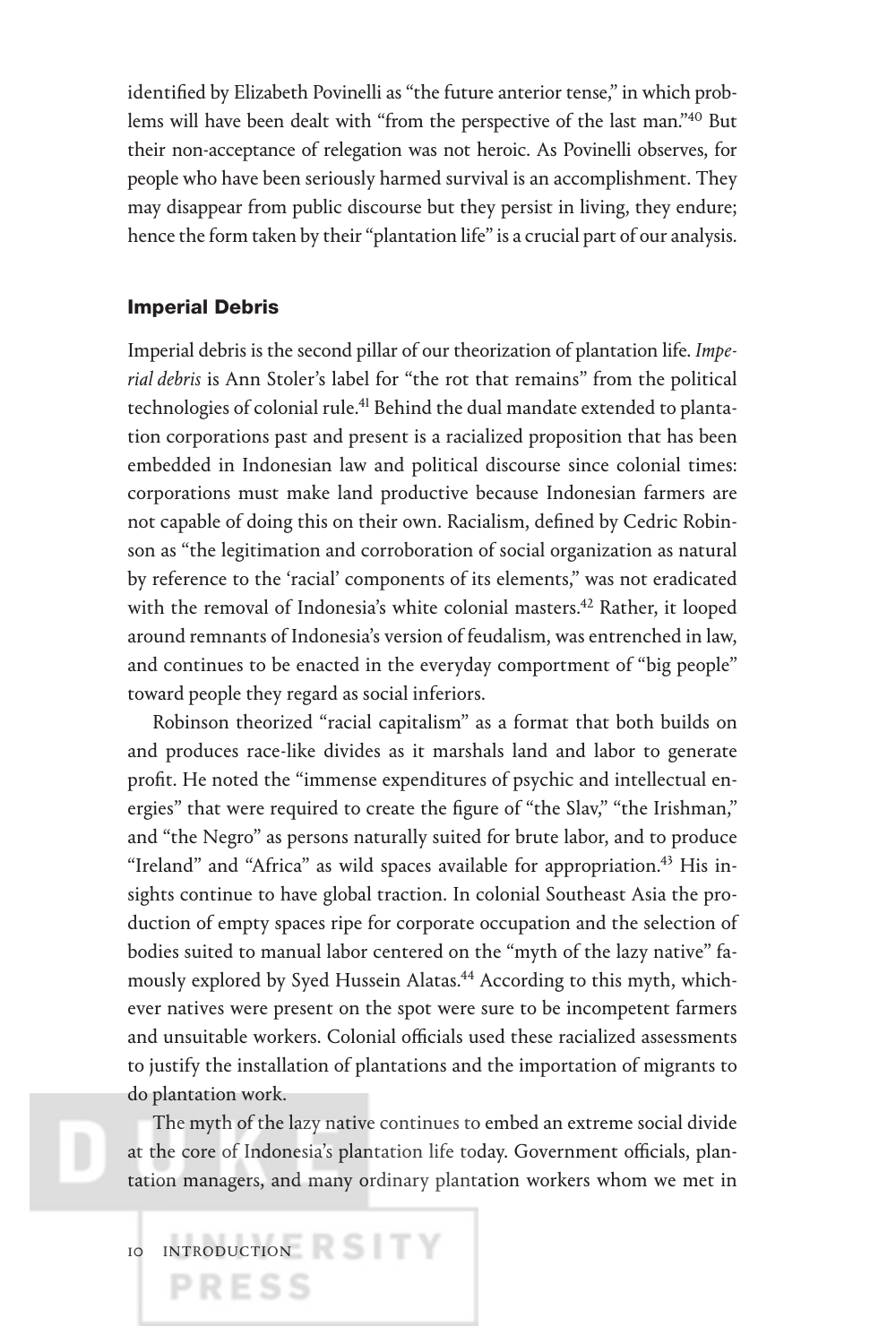Tanjung were convinced that they were utterly diferent from and superior to local villagers. Education and concepts of ethnocultural pluralism may modify the social divide to some degree, but a rot remains.45 Indonesians do not usually call this deeply hierarchical social divide racial; they call it feudal or colonial, terms that recognize the divide as a social fact but hint that in modern Indonesia where the constitution declares all citizens to be equal, such a divide is not quite legitimate. Beyond everyday comportment, it is in the fields of land law and assessments of productivity that the imperial debris of racial rule is most deeply entrenched.

### Land Law

As Brenna Bhandar has shown, racial (or race-like) divisions are constitutive of colonial and contemporary land regimes in which the association between a kind of person, a kind of land use, and the inferiority of customary property rights is circular.<sup>46</sup> In Indonesia the chain of reasoning goes like this: the national land agency grants concessions to plantation corporations on the grounds that they can utilize the land efficiently; implicitly, customary landholders cannot use land efficiently; hence their customary land rights do not qualify as full property rights; their low productivity and incomplete property rights confirm that they are people of low value; as people of low value they cannot be expected to use land efficiently, and they can legitimately be displaced by corporations.47

Drawing directly on the colonial land law of 1870, Indonesia's 1960 land law (which is still in force) treats much of the nation's land mass as state land that can be granted on concession to plantation, mining, and timber corporations. The law offers very weak protection for customary land rights that may be recognized only if they do not interfere with national economic development. Vigorous campaigning by activists has pressured the Ministries of Forestry and Land Affairs to create procedures for the formal recognition of customary land rights, but the conditions are difficult to meet and require decades of NGO facilitation and significant funds. By 2020 such rights had only been recognized for a tiny portion of the 40 million hectares of state-claimed forest land that activists argue should be returned to the jurisdiction of indigenous or customary communities (*masyarakat adat*).48

Villagers who do not claim membership in customary communities are also exposed to land seizure. Circa 2015 formal individual land titles issued by the national land agency covered only 20 percent of rural farmland parcels; for the rest, tenure continues to be based on custom.<sup>49</sup> Villagers have a clear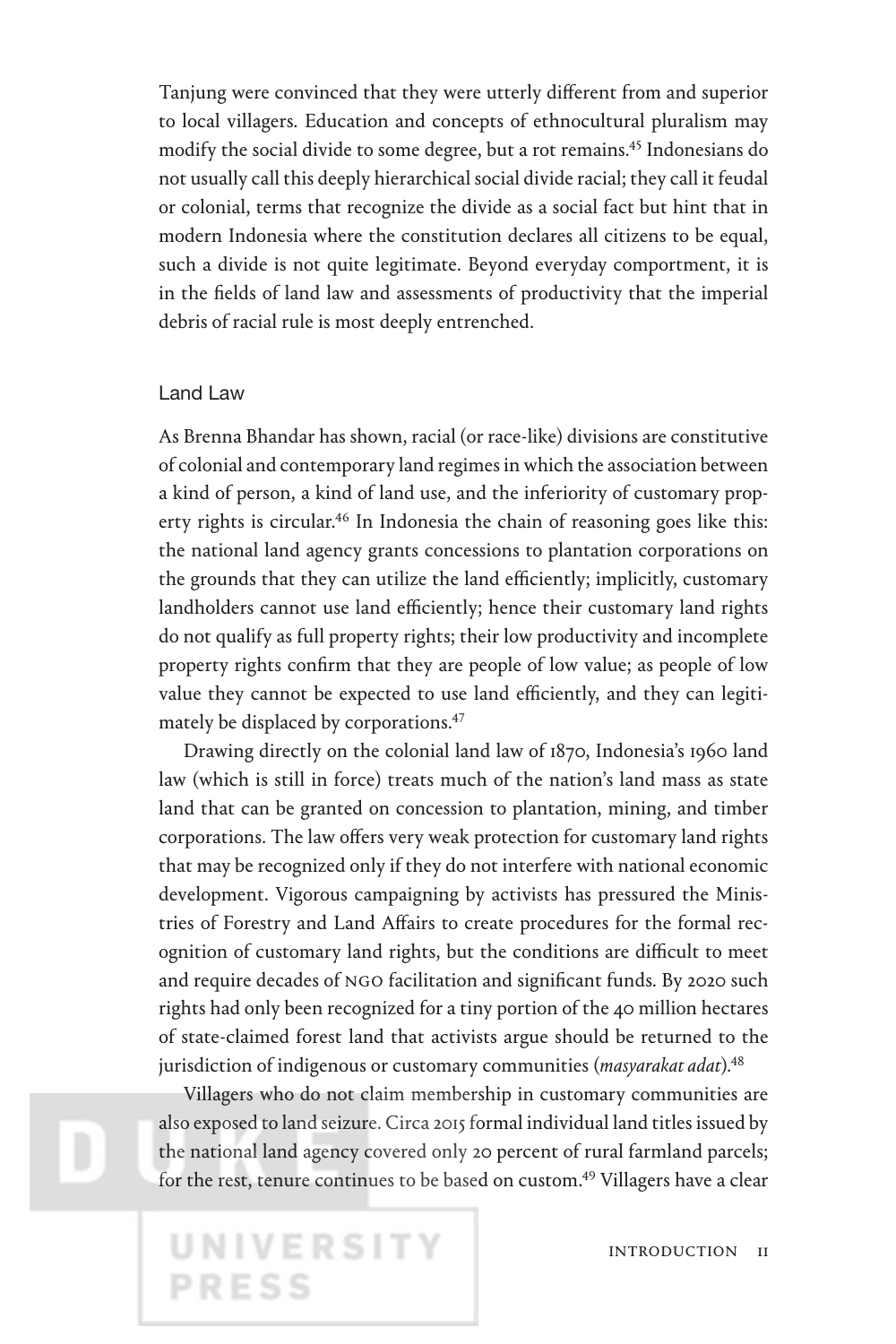sense of what is theirs; they have customary processes to resolve disputes that arise among themselves; and their land rights may receive vague and partial forms of state recognition in formats like tax receipts, but their rights are not strong enough to prevent a corporation bearing a government-issued concession from occupying their land.50 Officials acknowledge that corporate land acquisition is often handled incorrectly: consent is falsified or coerced, compensation is inadequate, prices are manipulated, and corporations make promises they fail to keep. But they do not recognize the colonial basis of the land law that discounts customary land rights and turns all corporations into vehicles of occupation. As Christian Lund points out, corporations complete the "primitive accumulation" that was already accomplished in law in 1870; they make the legal seizure real as their bulldozers clear homes and farms from land to which the state laid claim long ago. "Theft," Lund writes, "was laundered in advance."51

#### **Productivity**

In Indonesia official assessments of who is or is not a productive farmer continue to be replete with imperial debris. Colonial officials acknowledged that farmers in Java and Bali were skilled at producing rice in their intricately terraced fields, but they had no respect for farmers who grew rice by the extensive forest-fallow or swidden method that they saw as wasteful. Their assessment was entrenched in transmigration, a program of internal colonization initiated in the 1920s when the colonial government sent land-short farmers from crowded islands to settle on the so-called outer islands where land was said to be underutilized. After independence, state-sponsored transmigration continued and new policies supplemented the goal of population distribution with an explicit mandate of social and economic development.<sup>52</sup> Contemporary transmigrants sent to remote areas are supposed to model modern farming techniques for emulation by local farmers who are still defined as backward. Unsurprisingly, when transmigrants arrived in Tanjung, local Malay and Dayak villagers regarded them as elements of the occupation: they occupied villagers' customary land and their presence, together with their presumed superior farming skills, embodied an insulting claim that villagers native to Kalimantan are social inferiors.

When it came to global market crops, colonial authorities readily dismissed native production as inefficient. Yet scholars have shown that Indonesia's small-scale farmers have been adept and enthusiastic producers of global market crops for three centuries. As Clifford Geertz and many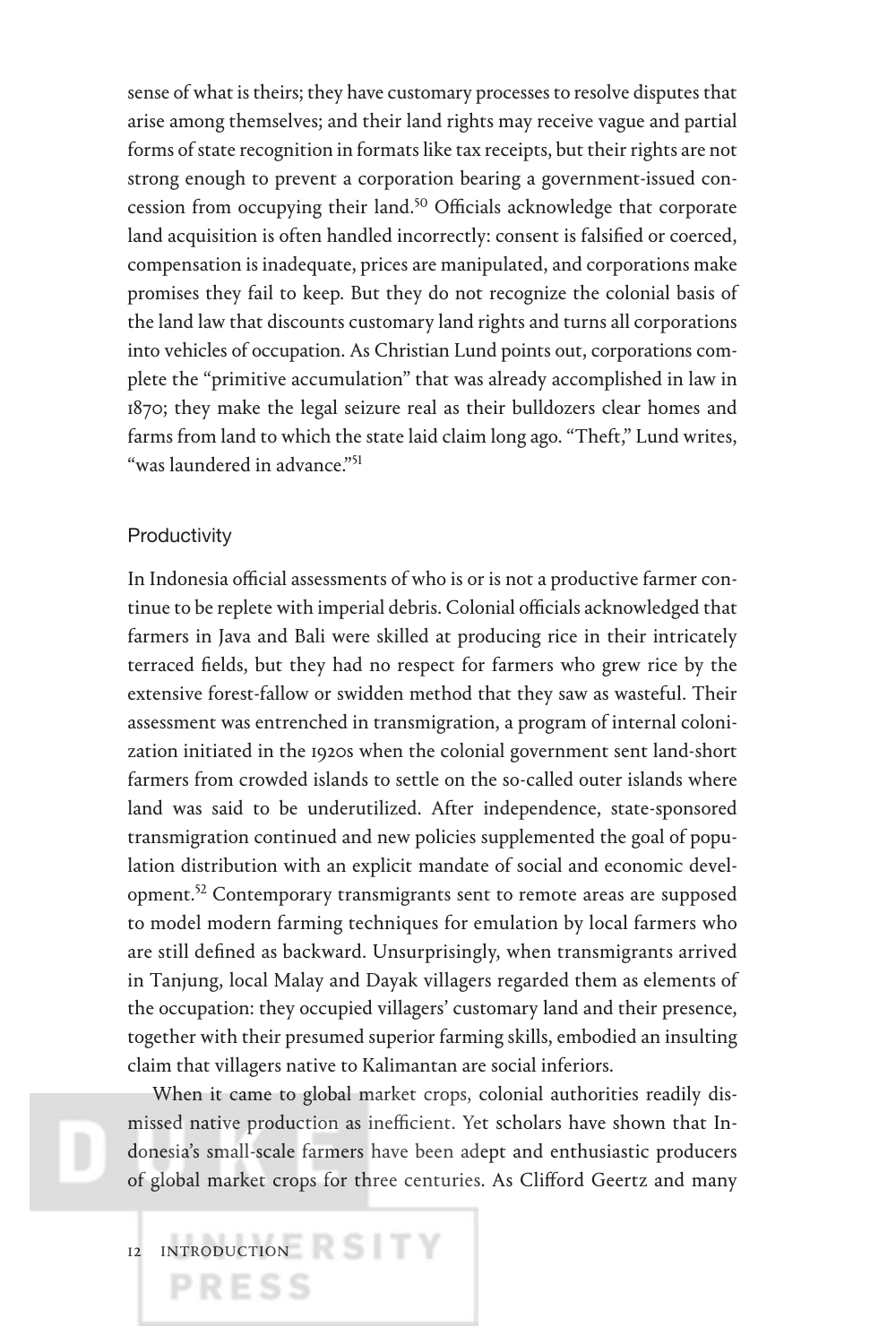others have recognized, colonial agrarian policies were not designed to pull reluctant villagers into the market economy; their purpose was to confine villagers to subsistence pursuits and protect state-backed corporations from local competition.<sup>53</sup> Circa 1700, farmers in Java eagerly planted coffee to take advantage of a new export market. They were successful until their production was suppressed by the Netherlands East Indies Corporation (voc, 1602–1799) that imposed a monopoly on trade in coffee and set prices so low that farmers burned their coffee bushes in disgust. From then on they had to be coerced to meet quotas for coffee and, later, for sugar, but wherever they were paid a fair market price their productivity doubled.<sup>54</sup>

In the 1870s when the colonial government started to grant plantation concessions to foreign investors, the rationale was again productivity, but planters were nervous. In Sumatra planters lobbied colonial authorities to forbid local villagers and former plantation workers from producing tobacco for fear they would outcompete plantations. In Java planters insisted that local farmers be discouraged from planting tea. In the 1920s farmers in Sumatra and Kalimantan adopted rubber cultivation so eagerly they put the less efficient rubber plantation corporations into decline. During the 1930s Depression smallholder rubber production was deliberately suppressed, this time to sustain the market price for struggling corporations.<sup>55</sup> As Michael Dove has long insisted, the privileges and monopolies granted to contemporary oil palm corporations at the expense of willing and productive smallholders continue this colonial motif.<sup>56</sup> Plantation corporations are not especially efficient producers nor do they bring development to remote regions, but they are very effective technologies for generating and extracting streams of revenue and profit, the topic to which we now turn.

### Extractive Regimes

Our theorization of extractive regimes as constitutive elements of plantation life hinges on the recognition that extractive regimes are plural. One purpose of plantations is to extract a global market product from natural elements such as soil, seeds, water, and human labor. Another is to extract profit for corporations, their shareholders, and the banks that finance them. A third is to extract revenue to fill state coffers and generate foreign exchange. A fourth, of particular relevance in contemporary Indonesia, is the extraction of unearned income (rent), which is funneled to diverse parties both within and far beyond the plantation zone. These four elements work together in diferent configurations. Here we outline the contours of the extractive regimes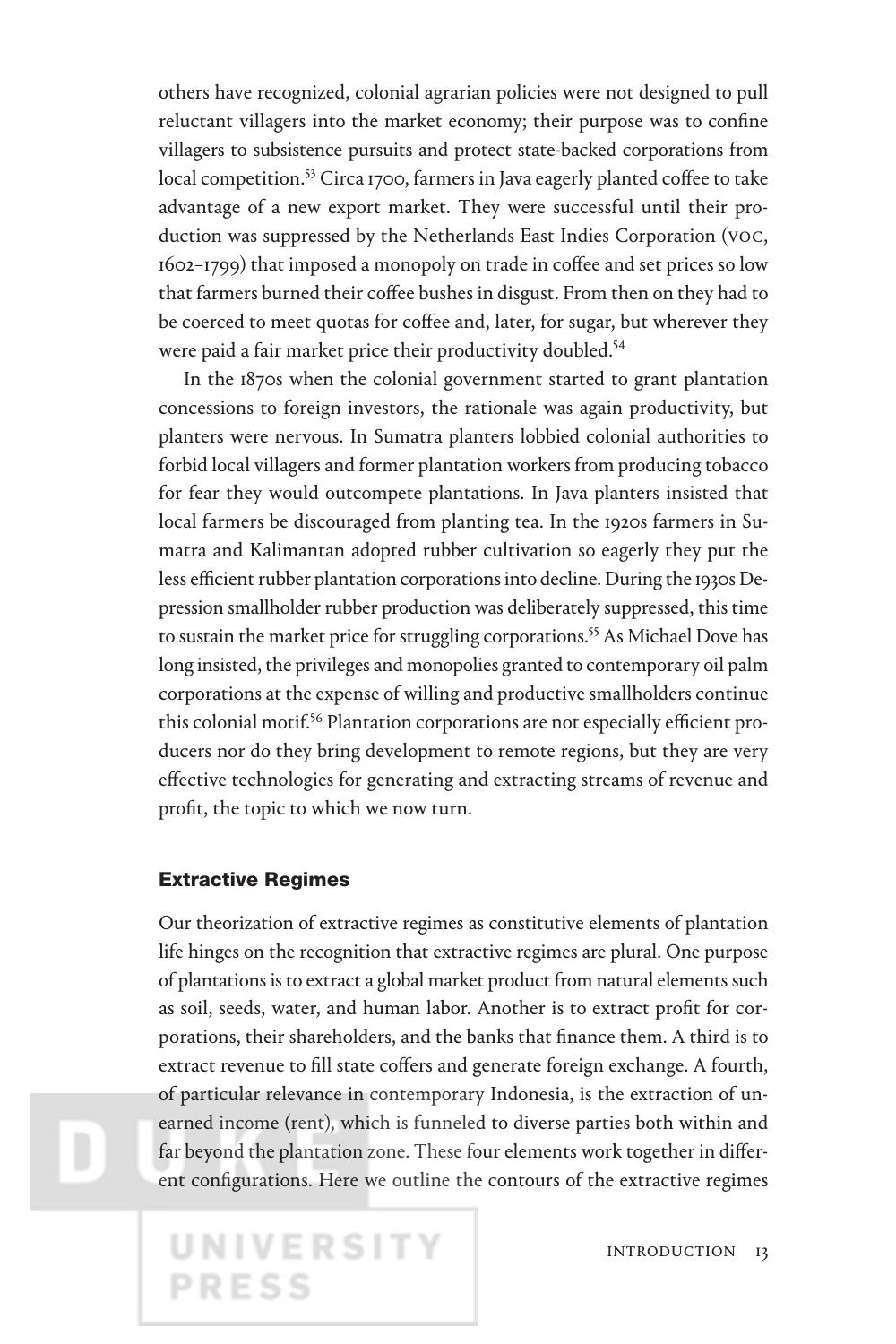that were set in place through Indonesia's plantation history and the violence of 1965–66, contemporary practices of illicit extraction and the order of impunity in which they thrive, and the impressive profits that draw transnational and national corporations into oil palm production.

#### Plantation Histories

In Indonesia's so-called liberal period that began in 1870, the colonial government granted concessions to plantation corporations so they could generate revenues to pay for colonial administration and yield profits for shareholders in the mother country. Yet as the colonial historian Furnivall observed the revenues collected were outstripped by planters' demands for infrastructure to support their enterprise. Hence shareholders profited handsomely, but state coffers remained bare, and there were never sufficient funds for native development, a problem that still continues.<sup>57</sup> Java's late colonial plantations were dedicated to sugar, coffee, and tea. They covered 1.3 million hectares by the 1920s and recruited workers from surrounding areas on a "free" (untied) basis.58 In Sumatra by 1930 the plantation belt covered almost a million contiguous hectares. The primary crop was tobacco, followed by rubber, which was introduced around 1910.

Labor law in the form of Coolie Ordinances bound workers to corporations through contracts backed by a system of debt and coercive enforcement. Workers were recruited initially from China and later from Java. Managers were licensed to mete out physical punishment, backed by penal codes that classified worker actions such as insufficient effort or attempting to abscond as criminal. Colonial laws permitted plantation corporations to make their own rules and protected them from interference in their "internal affairs." Colonial officials, Dutch politicians, and other critics who were concerned about the fate of contract workers or land-squeezed native farmers struggled to make headway against corporations that held sovereign powers as the designated production machines of colonial rule.<sup>59</sup>

State support for plantation corporations wavered for a period. During the Japanese occupation in 1942–45, foreign planters were interned, and workers started to plant food crops and build dwellings on concession land. Planters who attempted to return during or after the independence war (1946–49) faced stiff opposition from these workers-turned-farmers. Sukarno, president of the new republic, saw foreign-owned plantations as vehicles for continued (neo)colonial extraction. Under his rule the struggle over plantation land and plantation workers' demands for better pay and conditions grew in strength,

14 Introduction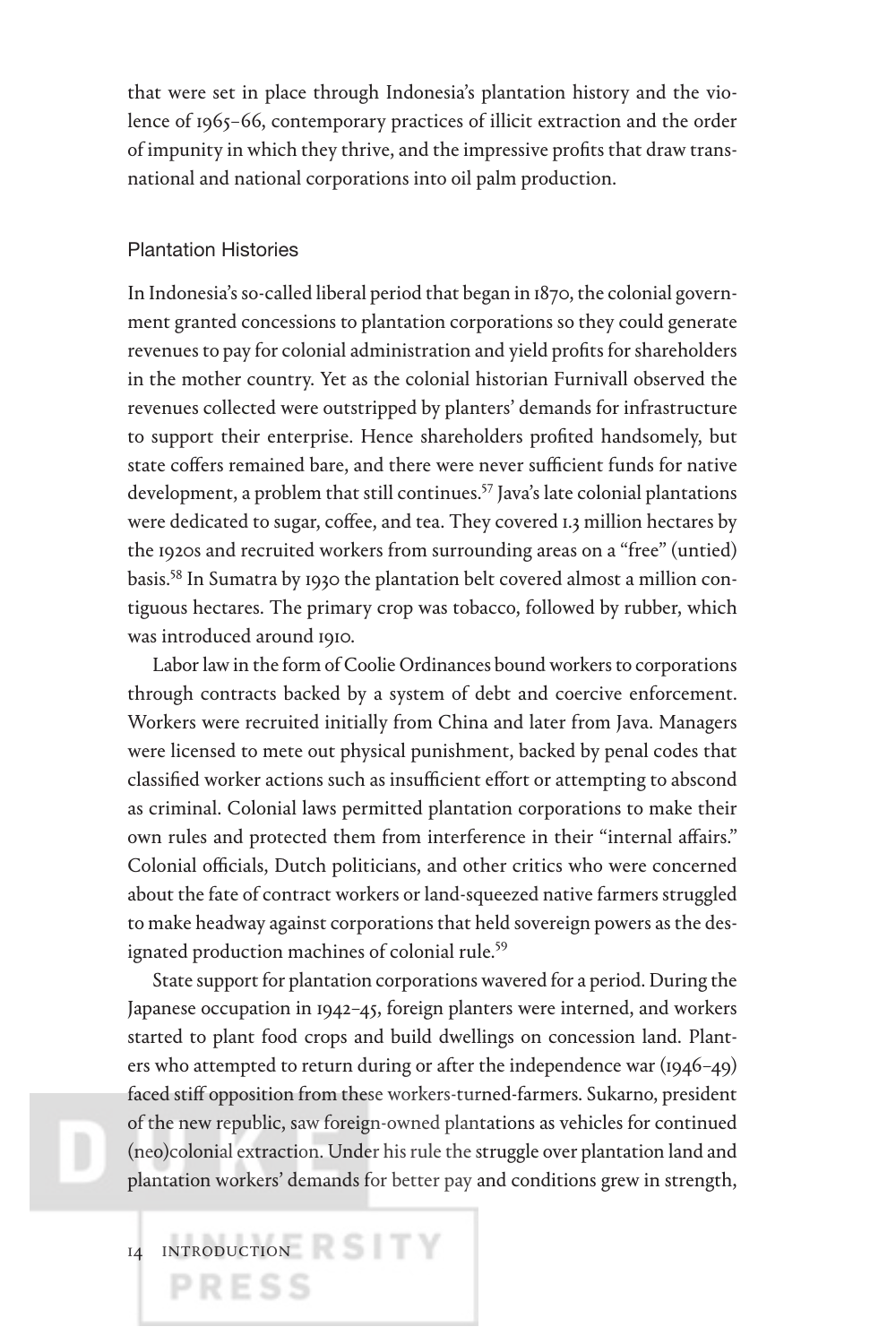organized in part by the Communist-linked plantation workers' union Sarbupri and the Peasant Front (Barisan Tani Indonesia).<sup>60</sup> The situation changed radically in 1957 when Sukarno nationalized foreign-owned plantations. His goal was to reassert national sovereignty and stop the outflow of Indonesia's wealth. He envisaged a state-owned plantation corporation supervised by the Ministry of Agriculture that would harness the productive powers of corporate agriculture for public purposes. But due to the urgency of restoring plantation production to generate foreign exchange, and as a tactic to satisfy the economic demands of the army, he placed the nationalized plantations under temporary military management. He was outmaneuvered by the army, which turned these plantations into a source of funds for military operations and private enrichment and established the order of impunity that supplies both a precondition and incentive for expanding corporate presence today.<sup>61</sup>

From 1957 onward, army officers allied with bureaucrats, politicians, and entrepreneurs to entrench their control over nationalized plantations, take what they wanted, and attack or intimidate their opponents. The militarycrony-corporate cabals that formed at this time consolidated their hold in 1965–66 when the army and its allies ousted Sukarno and massacred an estimated half-million Communists and union members, eliminating the most significant counterforce in the plantation sector and in society at large. Intellectuals were jailed or silenced and from then on, writes historian Geoffrey Robinson, "an entire tradition of leftist thinking, writing, and political action" that had been formative of Indonesian culture and public debate since the 1920s was "decimated and rendered illegitimate."<sup>62</sup>

Since 1966 there has been no labor movement, farmers' organization, or political party capable of checking the power of the military-crony-corporate cabals that continue to operate both within and outside the law.<sup>63</sup> These cabals work closely with transnational corporations that seek access to Indonesia's resources. Within a year of the massacres and the commencement of General Suharto's New Order rule, the government restored relations with foreign corporations by compensating them for nationalized plantations and declared the country open for fresh foreign investment (figure I.1). The World Bank and IMF promptly offered the government financial support to build the infrastructure that corporations require, a policy they justified in terms of an expanded corporate mandate that included the provision of jobs and national economic development.<sup>64</sup>

In the 1980s the Indonesian government adopted increasingly "neoliberal" policies to encourage foreign and domestic investment in plantations. It was pushed further in this direction during the Asian financial crisis of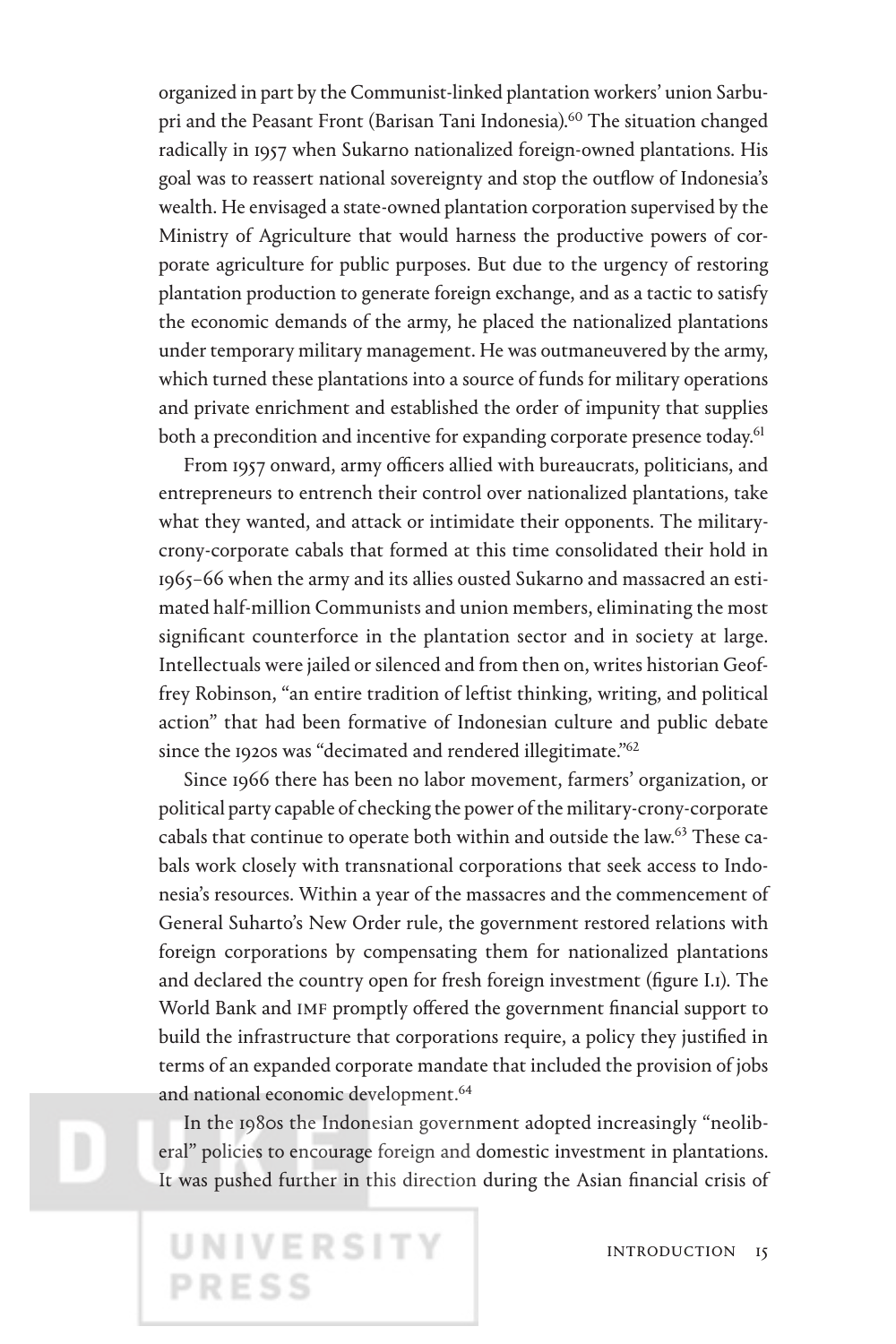#### FIGURE I.1 Rubber Plantation Workers, 1967



In stunning archival footage from 1967, an NBC reporter speaks to a Balinese academic who offers candid justification for killing communists, then cuts directly to footage of the Goodyear rubber corporation that is back in business with former union members now prisoners, working its fields at gunpoint. In the reporter's words, "Bad as things are, one positive fact is known: Indonesia has fabulous wealth in natural resources, and the New Order wants it exploited." Source: "Indonesia 1967: American reporter for NBC speaks to a genocidaire in Bali." https://www.youtube.com/watch?v=DI42TlCZcik.

1997–98 when the conditions of the IMF bailout required Suharto and his successors to open more sectors to foreign investment.<sup>65</sup> Laws governing mining, plantations, and labor were revised to favor corporations. The IMF and donors also pressed the government to decentralize powers to district level where elected politicians were supposed to be more accountable to the people. 66 The result was an intensified grab for land and timber and "the replication ad infinitum of the predatory pattern of state–business relations" at every spatial scale.<sup>67</sup>

#### The Political Milieu

16 Introduction

PRESS

A constitutive feature of the extractive regimes that have been entrenched in Indonesia since 1966 is the capacity of government officials, politicians, and their corporate allies to take what they want because they can. Their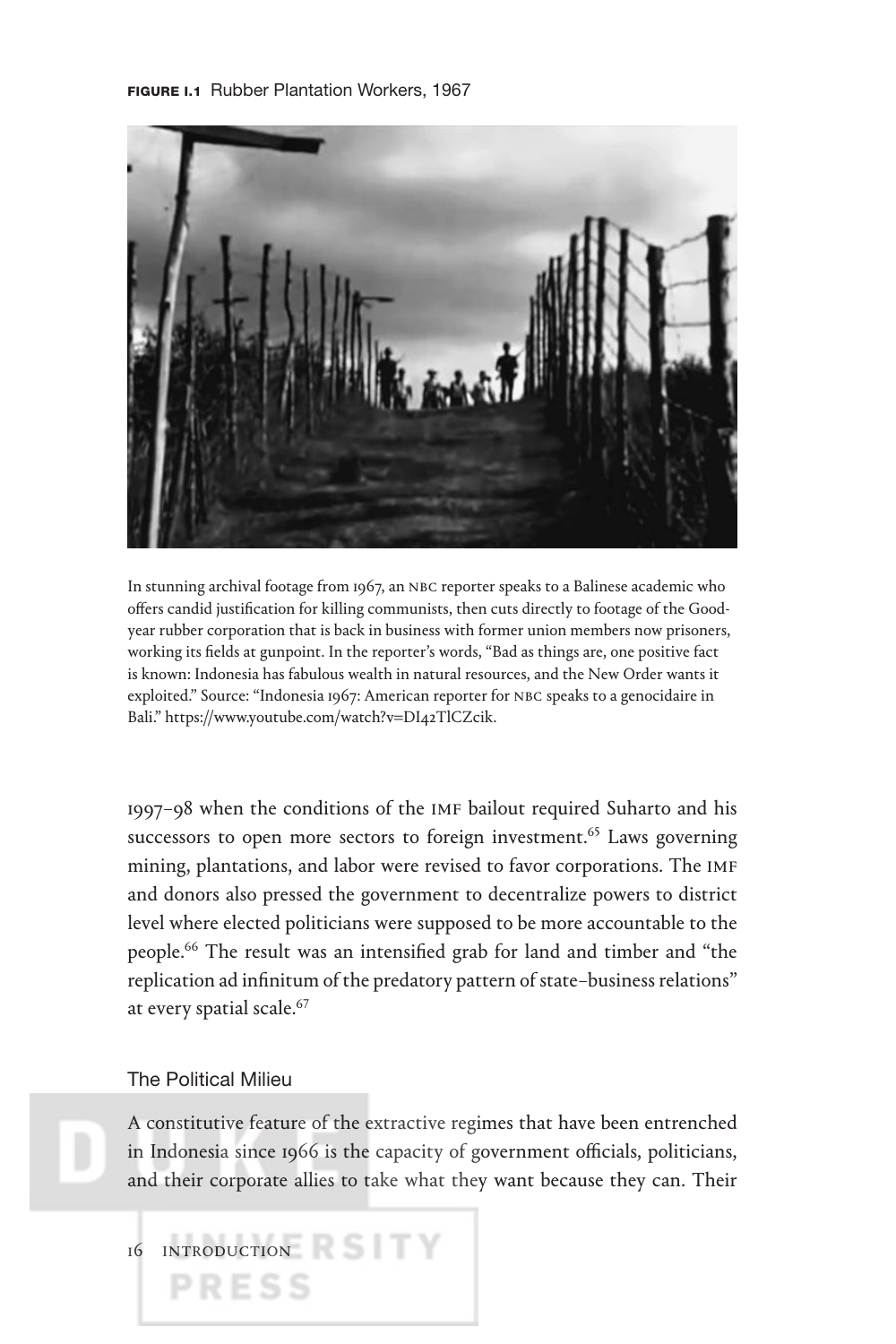impunity is "ordered" in the sense that is pervasive, institutionalized, and hierarchically arranged: people of high status are expected to take the most. The order of impunity is similar to the one Achille Mbembe describes in postcolonial Africa, which is grounded in privilege, petty tyranny, predation, the "privatization of public prerogatives," and the "socialization of arbitrariness."68 For Southeast Asia scholars Jacqui Baker and Sarah Milne, Indonesia falls into a category they dub "dirty money states" in which officials and politicians harvest revenue from corporations, cronies, and ordinary people through rents, tolls, and extortion, and distribute a portion of the spoils to neutralize opponents and cultivate clients.<sup>69</sup> These are not "failed states" but states that run along particular lines. They thrive on obscurity, on laws that contradict one another, on spatial plans that overlap, on interdepartmental secrecy and competition, and on minimal public accountability. Their massive compendia of state-sanctioned statistics do not produce legibility; they produce "domains of incalculability" because no one quite knows what the numbers represent.<sup>70</sup> Unsurprisingly, there is little public trust in bureaucrats and politicians.71

Rent seeking—the attempt to capture unearned wealth through the exercise of power—is a practice so pervasive in Indonesia's public sector that neither businesses nor individuals can avoid it. Studies by political scientists, anthropologists, and investigative journalists have exposed the tight links between politicians and corporations in all branches of government and industry, and the widespread privatization of public office. Officials and politicians rate ministries according to their capacity to generate private revenue streams: public works, forestry, and the judiciary are notoriously wet or lucrative. Officials and politicians pay to obtain lucrative positions, with the cost adjusted to the revenue the position is expected to generate.<sup>72</sup> State-owned enterprises—a category that includes state-owned plantations—are veritable money trees, both for the directors and managers who run them and for the many politicians and cronies who tap into their wealth.<sup>73</sup>

In daily discourse rent-seeking is referred to with euphemisms such as cutting, circumcision, pruning, collection, contribution, or donation. A common term for such transfers is *tahu sama tahu*, which roughly translates as "Let's keep it simple because we both know how the system works." A popular term for everyday extraction is the "mafia system," which in the Indonesian context does not denote the activity of a criminal family or violent gang but rather the use of choke points in bureaucratic structures to install toll booths and collect rent. Enforcement by thugs is a possibility, but violence is not the principal modus operandi; extraction is built into the system since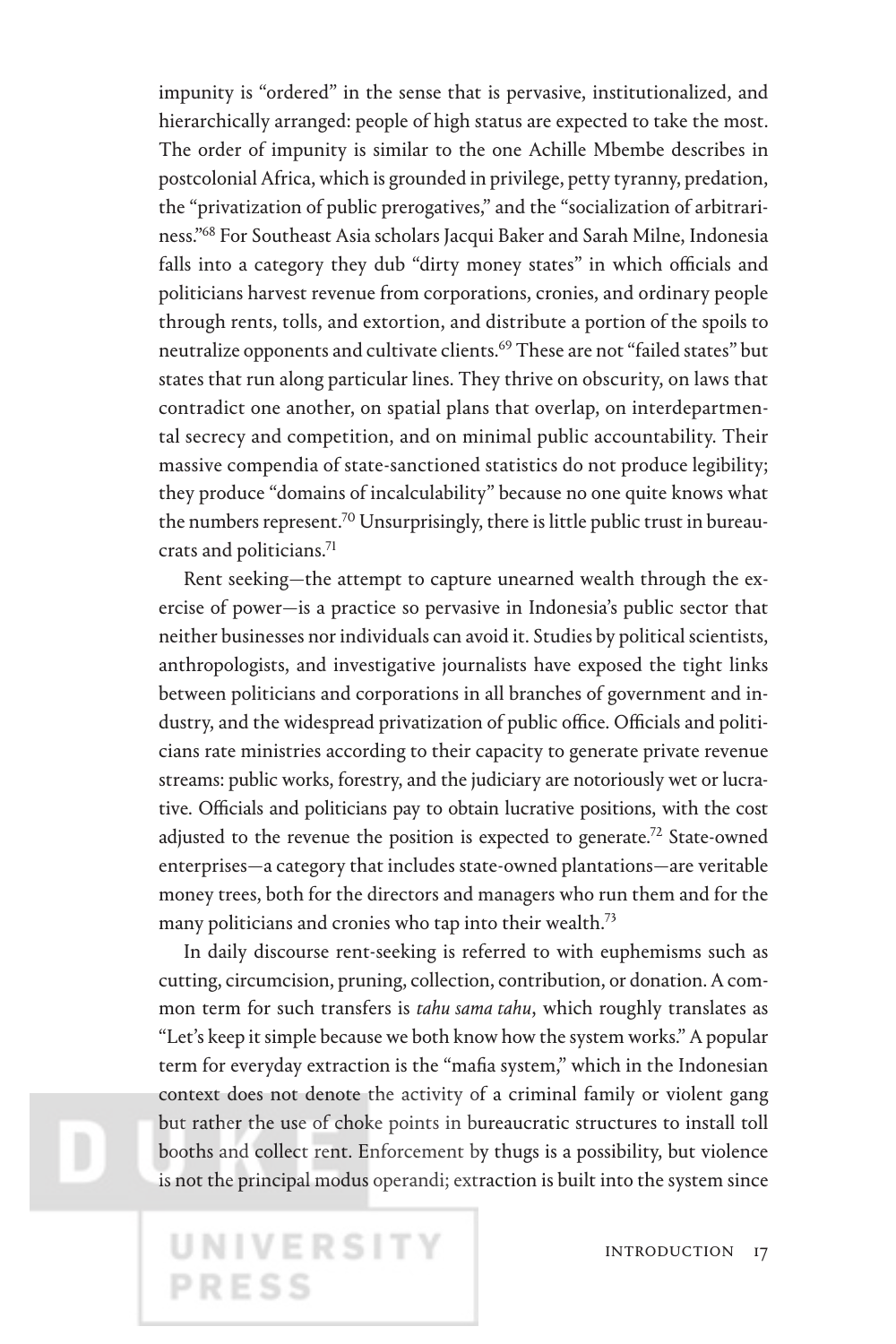toll booths prevent movement until payment is made. A toll booth is a position of monopoly, however petty; hence there is a school mafia that operates to extract tolls from parents before children can sit for their exams, a land mafia that extracts tolls whenever a signature is needed for a land transaction, and so on.<sup>74</sup> Mafia practices are not usually referred to as corruption, a word Indonesians reserve for officials who "misuse public funds" (*penyalahgunaan uang negara*). Corruption, when exposed, provides an opportunity for the judicial mafia (police, court officials, judges) to squeeze the accused into paying tolls to have the case handled in a "family way" (*secara kekeluargaan*) or in a "peaceful way" (*jalan damai*), which minimizes the public shame, the cost, and the lengthy process of formal prosecution.75

Mafia practices were rampant within Tanjung's plantation zone, as our ethnographic analysis will show; but they were also integral to the processes by which the two corporations we studied came to occupy village land. To operationalize their state-granted mandate and the privileges bestowed on them, all plantation corporations need the support of particular politicians and bureaucrats who supply signatures, issue business licenses, and solve problems. The cost of obtaining this support escalated after 2000 when responsibility for issuing business and location permits shifted from the national to the district level. Circa 2015 the tolls corporations paid to obtain these two permits for a 10,000 hectare oil palm plantation were around IDR3 billion (USD300,000), with an additional IDR3 billion if a forest release permit was required.<sup>76</sup> Securing the release of the designated land by dislodging its occupants and obtaining an environmental assessment report require additional payments. Only after these steps are complete can corporations obtain a formal plantation concession license (HGU) issued by the Land Bureau in Jakarta. In turn, a concession license furnishes corporations with two essential elements: a legal right to land to put into production and a document they can use as collateral for bank loans to finance their operations. Viewed sequentially, the capital corporations invest is primarily used to pay tolls; clearing land and planting palms is paid for by loans subsidized by the concession license.

Extractive practices that route through concession licenses were strikingly revealed by investigative journalists in a 2017 series called "Indonesia for Sale." The focus was district election financing: district heads in Kalimantan had issued location permits for thousands of hectares to shell corporations that were set up overnight in the names of their friends and family members. The owners of these shell corporations quickly sold them to national and transnational plantation corporations for millions of dollars and channeled

INTRODUCTION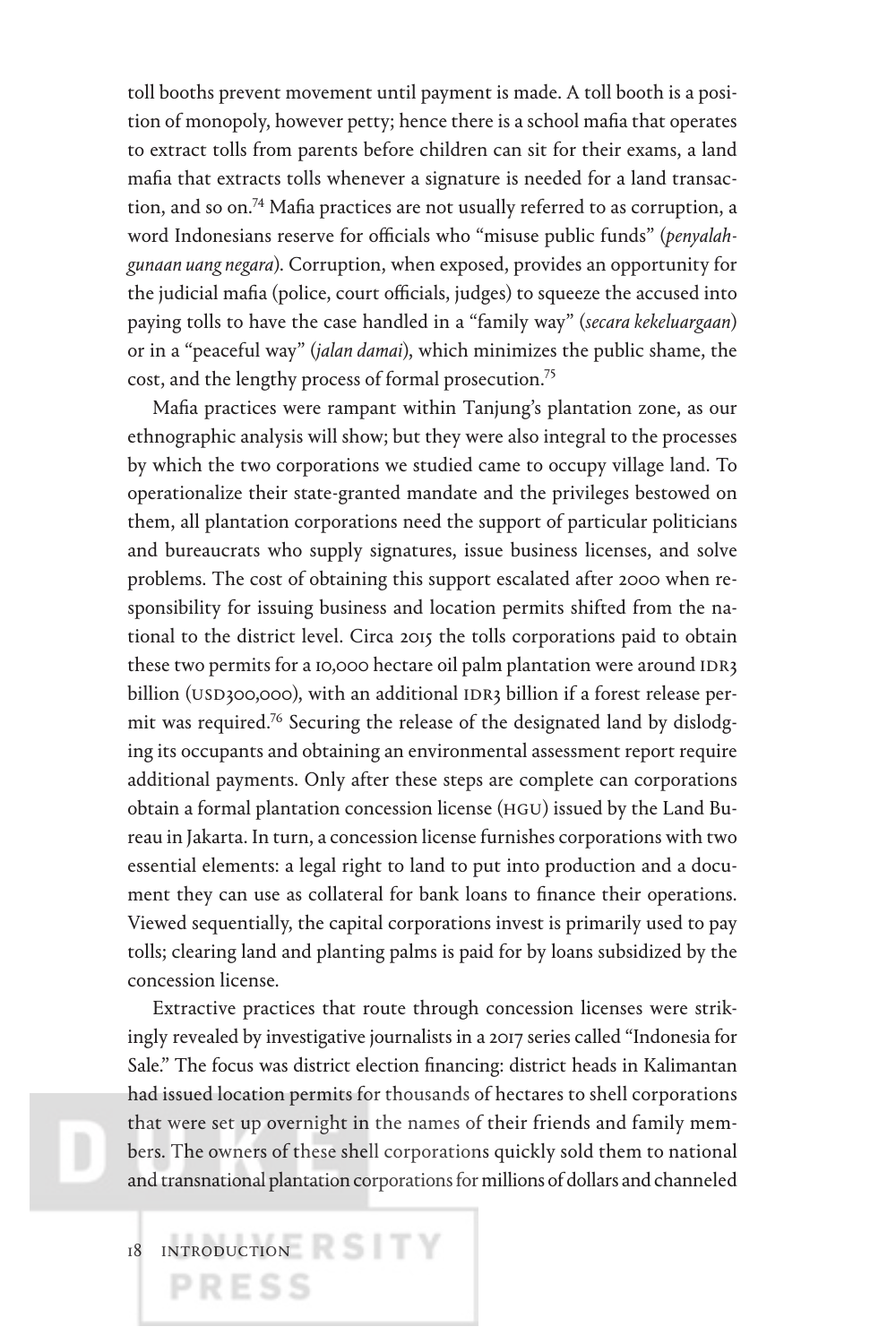the funds back to the candidates to finance their reelection. Issuing and selling location permits in this way falls outside the definition of corruption according to Indonesian law. Plantation corporations bought "clean" permits to which they would not have had access without the district head's need for funds.<sup>77</sup> The enabling context for these murky corporate-crony transactions has two parts. One is the corporate mandate: politicians are entitled to issue location permits on the grounds that plantations bring prosperity to their regions; the second is the absence of counterforces to hold corporations or politicians to account. As we noted earlier, since the genocidal massacres of 1965–66 and the suppression of critical debate there has been no effective labor movement, political party, or other organization capable of checking the power of these entrenched crony-corporate cabals.

Indonesia's order of impunity does not make law irrelevant, but as we will show, the role of law in a plantation zone is deeply ambiguous. Managers in Tanjung referred to law when attempting to defend corporations against crony predation and villagers' protests. Local officials, villagers, and workers referred to law when attempting to hold corporations to account. But the role of law was weakened by the degradation of citizenship under corporate occupation. Our analysis pays attention to how law works both to favor corporations and to limit them; to mixed mandates that require officials to protect corporations on one side and protect "small people" on the other; and to mafia practices that channel wealth, together with the sense of unease these practices generate.

### Corporate Profit

Corporate profit is a key element of the political economy of Indonesia's plantation zone since it is profit that attracts corporations. It is also crucial to the political technology of corporate occupation and the order of impunity that enables it: without money to pay diverse claimants, corporations could not secure the necessary political support. According to industry analysts Indonesia's oil palm corporations are fantastically profitable. When the price of crude palm oil (CPO) is above USD770 per ton (CIF Rotterdam), production is profitable for efficient producers, while "at higher prices, palm oil production businesses are quite literally 'money pumps.'"78 For the period 2010–20 the average price was USD809, well above the money pump threshold.<sup>79</sup> Even in 2015 when the price for crude palm oil dropped to USD600 the average gross margin for eleven publicly listed plantation corporations with operations that were upstream only (i.e., a plantation with its onsite mill)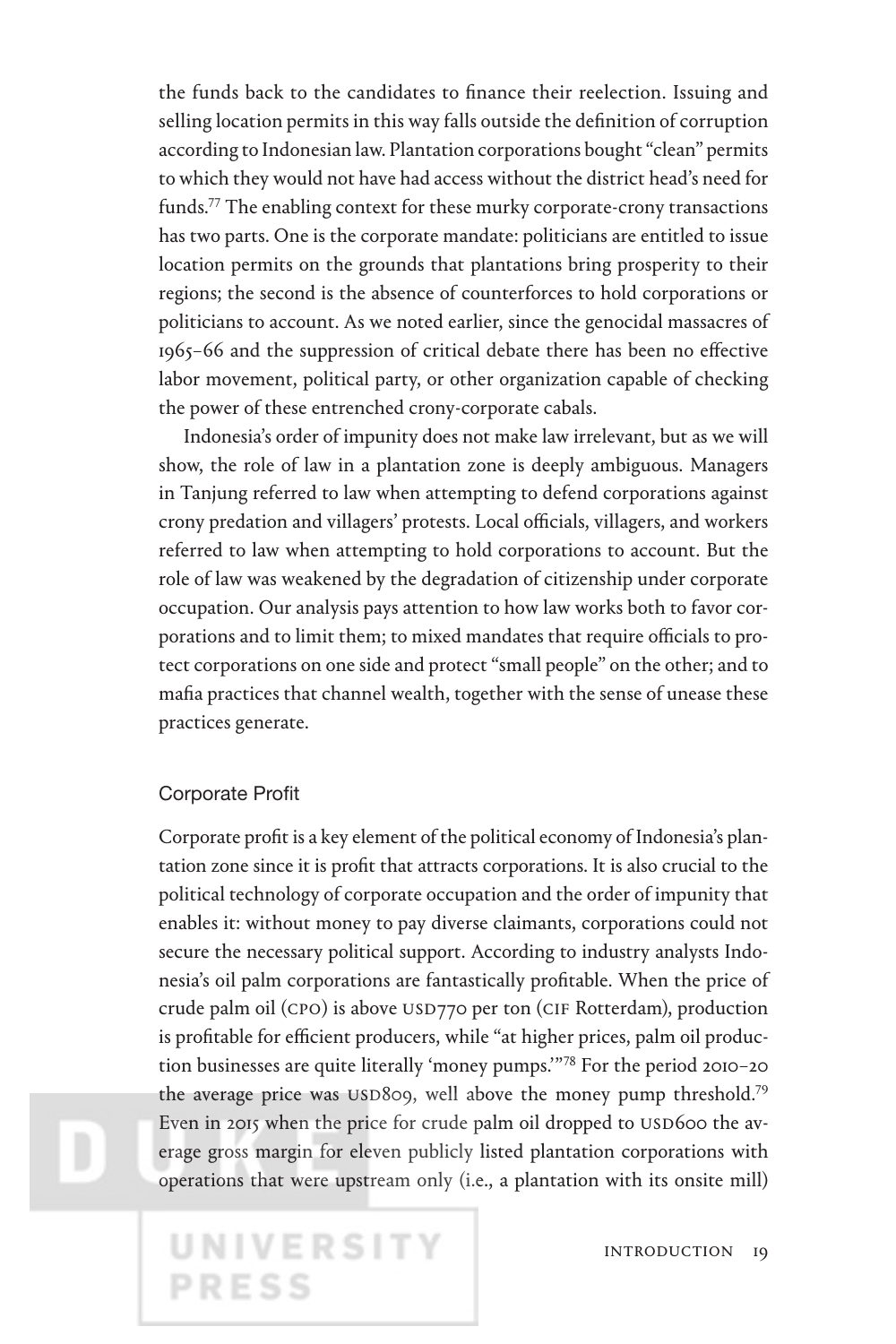was 27 percent.<sup>80</sup> Put differently, in 2015 an investor who purchased high quality ready-to-harvest oil palm for USD9,000 per hectare could expect to make an immediate return of 16.5 percent per hectare per annum; no global bonds paid anything close.<sup>81</sup>

Significantly, it is the upstream end of the palm oil business that is the most profitable. A few vertically integrated global corporations handle much of the "downstream" refining of crude palm oil and its marketing, but these processes are not especially lucrative. In 2015 the Wilmar Corporation refined 35 percent of the cpo produced in the asean region, owned fifty-four bulk carriers, and conducted specialized processing, but its margins downstream were low; hence its gross margin across the supply chain was only 8.3 percent compared with an average margin of 27 percent for corporations with only upstream activities.<sup>82</sup> Upstream profits give corporations a huge financial incentive to occupy land and engage directly in growing oil palm, and the banks that finance them together with the cronies who support them share in that incentive.<sup>83</sup> It would be much less lucrative for corporations to focus on downstream refining and leave oil palm growing to smallholders.

As in colonial times plantation corporations and their allies have an incentive to suppress smallholders' autonomous production because it challenges their monopoly over land and labor, and threatens the narrative that only corporations can produce efficiently. Contra this narrative, multiple studies confirm that smallholders can produce as much palm oil per hectare as plantations, and "no agronomic specificity of oil palm justifies the necessity to resort to an estate [plantation] dominated development regime."84 Cultivating the palms is not complicated, and even on plantations there is no mechanization and hence no technical economy of scale. Workers weed, fertilize, and harvest palms manually. Independent farmers with access to high quality seedlings and fertilizer who tend their fields assiduously not only match or exceed plantation productivity per hectare; they produce at a much lower cost per ton because they do not need to pay for administrators, supervisors, and guards.<sup>85</sup>

The main technical challenges with oil palm are milling and transportation. The palms yield fresh fruit bunches that must be harvested every two weeks and processed at a mill within forty-eight hours before the oil quality drops. Good roads and sufficient mill capacity are essential. Although small mills suited to five hundred hectares of palms can do the job, the model favored by corporations is to build large mills and link them to plantations of between ten thousand and twenty thousand hectares to keep the mills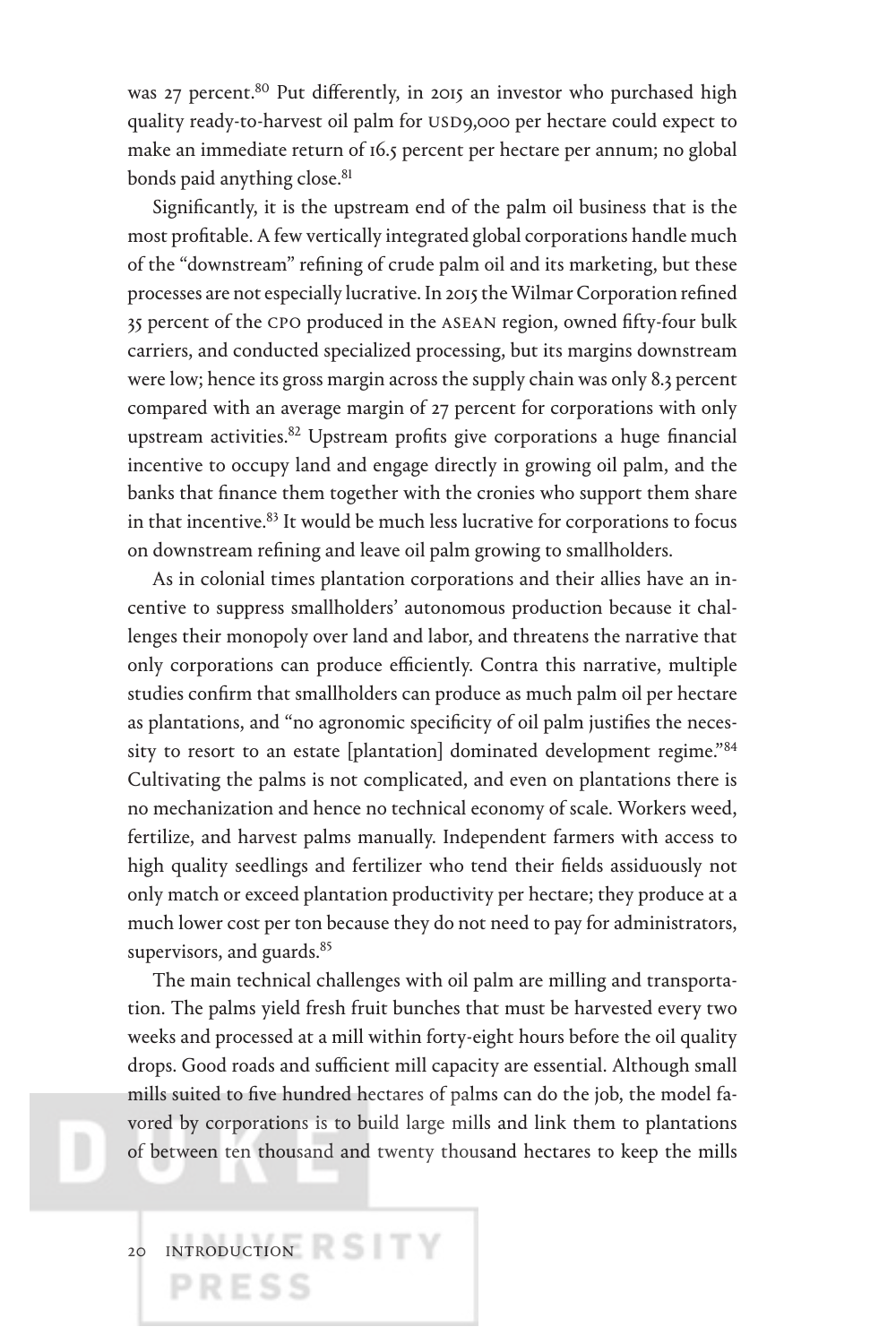supplied with fruit.<sup>86</sup> Giant mills conjure the need for giant plantations and serve to legitimate giant profits, while alternative ways of growing palms and milling palm fruit receive no political or corporate support.

According to official statistics, circa 2015 the total land area planted with oil palm was at least 12 million hectares; around 8 million more hectares were held in unlicensed plantations, unrecorded smallholdings, and corporate "land banks."87 Nationally, the industry has five components. (I) The state-owned plantation corporation (PTPN) controls around 9 percent of the planted area. (2) Publicly listed national and transnational corporations control around 23 percent.<sup>88</sup> (3) Private unlisted corporations (mainly Indonesian owned) control around 23 percent. Smallholders control around 44 percent, with significant variation by province.<sup>89</sup> Smallholdings are divided between (4) out-growers bound to corporations that are legally obliged to provide out-grower plots to compensate villagers for their loss of land, and  $(5)$  independent smallholders.<sup>90</sup> The latter include migrants who buy land from customary land holders or encroach on primary forest with corporate-crony backing; government officials, plantation managers, urban professionals, and entrepreneurs who buy land and hire managers to run unlicensed plantations; and customary landholders who plant oil palm on their own land as a lucrative part of their livelihood portfolios.<sup>91</sup> A diversity of corporate and smallholder enterprises was present in Tanjung, and we explore the stakes of diferent models more fully in that context.

#### Inside Plantation Worlds

Extractive regimes are constitutive of plantation worlds, but they are not the only elements in play. Our interest is not limited to what can be extracted from plantations (palm oil, profits, revenues, rent) or what corporate occupation impairs (customary land rights, mixed farms, diverse ecologies, "normal" village citizenship). We are interested in the forms of life that plantation corporations install, a topic that is already the subject of a rich body of scholarship. Here we draw out some key insights from this prior work while being alert to the risk that the use of a single label—plantation—may suggest a false equivalence. Like the key word "proletarian" examined by anthropologist James Ferguson, the word "plantation" comes with "residues of prior uses [which] create analogical associations through which prior historical instances or paradigmatic sociological cases can set the terms (quite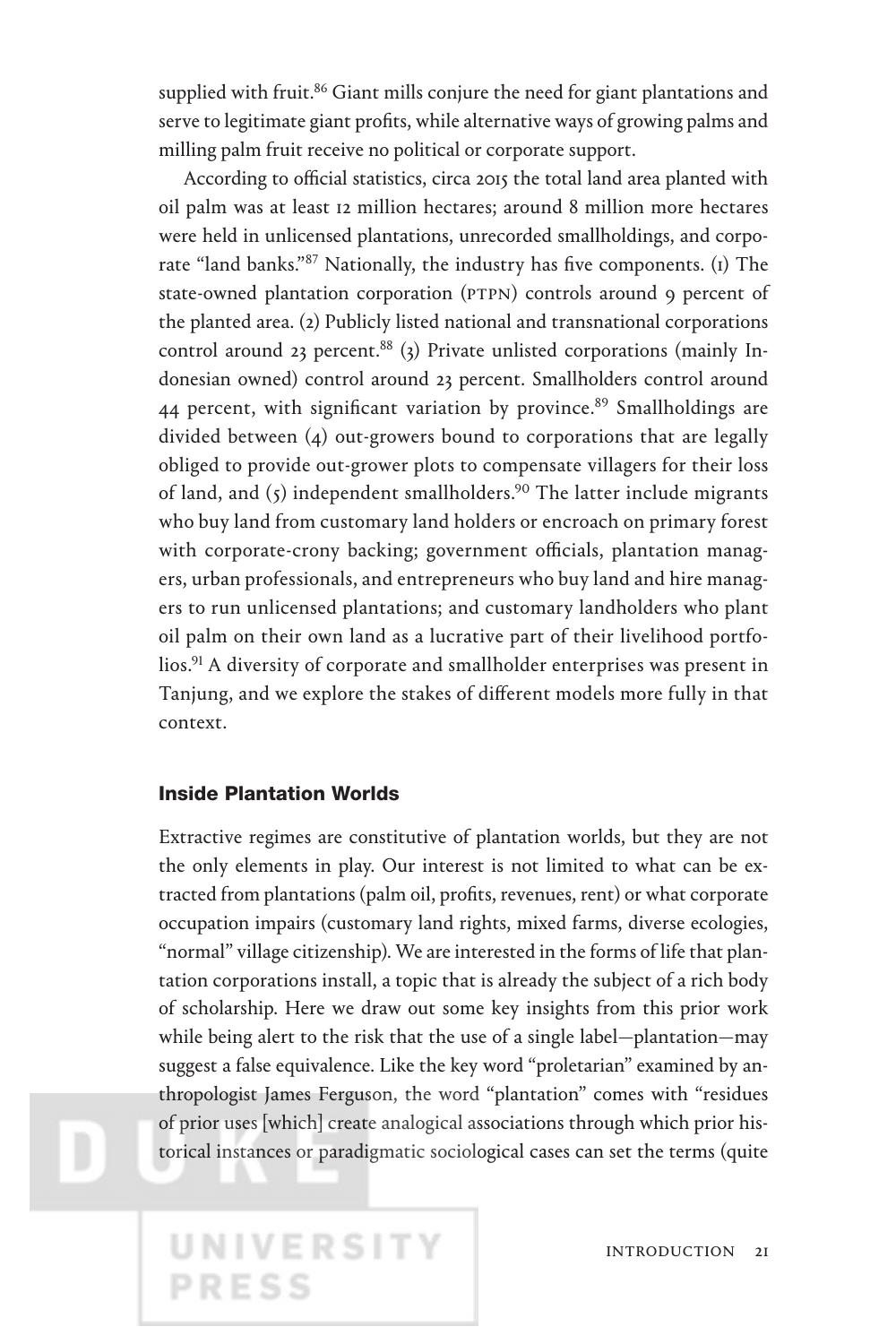literally) with which we describe and compare other cases."<sup>92</sup> Hence we do not attempt to compare plantations as variations on an ideal type but focus on a few key elements and their resonance across different conjunctures.<sup>93</sup>

Slave plantations in the Americas shared some organizational features with Indonesia's contemporary oil palm plantations (monocrop production, taskbased division of labor, orderly layout, tight surveillance), but the cradle-tograve social provisions enjoyed by workers at the state plantation Natco had more in common with twentieth-century company towns. The shared political milieu gave Tanjung's plantation zone much in common with the site of Newmont's Batu Hijau gold mine in eastern Indonesia, skillfully examined by anthropologist Marina Welker, although the spatial arrangements were very diferent: the Batu Hijau mine occupied a consolidated, well-guarded site of 400 hectares, while in Tanjung subdistrict five adjacent plantations covered 65,000 hectares in an almost-continuous block.<sup>94</sup>

Oil palm plantations in Indonesia and Malaysia are technically similar, but the surrounding context is distinct. In Malaysia rural youth have good prospects for education and urban jobs, hence the occupation of their parents' land does not necessarily rob them of desirable farming futures. Indonesian migrant workers do most of the work on Malaysia's plantations. In Indonesia young people struggle to find paid work of any kind, so holding on to family or community land coveted by corporations may be their best option.<sup>95</sup> As geographer Michael Watts stresses the commodity does not determine other arrangements, and the political and ecological dynamics of the site of insertion shape the forms that technical systems take on the ground.<sup>96</sup>

The relationship between plantations and surrounding social, economic, and political formations is a classic theme of plantation research. Economist George Beckford highlighted the "persistent poverty" and regional underdevelopment that plantation corporations generated over the centuries in the Caribbean as they funneled products and profits quickly overseas.<sup>97</sup> His finding has a much broader resonance that continues to be overlooked by plantation supporters who repeat a globally traveling mantra that equates the arrival of plantations with prosperity and rural development. At a finer grain, research by anthropologists Michel-Rolph Trouillot, Julian Steward, Eric Wolf, and Sydney Mintz exposed diverse connections between plantations and surrounding populations variously engaged in seasonal plantation work or farming, an insight we build on with our concept of the plantation zone as a variegated space.<sup>98</sup>

Highlighting the co-constitution of plantations and their social milieu, sociologist Edgar Thompson argued that slave plantations of the US South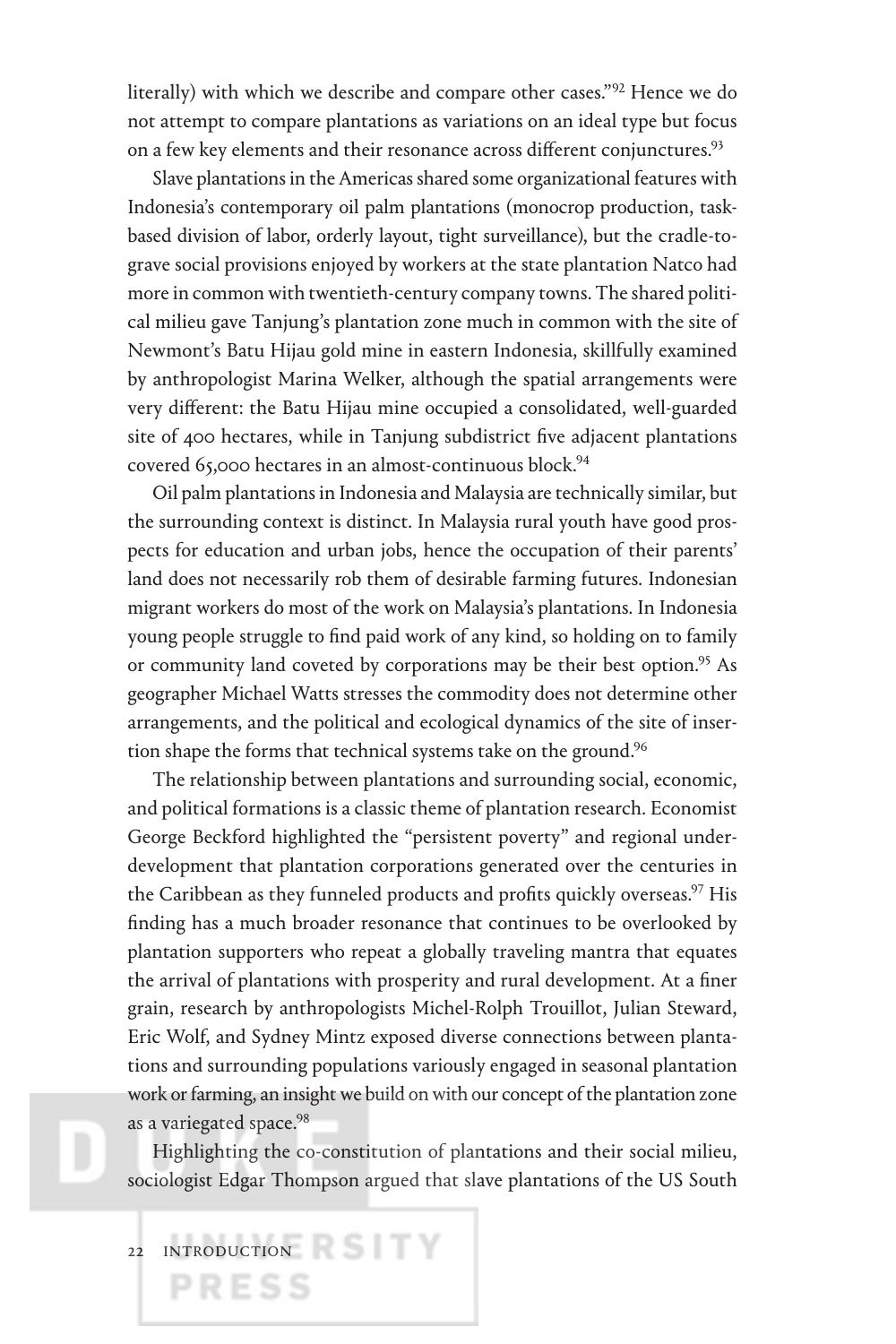did not survive alone but as elements in a constellation of institutions such as church, state, and school that were laced through with concepts of race.<sup>99</sup> Sydney Mintz built on Thompson's work as he traced a trajectory from sugar plantations through patterns of consumption and on to the history of global capitalism.<sup>100</sup> Contemporary scholars attentive to black geographies such as Katherine McKittrick, Deborah Thomas, and Michaeline Crichlow argue that the effects of racialized plantation systems continue to resonate in the United States and in Caribbean social orders centuries after the end of slavery, albeit in diverse and uneven ways.<sup>101</sup> As these scholars show, the new worlds that plantations make stretch not only into surrounding areas, our main focus in this book, but far beyond their spatial and temporal boundaries.

The machinic quality of plantations, their species reduction, replicability, and scalability are the world-making effects emphasized by Donna Haraway, Anna Tsing, and interlocutors who suggest that the past five hundred years could be named the "plantationocene." In "their sixteenth- and seventeenth-century sugarcane plantations in Brazil," writes Tsing, "Portuguese planters stumbled on a formula for smooth expansion. They crafted self-contained, interchangeable project elements, as follows: exterminate local people and plants; prepare now-empty, unclaimed land; and bring in exotic and isolated labor and crops for production. This landscape model of scalability became an inspiration for later industrialization and modernization."<sup>102</sup> Tsing's description captures a core feature of plantation formats but as Tsing recognizes, and as our research in Tanjung confirms, the operations needed to establish and run plantations are more complex than the model suggests. People and plants are not quite exterminated; land is not quite emptied; labor is not quite isolated; and plantations are welcomed and opposed by diferent social forces and nonhuman associates that render them fragile on multiple fronts.

Our ethnographic analysis attends to the material fixity of plantations and the formidable powers that support them, and to their fragility and the ongoing challenge of holding apparent settlements in place. We take inspiration from Alexei Yurchak's account of Soviet people's experience of socialism before it collapsed, a mood captured in the title of his book: *Everything Was Forever, Until It Was No More*. Yurchak argues that the collapse was

completely unexpected by most Soviet people and yet, as soon as people realized that something unexpected was taking place, most of them also immediately realized that they had actually been prepared for that unexpected change. . . . For years that system managed to inhabit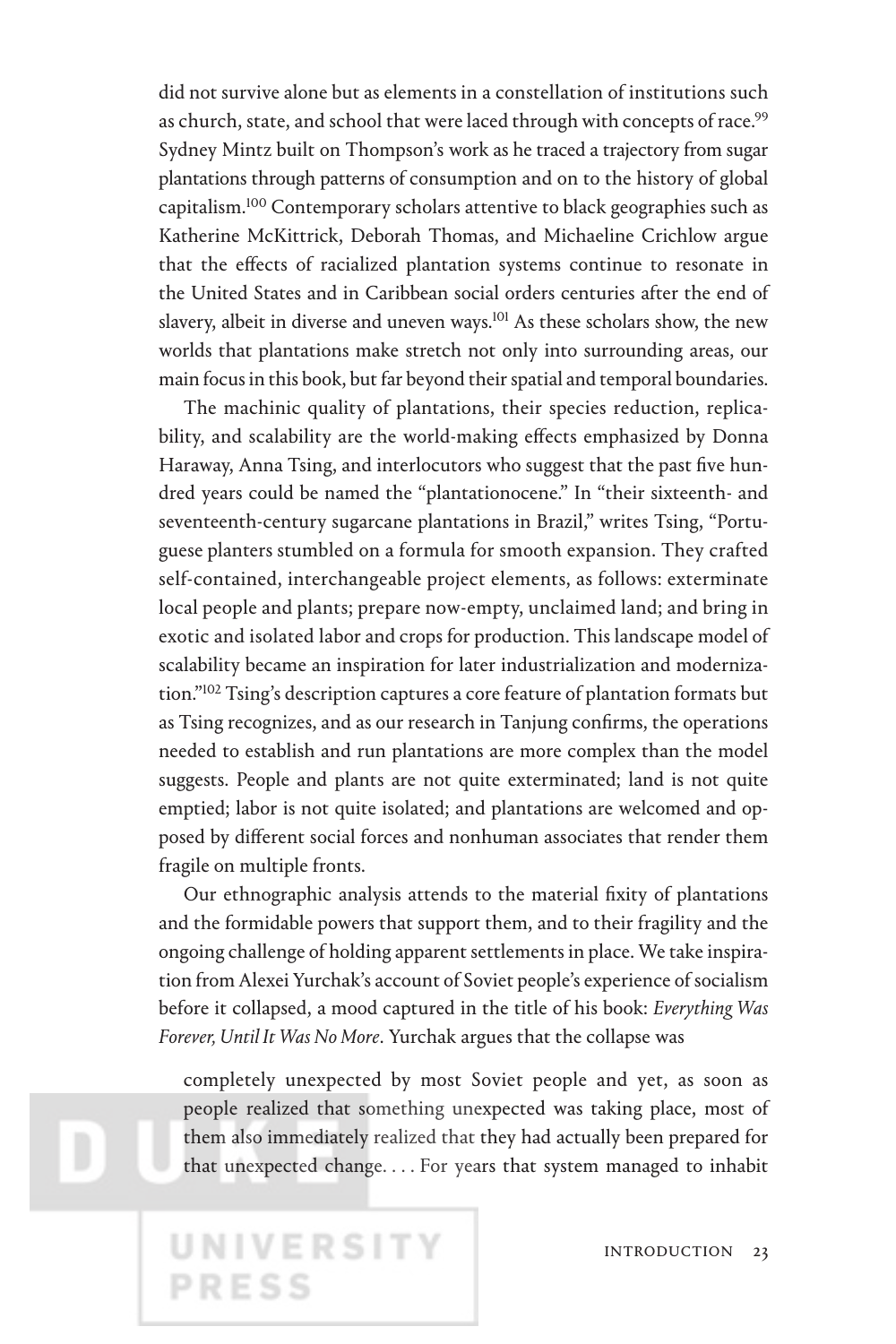incommensurable positions: it was everlasting and steadily declining, full of vigor and bleakness, dedicated to high ideals and devoid of them. None of these positions was a mask. They were each real and . . . mutually constitutive.103

The incommensurability identified by Yurchak is manifest in the contradictory spaces, practices, and affective states that are readily encountered in a plantation zone. From one perspective Indonesia's plantations are exemplary sites of modernity. They begin with the production of a tabula rasa and the use of bulldozers to remove trees, carve terraces into hillsides, and obliterate signs of former cultivation. The replacement of diverse species with uniform rows of crops, together with landscaped and guarded offices, housing complexes, and massive mills, make plantation professionals proud. From other perspectives, a plantation landscape is a site of ruination and vehicle of loss. There is no single spatiality dictated by state and corporate plans.

Following Donald Moore, we attend to the "consequential materiality of milieu" while recognizing that plantations are "entangled landscapes" in which "multiple spatialities" mingle and diverge across axes of inequality, identity, and power.<sup>104</sup> We draw further insight from Yael Navaro-Yashin, who shows how architectural forms, objects, and administrative practices come to have affective force. She examines "the eeriness discharged" by abandoned or looted objects; fear or anxiety due to "what might happen to you if you step outside your proper polity"; and melancholy experienced as "a loss of a sense of moral integrity."105 In this spirit we dwell on photos to explore the affects generated by spaces, objects, and practices based on our own experiences and those recounted by interlocutors (figure I.2).

Attending to the "materiality of milieu" leads us to consider how plantations' spatial boundaries and corporate boundary-making practices (e.g., the recruitment and retirement of workers, the distinction between residents and visitors, and the difference between the physical layout of a plantation and surrounding farms and villages) produce a differentiated sense of belonging. We identify practices that alternately bind workers and managers to their employer and drive them away. We ask which engagements with humans, nonhuman species, and technology become sources of pride and which generate alienation or revulsion. We track how bureaucrats, managers, workers, and villagers become complicit in the production of harms and the unease their complicity generates. In the contexts examined by Navaro-Yashin (a "make-believe space" of unrecognized nationhood) and Yurchak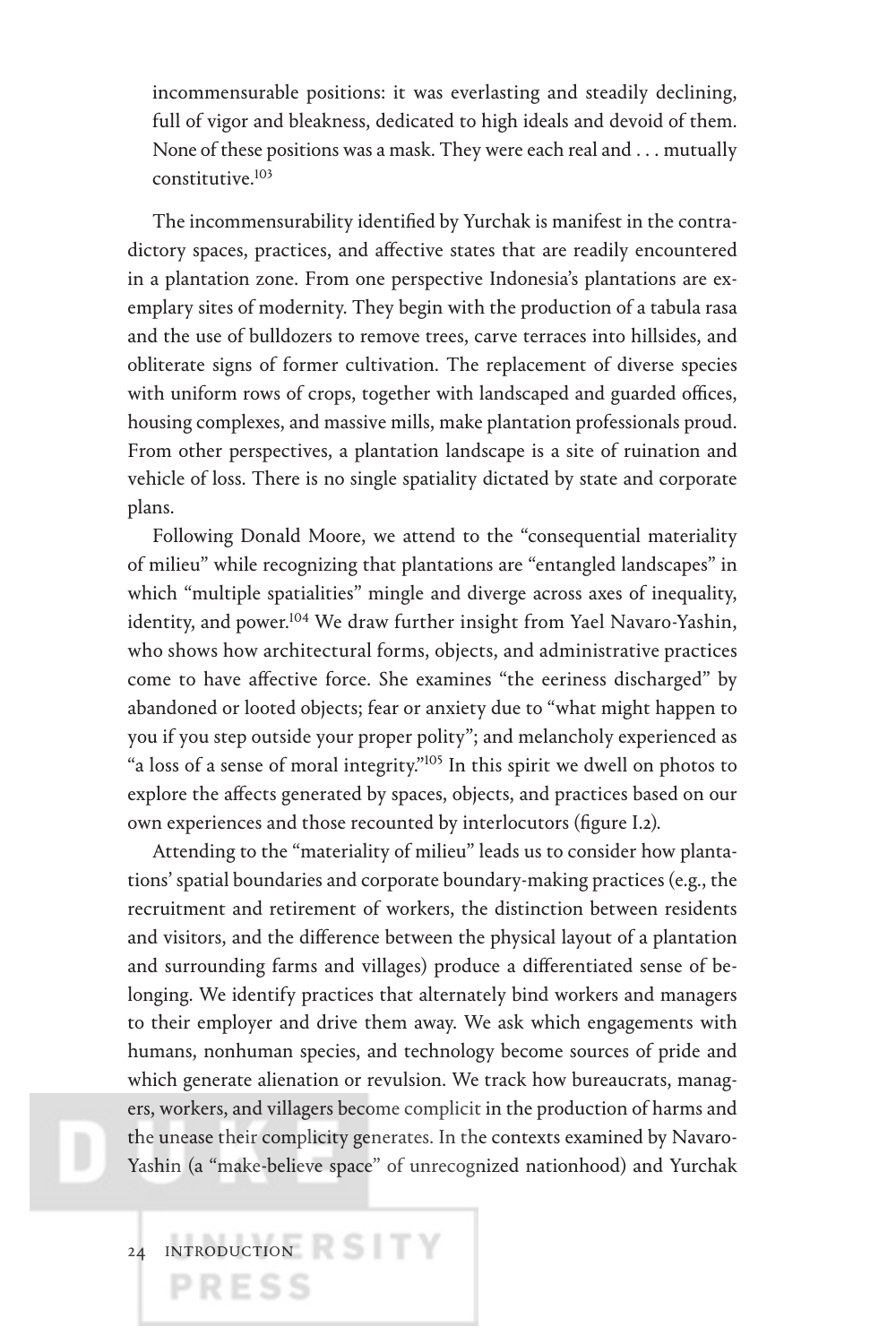#### FIGURE I.2 Dead Palms



Multiple spatialities with diferent affective resonance are well illustrated in this photo of dead oil palms. Oil palms dominate plantation landscapes but do not eliminate other life forms: there are insects and fungi, ferns and lichens, grasses and shrubs that compete with palms for light, water, and nutrition; rats that eat palm fruit; snakes that eat rats and disturb plantation workers; and cattle that workers raise to supplement their incomes. The palms in this picture were injected with herbicide to kill them because they were too tall to be harvested by men using a scythe attached to a long pole, the industry's preferred low-cost technology. To Pujo the dead palms looked like zombie soldiers, tragic figures awaiting new marching orders that would never come. For workers nearing retirement the dead palms were a scary reminder of their own disposability. To former landholders the killings signaled disrespect for mother nature; more alarmingly, the new palm seedlings that workers had planted underneath the dying palms indicated that the corporation planned to renew its concession. For managers the dead palms were as they should be, but the seedlings were an embarrassment: they were overgrown with weeds and the "horseshoe" terraces on which they were planted were undersized. A young man hired by a contractor to dig the terraces told us that the contractor had colluded with the manager to bill Natco IDR60,000 (USD6) per terrace, yet he only received IDRI7,000 (USDI.70) for backbreaking work in the heat with a hoe. Offended by what he saw as managers' excessive greed, the young man made his terraces smaller than required but just big enough to keep his job. PHOTO: STÉPHANE bernard.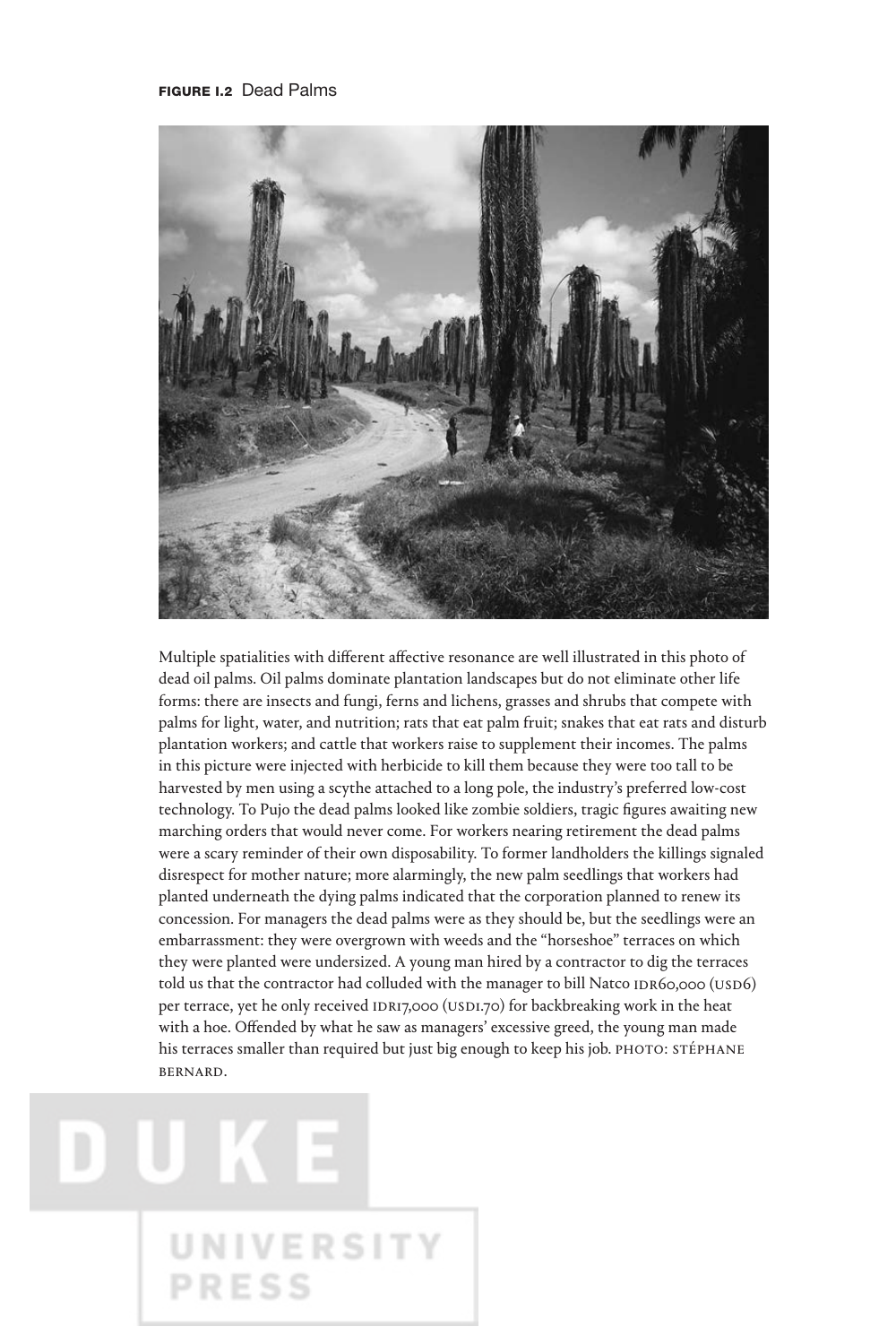(late Soviet rule), people who did not necessarily articulate explicit critiques nevertheless experienced the discomfort of living a life in which nothing was quite (or only) what it claimed to be. These were worlds of hypocrisy, betrayal, theater, public secrets, and living lies as well as hope and high ideals. The plantation life we encountered in Tanjung had the same doubled character: the rational bureaucratic machine was also a marauding giant; managers were both technicians and thieves; promises of prosperity were both true and false; the environment was both clean and crawling with parasites; everyone sensed that something was quite wrong with plantation life, but it was a form they knew how to navigate.

Jamaican novelist and scholar Sylvia Wynter offers critical insights on the doubled character of plantation life and its profoundly ambivalent affects. She locates a fulcrum of ambivalence in the dyad of "the plantation and the plot." While the plantation furnished the official narrative of slave plantation life, Wynter argues that it was the plot—the patch of ground allocated to slaves for self-provisioning—that furnished its "secretive histories." Crucially, she recognizes the life-affirming character of the plot without evading its contradictions. Farm plots that enabled slave survival, creativity, and sociality also increased plantation profits by reducing the cost of food slave owners needed to supply. Building on Wynter's work, Katherine McKittrick suggests that the plot "illustrates a social order that is developed within the context of a dehumanizing system," an order that is both dissident and complicit.106 Workers in Tanjung were not allocated subsistence plots, but they did engage in theft and predation as modes of survival and protest. Theft bound workers to plantations but left them with a bad taste; becoming a thief had elements of victory, but it was hardly a cause for celebration.

We approached our research and writing with a sense of urgency. City dwellers in Malaysia, Indonesia, and Singapore know plantations mainly by the smog that can torment them for months on end: thick acrid air from forest fires, usually attributed to plantation land clearing. Indonesian media seldom cover rural areas that seem peripheral to the country's economic and political dynamics. Land conflicts, corruption, protests, and blockades are familiar newsfare in cities close to plantation zones, but only the most egregious cases involving injury or death cause a stir.107 Decades of critique by differently positioned observers have challenged but not dislodged the claim that plantation corporations bring prosperity to rural areas. The debate over oil palm is especially polarized. On one side are politicians, officials, and cor-

26 Introduction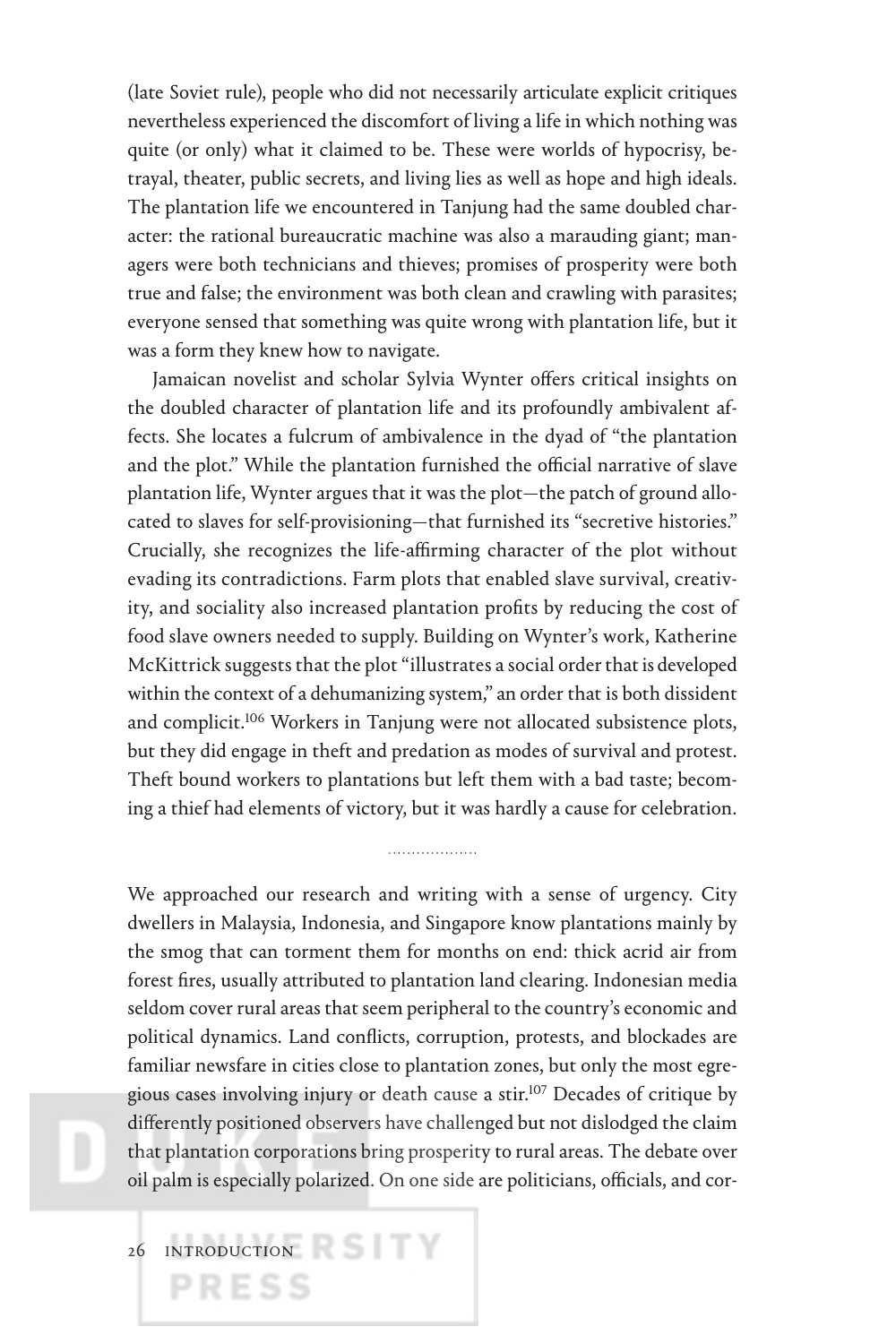porate supporters who stress the oil palm industry's contribution to national prosperity. On the other side are critics who highlight the ecological risks of monocrop production, forest and species loss, and violations of human and labor rights.<sup>108</sup> Many observers are unsure how to weigh benefits and harms.

In 2012 the district head of Sanggau opened a seminar we organized to present our research findings with an upbeat message: Sanggau was booming because of oil palm. Pak Jaelani, a prominent Dayak elder who attended the seminar, was skeptical. He proposed a program of ground-checking. "Three times I have proposed to the provincial parliament that we need a team of politicians, officials, intellectuals, companies, farmers and ngos to go to the field together, after we prepare a questionnaire, to find out for sure: can oil palm provide for our wellbeing into the future? If so, then we can all agree but if not, why do we continue?" The massive presence of oil palm in Sanggau District makes the question Pak Jaelani posed fundamental: Can oil palm provide for people's wellbeing into the future or not? He accurately noted that there is very little data with which to answer the question.

In Kalimantan most of the oil palm is grown by plantation corporations whose presence continues to expand on the basis of promised benefits that have not been confirmed, while many reported harms are not addressed. Our book delves deeply into the processes and practices that produce both benefits and harms in the plantation zone and distribute them unevenly. Its primary purpose, however, is to explore how plantation corporations remake landscapes and livelihoods, produce new subjects, and generate novel forms of life.

Our examination proceeds by posing a series of questions.

In chapter 1 we ask: *How did Natco and Priva become established in Tanjung, and what novel sets of relations did their presence generate?* We examine the premises embedded in land acquisition, the tactics used to acquire and hold on to land, and the fragilities that resulted for both the occupiers and the occupied Malay and Dayak population.

In chapter 2 we ask: *Who worked in these two plantations and why?* Contemporary plantation workers are not bonded, hence workers' presence is an indicator of how they assess bodily, financial, and moral risks and rewards. We examine how Natco and Priva hired and expelled workers, the political technologies that secured a fragile compliance, and the predatory relations that emerged.

In chapter 3 we ask: *What did it mean for farmers to be bound to a corporation?*  We develop our analysis by contrasting the extreme fragility of oil palm outgrowers whose livelihoods depended on Priva with the relative robustness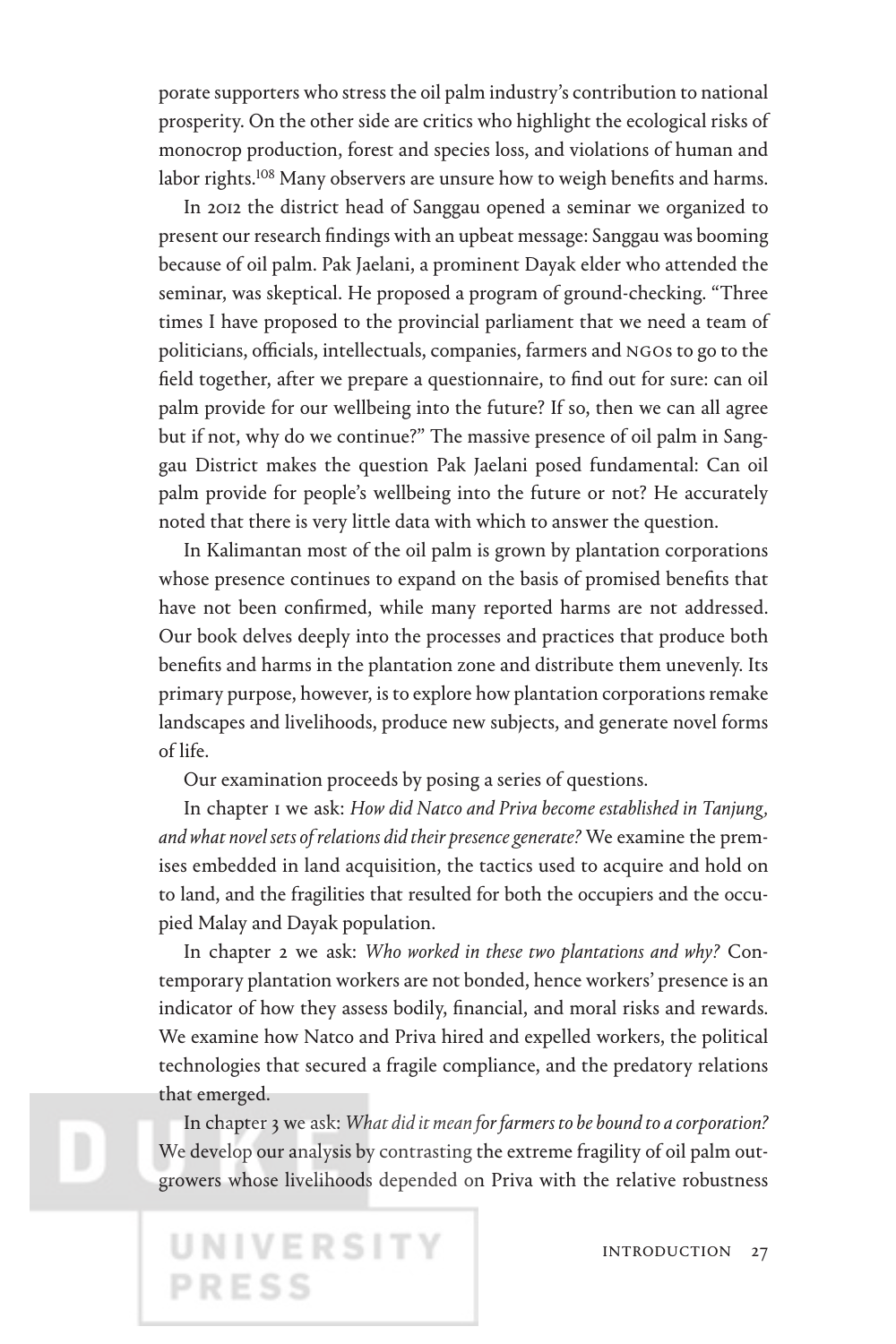of independent Malay and Dayak farmers who controlled their own land, labor, and investments.

In chapter 4 we ask: *What were the forms of life that emerged in the plantation zone?* We examine the everyday operation of law as it both enabled and constrained corporate operations, the hierarchies and tensions engendered by the modernity-project at Natco, and the daily struggles of former landholders living in tiny enclaves that were both occupied and abandoned.

In chapter 5 we ask: *Why are corporate oil palm plantations still expanding across Indonesia?* Twenty years of critical scrutiny have failed to dislodge the argument that plantation corporations bring prosperity to remote areas, and reforms to make plantations more "sustainable" are giving corporate occupation new life. We explore the limits of reform agendas and the powers deployed to support corporations at smallholders' expense.

Our conclusion highlights the role of corporate occupation in extending the reach of global capital and conscripting millions of rural Indonesians to a plantation life the terms of which they cannot control.

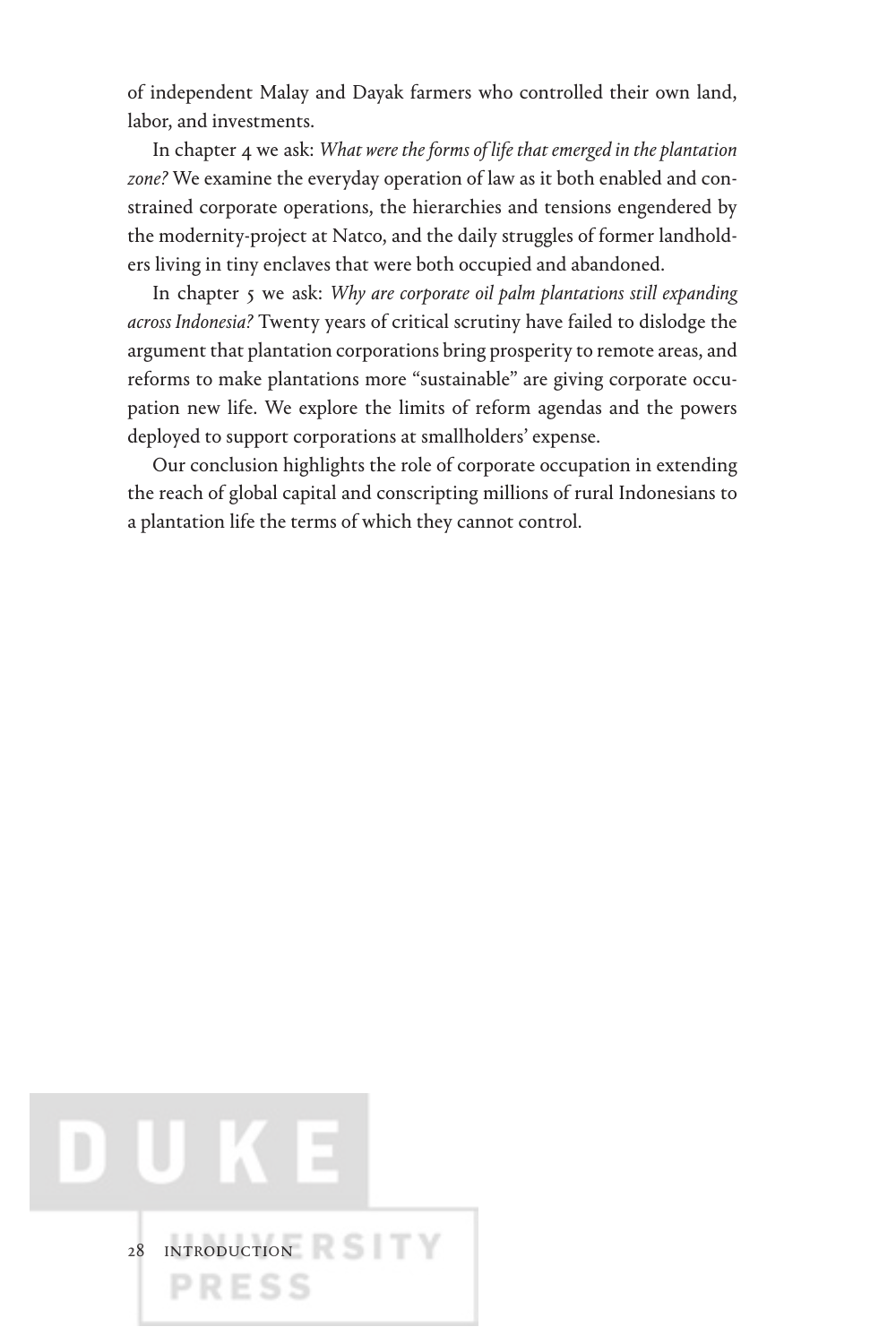### Notes

#### Preface

- 1 Rendra, *Potret Pembangunan Dalam Puisi;* Mangunwijaya, *Durga/Umayi*.
- 2 Indonesian has one word, *perusahaan*, for corporation and company. We use the term *corporation* for the formal legal entity and *company* for everyday references to the embodied presence of a plantation: its infrastructure, activities and staff.
- 3 For the history of the pipe, see van Schendel, *Djolotigo*. Leaky pipes that transport oil, fuel insurgencies, and damage ecologies in the Niger Delta are discussed in Watts, "A Tale of Two Gulfs."

#### Introduction

For purposes of comparison, 1 hectare = approximately 2.5 acres.

- 1 See C. L. R James, *Black Jacobins*; Gilroy, *Black Atlantic*.
- 2 On high modernism see J. Scott, *Seeing Like a State*.
- 3 On the global transformations plantations wrought see Mintz, *Sweetness and Power*; Wolf, *Europe*.
- 4 See Daniel, Bernstein, and Brass, *Plantations, Proletarians and Peasants*.
- 5 For an excellent overview of the oil palm industry in Indonesia and Malaysia see Cramb and McCarthy, *Oil Palm Complex*.
- 6 Tania watched a French TV show in which two environmentally conscious families went to buy the same list of groceries. The family who deliberately avoided products containing palm oil was able to find substitutes, but their basket of groceries cost twice as much.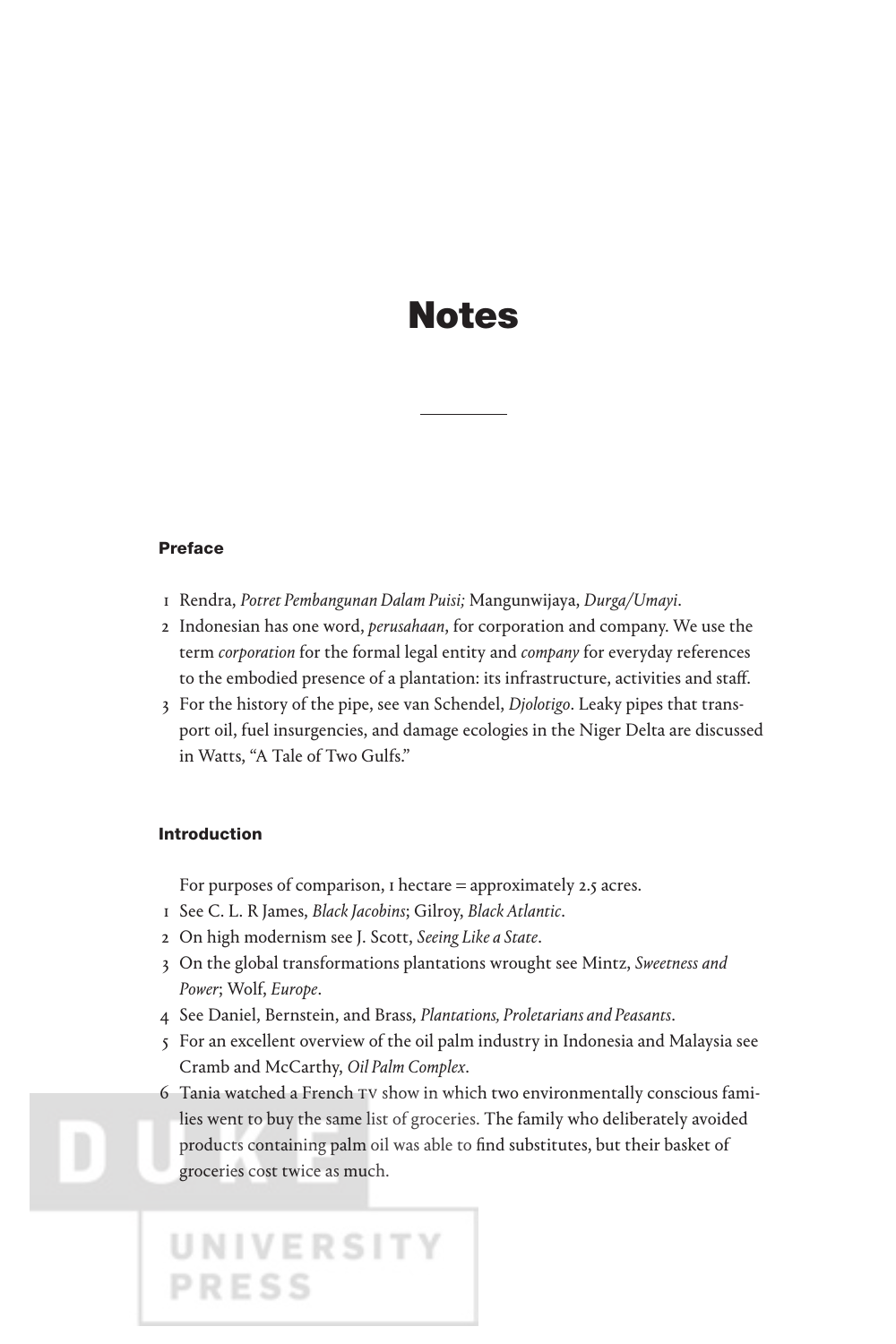- 7 Badan Pusat Statistik (BPS), *Indonesia Foreign Trade Statistics*, 13. After petroleum exports declined in the 1980s palm oil became the biggest contributor to Indonesia's foreign exports at 16 percent with an annual value of around USD20 billion.
- 8 Our estimate of 15 million includes people who work on plantations and live nearby. Oil palm cultivation employs around 3.2 million people, supporting 12.8 million household members. See Hawkins, Chen, and Wigglesworth, *Indonesian Palm Oil Production Sector*, 8. This calculation assumes one worker per 4 hectares; labor ratios are discussed in Cramb and McCarthy, "Characterising Oil Palm Production," 66n9.
- 9 Byerlee, "Fall and Rise Again."
- 10 Deninger et al., *Rising Global Interest in Farmland*. For critiques of this report see De Schutter, "How Not to Think"; Li, "Centering Labour" and "What Is Land?"
- 11 See "Hasil Studi iucn, Pencerahan Untuk Kampanye Hitam Kelapa Sawit." *Kompas*, February 4, 2019; for a critique see Colchester, "Indonesian Government."
- 12 Hawkins, Chen, and Wigglesworth, *Indonesian Palm Oil Production Sector*, 8.
- 13 For an overview of the extensive literature on landgrabs see B. White et al., "New Enclosures." On corporate incentives to acquire farmland see Fairbairn, *Fields of Gold*.
- 14 The names of the two plantation corporations, personal names, and place names below district level are pseudonyms.
- 15 See Ferguson, *Expectations of Modernity*; Dinius and Vergara, *Company Towns in the Americas*; Grandin, *Fordlandia*.
- 16 Mintz and Wolf argue that on modern plantations bureaucracy replaced paternalism, which was more characteristic of haciendas; but paternalism and "delegated despotism" are important themes in studies of plantation labor in Africa. See Addison, *Chiefs of the Plantation*; Du Toit, "Micro-Politics of Paternalism"; Rutherford, *Farm Worker Labor Struggles*.
- 17 Mezzadra and Neilson, *Politics of Operations*, 3. Sandro Mezzadra and Brett Neilson stress the imaginative dimension of capitalist projects and the work it takes to implement them. See also the feminist agenda for grounding studies of capitalism in the specificities of place, race, culture, kinship, and the multispecies affordances of particular milieu in Bear et al., "Gens." Much research in the fields of political ecology, environmental anthropology, and human geography is deeply attentive to space, materiality, and meaningful practices.
- 18 Marx, *Capital*.
- 19 On land appropriation, primitive accumulation, and "accumulation by dispossession" see Harvey, *New Imperialism*. For studies of land-grabbing in Southeast Asia see Baird, "Problems for the Plantations"; Kenney-Lazar, "Relations of Sovereignty"; Hall, "Land Grabs, Land Control" and "Primitive Accumulation, Accumulation by Dispossession"; Schoenberger, Hall, and Vandergeest, "What

200 Notes to Introduction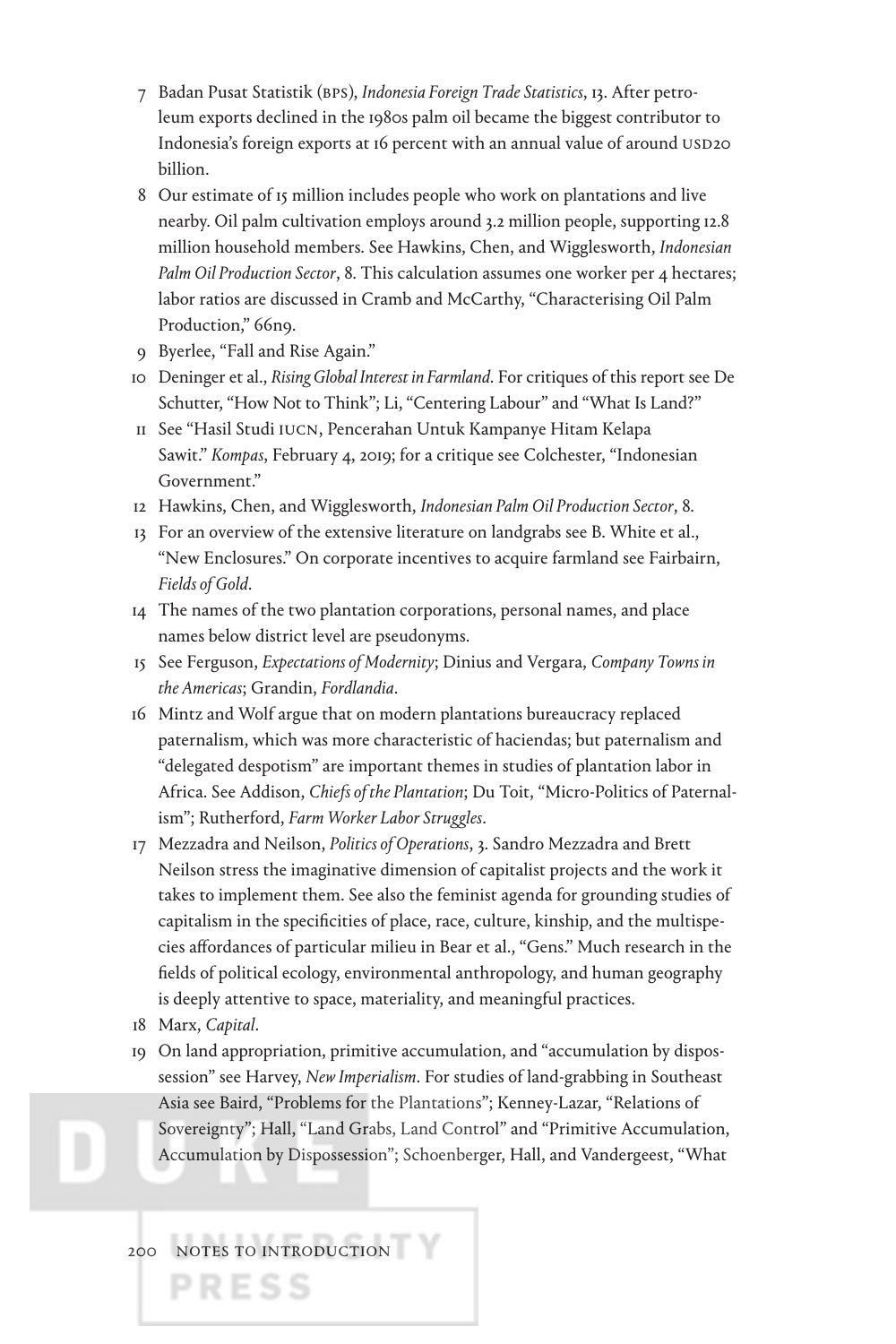Happened." On labor regimes see Arnold and Campbell, "Labour Regime Transformation in Myanmar"; Li, "Price of Un/Freedom."

- 20 Foucault, *Power/Knowledge*, 194.
- 21 Foucault, "Govermentality."
- 22 See, among others, Cooper and Stoler, *Tensions of Empire*; D. Scott, *Conscripts of Modernity*; Mbembe, *On the Postcolony*; Li, *Will to Improve*; Moore, *Suffering for Territory*; Bridge, "Material Worlds"; Watts, "Tale of Two Gulfs"; Peluso and Lund, "New Frontiers of Land Control"; Eilenberg and Cons, *Frontier Assemblages*; Robbins, *Political Ecology*.
- 23 For discussion of the dual mandate for colonial rule in Africa enunciated by Lord Lugard, see Moore, *Suffering for Territory*, 13.
- 24 Barkan, *Corporate Sovereignty*, 161.
- 25 See Oxfam, *Towards a More Equal Indonesia*, 8; World Bank, *Indonesia's Rising Divide*, 18.
- 26 On corporate welfare see Hall, "Rethinking Primitive Accumulation," 1197; Harvey, "Neoliberalism as Creative Destruction." Laws, policies, and development narratives that favor plantations are discussed in Susanti and Maryudi, "Development Narratives"; Cramb and McCarthy, *Oil Palm Complex*; Byerlee, "Fall and Rise Again"; Dove, *Banana Tree at the Gate*; Pichler, "Legal Dispossession"; Paoli et al., *Oil Palm in Indonesia*.
- 27 See Appel, *Licit Life of Capitalism*.
- 28 On challenges to regulation, see Barkan, *Corporate Sovereignty*.
- 29 Barkan, *Corporate Sovereignty*, 7.
- 30 See Weizman, *Hollow Land*; Makdisi, "Architecture of Erasure." On oil and uneven topographies of extraction and rule in the Niger Delta, see Watts, "Tale of Two Gulfs."
- 31 Wolf and Mintz, "Haciendas and Plantations." See Krupa, "State by Proxy," on private indirect government in Latin America; on Africa, see Mbembe, *On the Postcolony*.
- 32 The role of concessions in diverse projects of state territorialization is explored in Hardin, "Concessionary Politics"; Vandergeest and Peluso, "Territorialization and State Power."
- 33 Makdisi, "Architecture of Erasure," 555.
- 34 Everyday citizenship is discussed in Berenschot, Nordholt, and Bakker, introduction to *Citizenship and Democratization in Southeast Asia*.
- 35 On state familism see Bourchier, *Illiberal Democracy in Indonesia*.
- 36 On moral evaluations see Ferguson, *Give a Man a Fish*. On moral economies and peasant insurgency see J. Scott, *Moral Economy* and *Weapons of the Weak*. On illicit versus illegal, see Roitman, "Ethics of Illegality"; Harriss-White and Michelutti, introduction to *The Wild East*; Gupta, "Blurred Boundaries"; Appel, *Licit Life of Capitalism.*
- 37 D. Scott, "Colonial Governmentality," 193.

NIVERSIT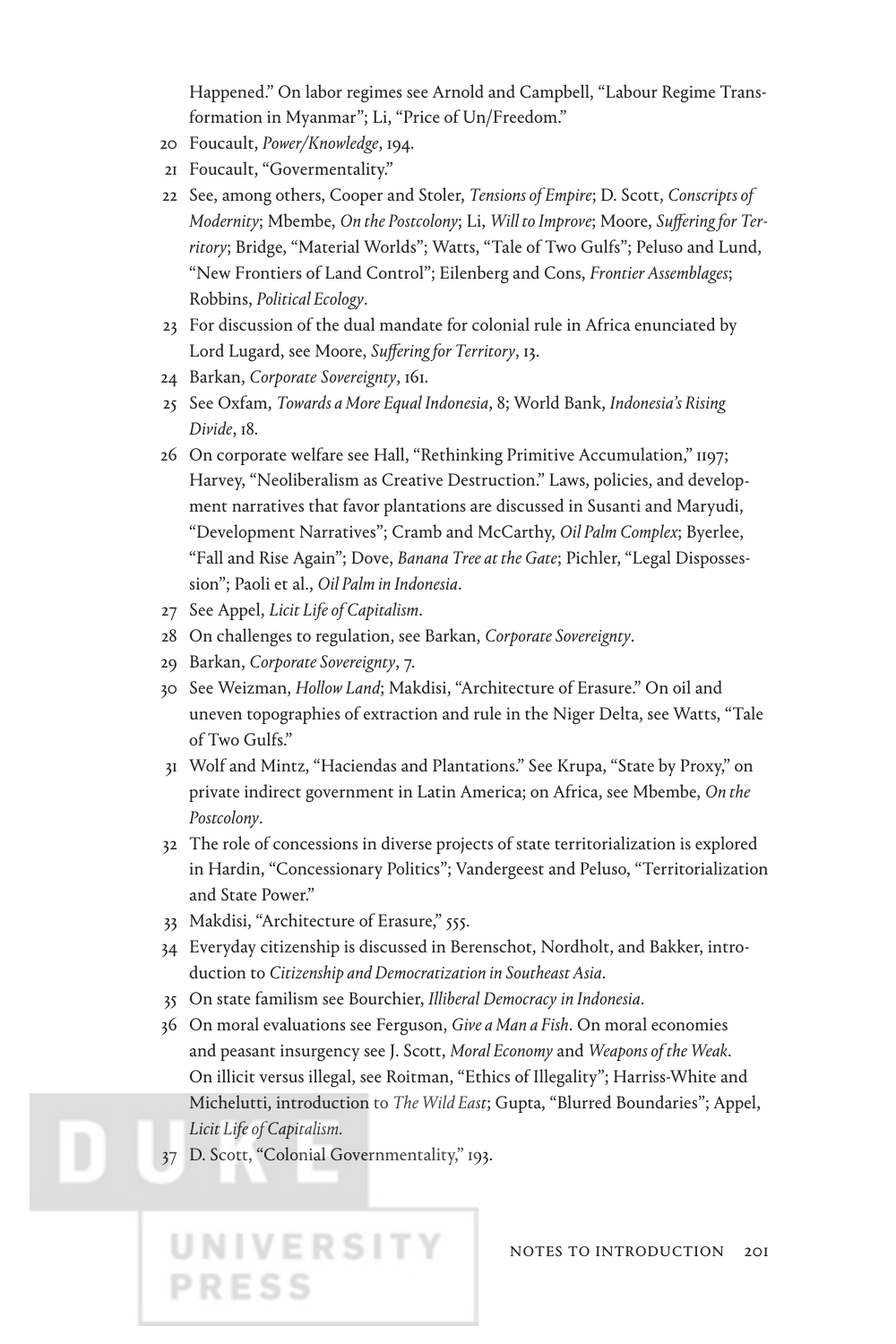- 38 D. Scott, *Conscripts of Modernity*; Asad, "Conscripts of Western Civilization."
- 39 On the concept of a "rightful share" see Ferguson, *Give a Man a Fish*.
- 40 See Povinelli, *Economies of Abandonment*, 77.
- 41 Stoler, "Imperial Debris"; see also Stoler, *Duress*.
- 42 Robinson, *Black Marxism*, 2.
- 43 Robinson, *Black Marxism*, 4.
- 44 Alatas, *Myth of the Lazy Native*.
- 45 *Bhinneka Tunggal Ika* (Diverse but one) is the national motto. The association between a culture (*budaya*) and an ethnic group (*suku*) is everyday talk in Indonesia. Indonesian anthropology was shaped by concepts of "culture and personality" via the prominent scholar Koentjaraningrat, who trained in the United States in the 1950s. See Koentjaraningrat, *Masyarakat Terasing Di Indonesia*.
- 46 Bhandar, *Colonial Lives of Property*.
- 47 On narratives of native backwardness used to justify plantation expansion see McCarthy and Cramb, "Policy Narratives, Landholder Engagement"; Dove, *Banana Tree at the Gate*.
- 48 Activists devised the term *masyarakat adat* (customary community) to align with the global category Indigenous People, although the question of who is indigenous in Indonesia is subject to debate. See Li, "Articulating Indigenous Identity in Indonesia" and "Epilogue"; Willem van der Muur et al., "Changing Indigeneity Politics in Indonesia."
- 49 On Indonesia's land regime see McCarthy and Robinson, *Land and Development in Indonesia*. On the limited coverage of land titles, see World Bank, *Towards Indonesian Land Reforms*, xxxvii.
- 50 Gray zones and partial recognition of property rights are discussed in Sikor and Lund, "Access and Property"; Lund, *Nine-Tenths of the Law*.
- 51 Lund, *Nine-Tenths of the Law*, 14.
- 52 Brazil and Vietnam have similar internal-colonization programs to settle "frontier" areas; see De Koninck, "Geopolitics of Land"; Slater, "Justice for Whom?"
- 53 Geertz, *Agricultural Involution*. See also Li, "Involution's Dynamic Others," "Price of Un/Freedom," and sources therein. On market proclivities in rural Southeast Asia more broadly, see Hall, "Rethinking Primitive Accumulation" and "Land Grabs, Land Control."
- 54 On the use of quotas to coerce the cultivation of coffee, see Breman, *Mobilizing Labour*; Li, Pelletier, and Sangadji, "Unfree Labour and Extractive Regimes."
- 55 Li, "Price of Un/Freedom."
- 56 Dove, *Banana Tree at the Gate*.
- 57 Furnivall, *Netherlands India*, 216, 223–25.
- 58 Netherlands Indies Government, *Landbouwatlas Van Java En Madoera*.
- 59 See Pelzer, *Planter and Peasant*; Stoler, *Capitalism and Confrontation*; Breman, *Taming the Coolie Beast*; Houben, "Profit versus Ethics."

202 Notes to Introduction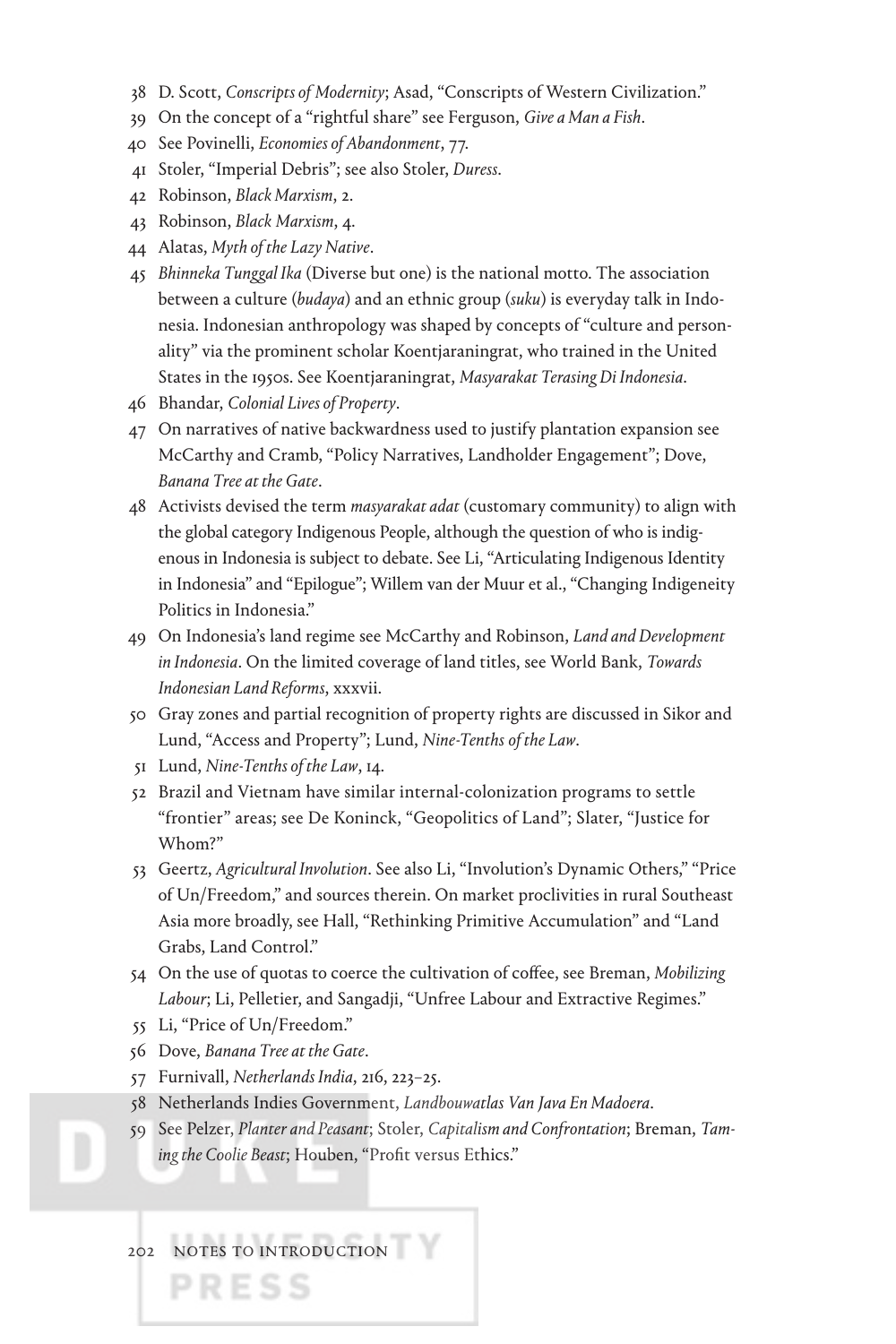- 60 See B. White, "Remembering the Indonesian Peasants' Front"; Stoler, *Capitalism and Confrontation*. There were 553 reported labor strikes in foreign-owned plantations in the period 1951–55; see de Groot Heupner, "Palm Oil Plantation," 12.
- 61 On military rule in plantations in the 1950s see Mackie, "Indonesia's Government Estates."
- 62 G. B. Robinson, *Killing Season*, 301. Geoffrey B. Robinson notes that estimates of the number of people killed range from 78,500 to 3 million, but among scholars 500,000 is the broad consensus (315n1).
- 63 See B. R. O'G. Anderson, "Indonesian Nationalism Today"; Eickhoff, van Klinken, and Robinson, "1965 Today"; Cribb, "System of Exemptions"; G. B. Robinson, *Killing Season*; Stoler, *Capitalism and Confrontation*; Hadiz, "Capitalism, Primitive Accumulation"; Hadiz and Robison, "Political Economy of Oligarchy"; Aspinall and Gerry van Klinken, *State and Illegality in Indonesia*.
- 64 See N. J. White, "Surviving Sukarno"; Toussaint, *World Bank and the IMF*.
- 65 Bullard, Bello, and Mallhotra, "Taming the Tigers."
- 66 Silver, "Do the Donors Have It Right?"
- 67 Robison and Hadiz, *Reorganising Power in Indonesia*, 234; see also Casson and Obidzinski, "From New Order." Investment in the recovery of manufacturing remained stalled; see Wie, "Impact of the Economic Crisis."
- 68 Mbembe, *On the Postcolony*.
- 69 Baker and Milne, "Dirty Money States."
- 70 J. Scott, *Seeing Like a State*; Mitchell, *Rule of Experts*, 114–19.
- 71 For New Order damage to principles of public service and the creation of "floating politicians" without a constituency see Bourchier, *Illiberal Democracy*, 242; G. B. Robinson, *Killing Season*; Dick and Mulholland, "Politics of Corruption in Indonesia."
- 72 Predatory political-bureaucratic practices, oligarchy, and illegality are discussed in two excellent collections: Aspinall and van Klinken, *State and Illegality*, and van Klinken and Barker, *State of Authority*. See also Hadiz and Robison, "Political Economy of Oligarchy." On the distinction between the *pays légal* and *pays réel*, see Jean-Bayart and Ellis, "Africa in the World." For comparable cronycorporate cabals in India, see Harriss-White and Michelutti, introduction to *The Wild East*; in Pakistan, see Akhtar, *Politics of Common Sense*.
- 73 Apriliyanti and Kristiansen, "Logics of Political Business."
- 74 On mafia as an emic term, see Aspinall and van Klinken, "State and Illegality," 26–27; "Amien Rais Sebut Indonesia Dikuasai Mafia, tkn: Dia Hanya Suudzon." *Tempo.co*, January 29, 2019, https://nasional.tempo.co/read/1170129/amien-rais -sebut-indonesia-dikuasai-mafia-tkn-dia-hanya-suudzon/full&view=ok. For similar uses of the term *mafia* in India, see Harriss-White and Michelutti, introduction to *The Wild East*.
- 75 Butt and Lindsey, "Judicial Mafia."

UNIVERSIT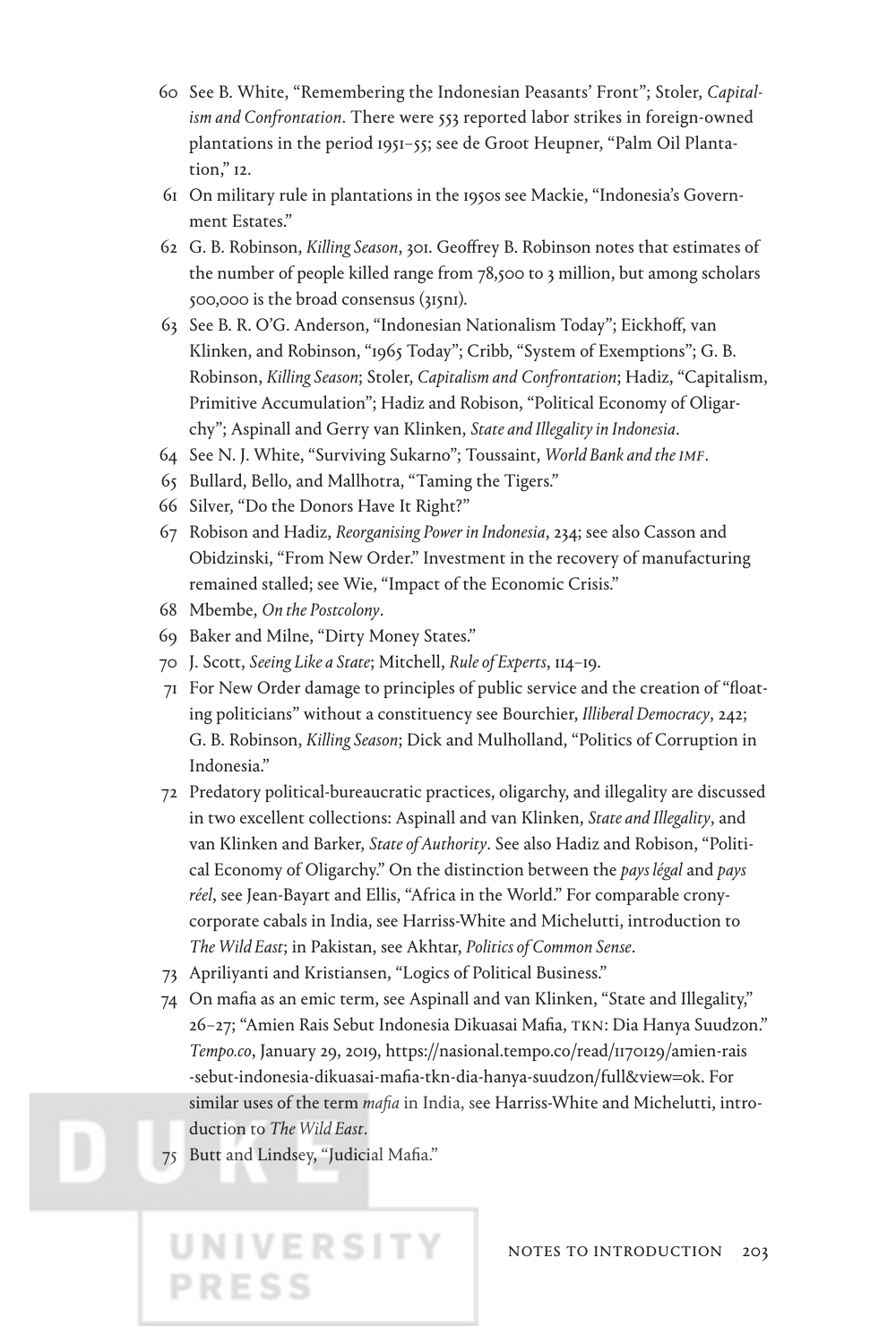- 76 For "informal costs" in Central Kalimantan, see Setiawan et al., "Opposing Interests," 477; for West Kalimantan, see Prabowo et al., "Conversion of Forests." See also McCarthy and Zen, "Regulating the Oil Palm Boom," 558; McCarthy, Vel, and Afiff, "Trajectories of Land Acquisition."
- 77 Gecko Project, *Indonesia for Sale*; on election finance and plantation expansion in West Kalimantan, see Tim Liputan Mendalam, "Kelapa Sawit, Antara Kepentingan Politik"; in Aceh, see Lund, "Predatory Peace"; see also Varkkey, "Patronage Politics as a Driver."
- 78 Hawkins, Chen, and Wigglesworth, *Indonesian Palm Oil Production Sector*, 32.
- 79 Average calculated from Indexmundi.com.
- 80 Calculation based on Hawkins, Chen, and Wigglesworth, *Indonesian Palm Oil Production Sector*, 27.
- 81 Hawkins, Chen, and Wigglesworth, *Indonesian Palm Oil Production Sector*, 3–4.
- 82 Hawkins, Chen, and Wigglesworth, *Indonesian Palm Oil Production Sector*, 27–28.
- 83 On sources of capital for plantation corporations see Cramb and McCarthy, "Characterising Oil Palm Production," 36, 46–48; TuK Indonesia, "Banks behind Indonesian Palm Oil."
- 84 Feintrenie, Chong, and Levang, "Why Do Farmers Prefer Oil Palm?," 394. See also Cramb and McCarthy, "Characterising Oil Palm," 32; Byerlee, "Fall and Rise Again." Cramb and Ferraro, "Custom and Capital," compare rewards to corporations, government, and villagers under diferent production arrangements.
- 85 Cramb and McCarthy, "Characterising Oil Palm Production," 32; on farm size and productivity see Carter, "Inverse Relationship"; see also Bissonnette and De Koninck, "Return of the Plantation?"
- 86 On mill size regulations, see Cramb and McCarthy, "Characterising Oil Palm Production," 34-36.
- 87 Indonesia's richest tycoons hold major shares in transnational oil palm corporations listed on stock exchanges in Singapore, Malaysia, and London, so "transnational" does not necessarily mean "non-Indonesian." See TuK Indonesia, *Tycoons*. On land banks and "virtual" land grabs, see McCarthy, Vel, and Afiff, "Trajectories of Land Acquisition." Newspapers report millions of hectares of unlicensed plantations. See Butler, "Half of Riau's Oil Palm"; "Hasil Studi iucn, Pencerahan Untuk Kampanye Hitam Kelapa Sawit," *Kompas*, February 4, 2019; "Perkebunan Sawit Tanpa Ijin Marak," *Kompas*, February 22, 2010. Despite official moratoriums on new plantations in primary forest or peatland, expansion continues; see "Effectiveness of Indonesian Palm Oil Moratorium Disputed," *Bangkok Post*, October 1, 2018.
- 88 Hawkins, Chen, and Wigglesworth, *Indonesian Palm Oil Production Sector*, 10, 23; TuK Indonesia, *Tycoons;* see also Pichler, "Legal Dispossession," 522; Dwyer, *Trying to Follow the Money*, 15.
- 89 Data computed from Statistik Kelapa Sawit Indonesia show that in 2017 the four main oil palm producing provinces in Sumatra (Riau, Jambi, North Sumatra,

204 Notes to Introduction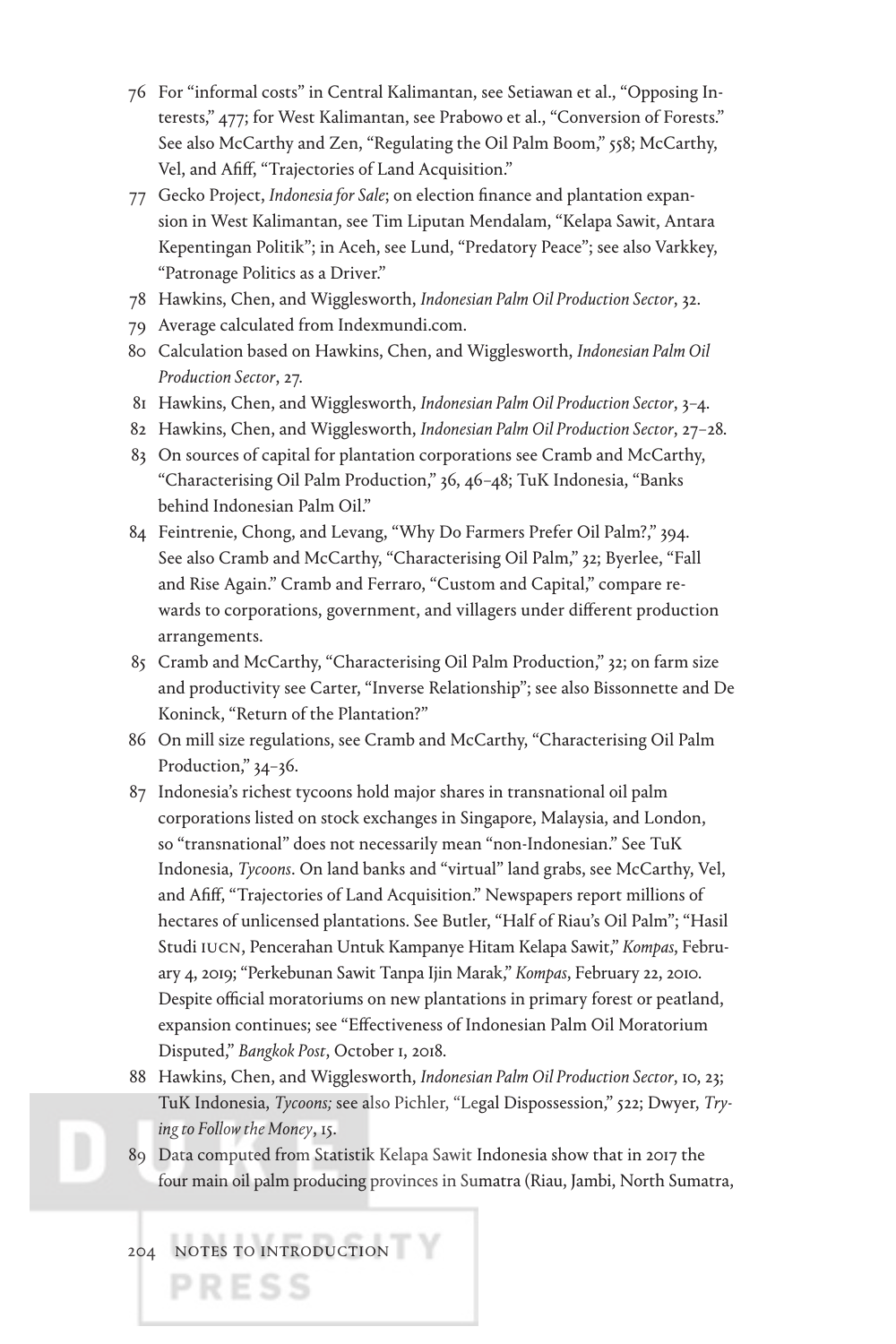South Sumatra) had a total of 7 million hectares of oil palm, 53 percent in plantations, 47 percent in smallholdings. Three Kalimantan provinces (West, Central, East) had a total of 3.9 million hectares, of which 77 percent were in plantations and 23 percent in smallholdings. The province with the highest percentage of smallholdings (69 percent) is Riau.

- 90 A range of out-grower schemes is described in Cramb and McCarthy, "Characterising Oil Palm Production."
- 91 For smallholder typologies, see Zen, Barlow, and Gondowarsito, *Oil Palm*; McCarthy, "Processes of Inclusion"; McCarthy, Gillespie, and Zen, "Swimming Upstream"; Molenaar, *Diagnostic Study*; Jelsma et al., "Unpacking"; Potter, "How Can the People's Sovereignty"; Daemeter Consulting, *Overview of Indonesian Oil Palm*; Rist, Feintrenie, and Levang, "Livelihood Impacts of Oil Palm"; Feintrenie, Chong, and Levang, "Why Do Farmers Prefer Oil Palm?"; Serikat Petani Kelapa Sawit, *Karakteristik Dan Definisi*. Holdings over 25 hectares are legally defined as plantations and require a plantation license.
- 92 Ferguson, "Proletarian Politics," 4.
- 93 On conjunctures and relational comparisons see Hart, *Disabling Globalization*.
- 94 Welker, *Enacting the Corporation*, 131. On diferent spatial arrangements in extractive zones, see Ferguson, "Seeing Like an Oil Company"; Côte and Benedikt Korf, "Making Concessions"; Watts, "Tale of Two Gulfs"; Appel, *Licit Life of Capitalism.*
- 95 Differences between the national context for oil palm in Malaysia and Indonesia are explored in Cramb and McCarthy, "Characterising Oil Palm Production."
- 96 Watts, "Tale of Two Gulfs"; see also Hall, Hirsch, and Li, *Powers of Exclusion*, 88. For a sample of ethnographies of contemporary plantations producing diferent crops, see the following: on tobacco in the United States, see Benson, *Tobacco Capitalism*; on tea in India, see Besky, *Darjeeling Distinction*; and on bananas in Ecuador, see Striffler, *In the Shadows*. For seminal comparative research on colonial plantations in Asia, see Daniel, Bernstein, and Brass, *Plantations, Proletarians and Peasants*.
- 97 Beckford, *Persistent Poverty*.
- 98 Steward et al., *People of Puerto Rico*; Mintz, "Rural Proletariat and the Problem" and *Worker in the Cane*; Trouillot, *Peasants and Capital*.
- 99 Edgar Tristram Thompson, *Plantation*.
- 100 Mintz, *Sweetness and Power*. Mintz wrote a preface to Thompson's book.
- 101 See McKittrick, "Plantation Futures"; Crichlow and Northover, *Globalization and Creole Identities*; Thomas, *Political Life in the Wake*.
- 102 Tsing, *Mushroom at the End*, 39; see also Haraway and Tsing, "Reflections on the Plantationocene"; Davis et al., "Anthropocene, Capitalocene."
- 103 Yurchak, *Everything Was Forever*, 282. Thanks to Andrea Muehlebach for suggesting this resonance.
- 104 Moore, *Suffering for Territory*, 22–24.

UNIVERSITY

PRESS

105 Navaro-Yashin, *Make-Believe Space*, 20, 75, 174.

NOTES TO INTRODUCTION 205